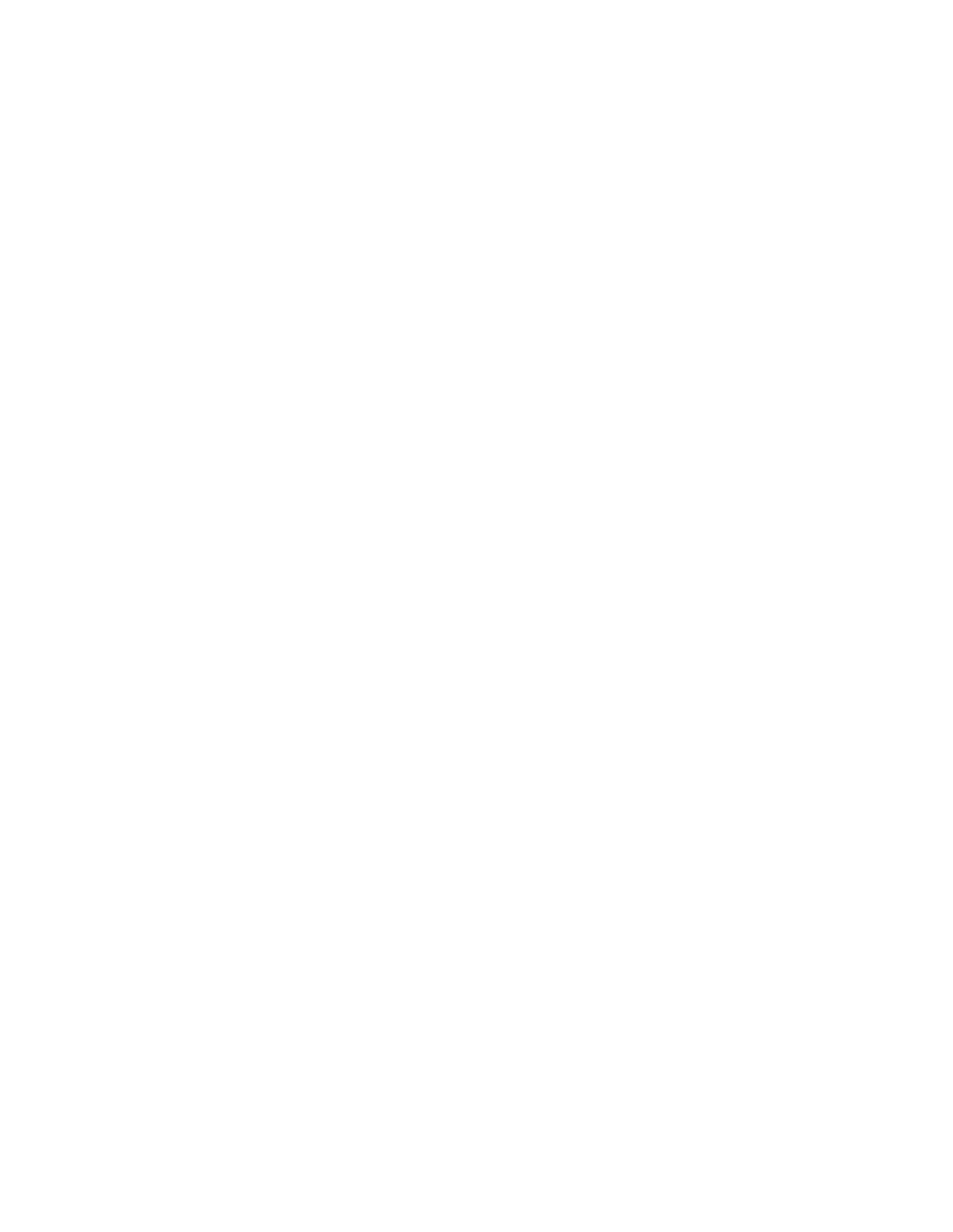### **West Chester Area School District 2011 -2012 Staff Listing**

### **Location Listing**

| Spellman Administration              | Page 1  |
|--------------------------------------|---------|
| <b>Department Chairpersons</b>       | Page 5  |
| <b>School Address Listing</b>        | Page 6  |
| East High School                     | Page 8  |
| Henderson High School                | Page 9  |
| Rustin High School                   | Page 10 |
| <b>Fugett Middle School</b>          | Page 11 |
| Peirce Middle School                 | Page 12 |
| <b>Stetson Middle School</b>         | Page 13 |
| <b>East Bradford Elementary</b>      | Page 14 |
| East Goshen Elementary               | Page 15 |
| <b>Exton Elementary</b>              | Page 16 |
| Fern Hill Elementary                 | Page 17 |
| <b>Glen Acres Elementary</b>         | Page 18 |
| Hillsdale Elementary                 | Page 19 |
| MC Howse Elementary                  | Page 20 |
| Penn Wood Elementary                 | Page 21 |
| <b>Starkweather Elementary</b>       | Page 22 |
| Westtown-Thornbury Elementary        | Page 23 |
| Department Information               |         |
| <b>Art Department</b>                | Page 24 |
| <b>Business and Marketing</b>        | Page 24 |
| <b>English Department</b>            | Page 24 |
| Reading Department                   | Page 24 |
| Family and Consumer Science Dept     | Page 24 |
| Health and PE Department             | Page 25 |
| Industrial Arts/Technology Education | Page 25 |
| <b>Instructional Coach</b>           | Page 25 |
| Librarians                           | Page 25 |
| Math Department                      | Page 25 |
| Music Department                     | Page 26 |
| Science Department                   | Page 26 |
| <b>Social Studies Department</b>     | Page 26 |
| World Language Department            | Page 26 |
| <b>Special Education Department</b>  | Page 27 |
| Speech and Language Therapists       | Page 27 |
| <b>ELL Department</b>                | Page 27 |
| <b>Gifted Department</b>             | Page 27 |
| Guidance Department                  | Page 27 |
| Psychologists                        | Page 28 |
| <b>School Caseworkers</b>            | Page 28 |
| Certified Nurses~RN/LPN              | Page 28 |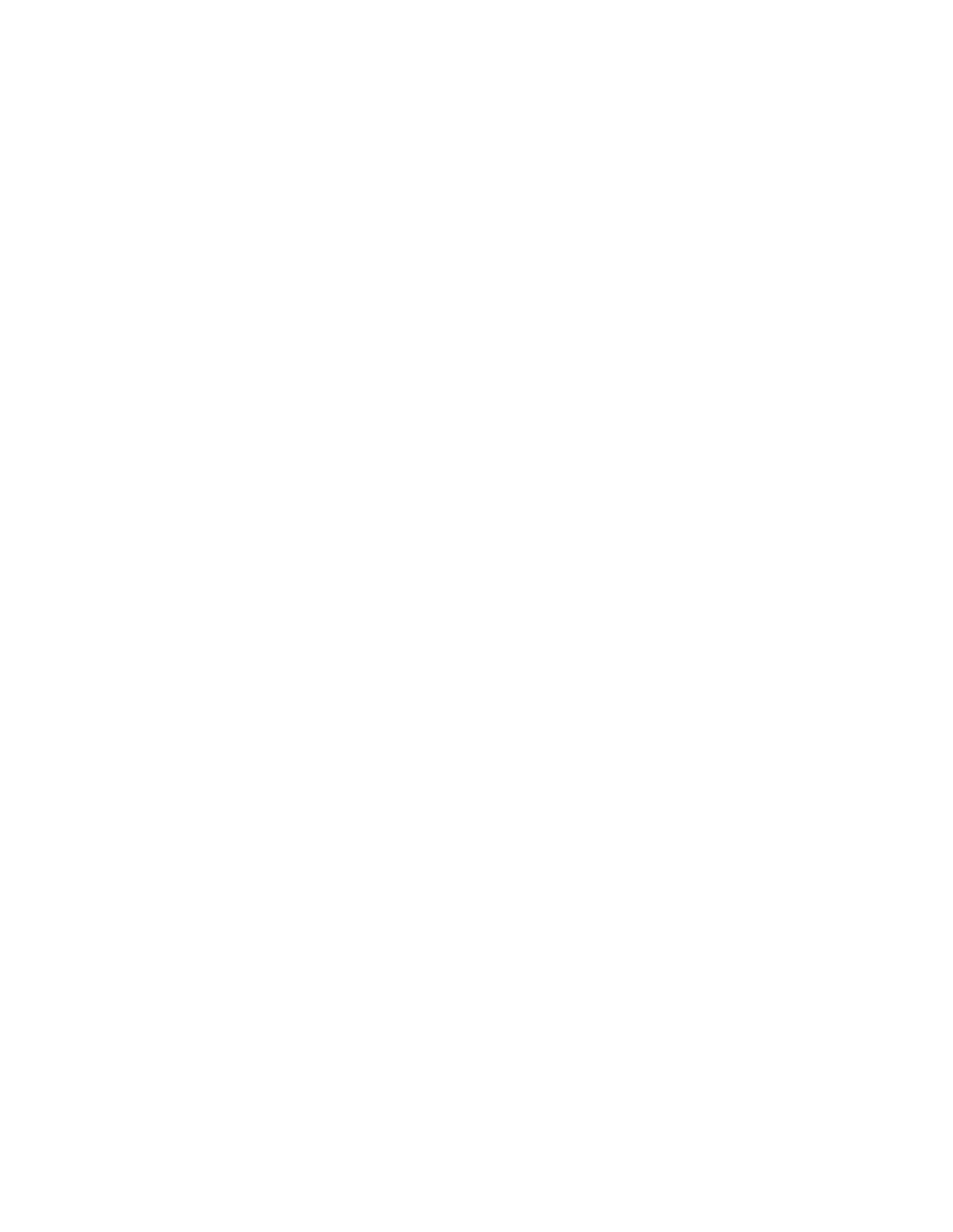### **OFFICE OF SUPERINTENDENT**

### **SUPERINTENDENT** Dr. James R Scanlon

ADMINISTRATIVE ASSISTANT TO SUPERINTENDENT **Linda P Wesley COMMUNICATIONS PROGRAM DIRECTOR** Robert G Partridge

SECRETARY TO COMMUNICATIONS PROGRAM DIRECTOR Virginia Zahn WEB PROGRAMMER TBD

### **OFFICE OF SECONDARY EDUCATION**

### **ASSISTANT SUPERINTENDENT** DR. Marc Bertrando

SECRETARY TO ASSISTANT SUPERINTENDENT Elizabeth H McFadden

### **OFFICE OF ELEMENTARY EDUCATION**

| DIRECTOR OF ELEMENTARY SCHOOL EDUCATION. | Dr. Sara Missett  |
|------------------------------------------|-------------------|
| SEC TO DIRECTOR OF ELEM ED               | Kathleen A Oswald |

### **OFFICE OF BUSINESS AFFAIRS**

### **DIRECTOR OF BUSINESS AFFAIRS DIRECTOR OF BUSINESS AFFAIRS**

ADMINISTRATIVE ASSISTANT TO DIRECTOR OF BUSINESS AFFAIRS Carol DeLuca **ASST. DIRECTOR OF BUSINESS AFFAIRS State of the Second Second Second Second Second Second Second Second Second Second Second Second Second Second Second Second Second Second Second Second Second Second Second Second Sec** CONTROLLER/ACCOUNTING MANAGER **Elizabeth B** Butch PURCHASING/ACCOUNTS PAYABLE SUPERVISOR Brian R Pawling ACCOUNTS PAYABLE CLERK Elizabeth A Meacham ACCOUNTS PAYABLE CLERK DOMENICAL DOMENICA Ann Teti Farren ACCOUNTING SUPERVISOR - CAPITAL PROJECTS Michael Weber PAYROLL SUPERVISOR Susan L Comey PAYROLL TECHNICIAN **Phyllis M Harp** PAYROLL TECHNICIAN Eileen Lingo REAL ESTATE SUPERVISOR **Mary Elizabeth Burgoyne** REAL ESTATE CLERK Patricia A Perdue COPY CENTER CLERK **COPY CENTER CLERK Joan E Osborne** FEDERAL PROGRAMS CLERK CAROL CAROL Carol A Moulden MAILROOM COORDINATOR **Roll And According to the Contract Contract Contract Contract Contract Contract Contract Contract Contract Contract Contract Contract Contract Contract Contract Contract Contract Contract Contract Con** RECEPTIONIST -COMMUNICATIONS TECHNICIAN DONNA THIL **TRANSPORTATION MANAGER CONSUMING THE CONSUMING TRANSPORTATION MANAGER** ASST TRANSPORTATION MANAGER Christopher J Gray **TRANSPORTATION TECHNICIAN** Gail W Sortino TRANSPORTATION CLERK Michele M Porco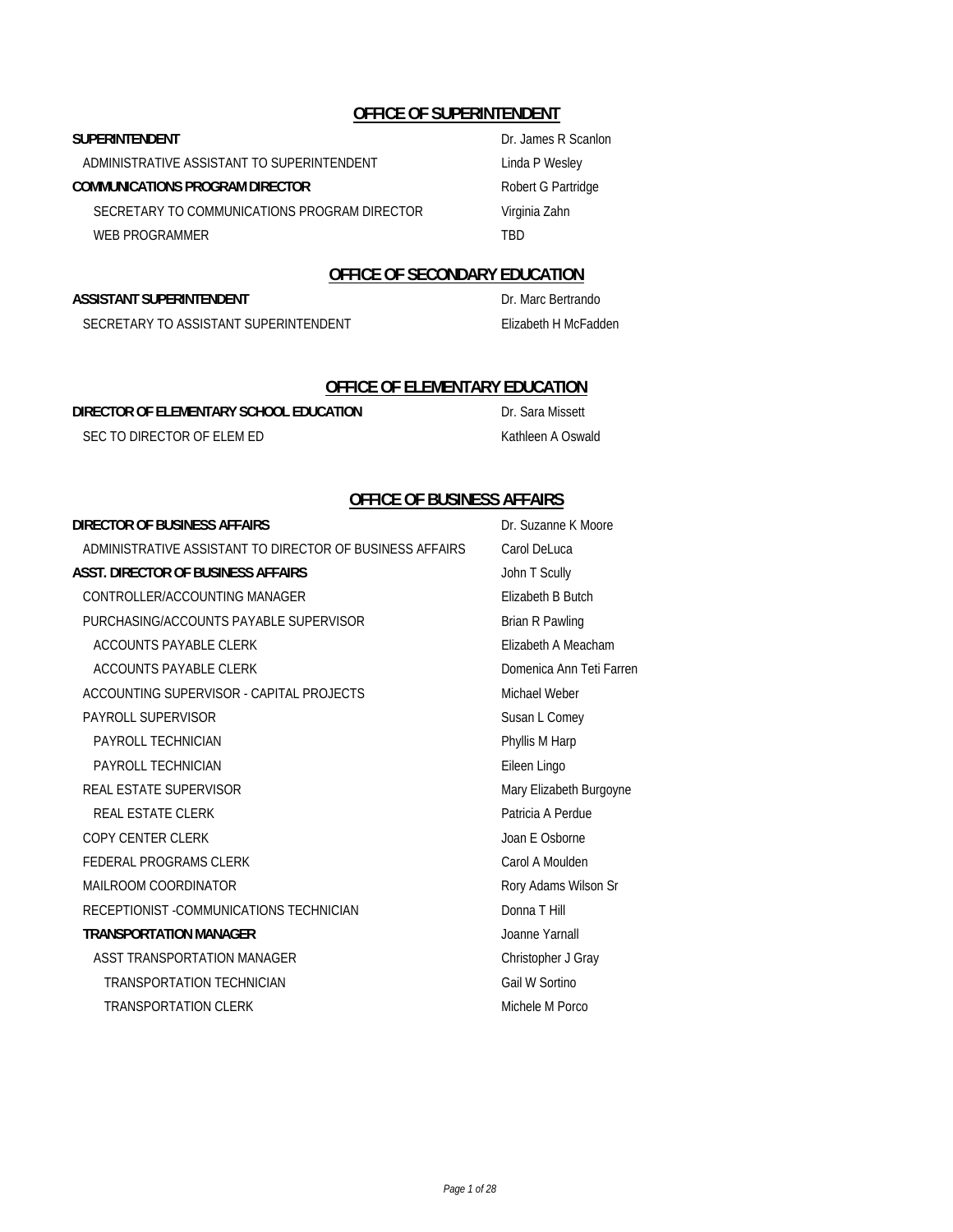### **OFFICE OF HUMAN RESOURCES**

### **DIRECTOR OF HUMAN RESOURCES** Jack Hurd

BENEFITS SPECIALIST **Rebecca** Austin PERSONNEL SPECIALIST Virginia Fredericksen STAFFING/ EMPLOYEE RELATIONS SPECIALIST **STATE ASSESSMENT** Danita Wisher STAFFING/PERSONNEL ASSISTANT Karen Zaleta

### **OFFICE OF TECHNOLOGY**

### **DIRECTOR OF TECHNOLOGY** DREAMS **DRECTOR OF TECHNOLOGY**

SECRETARY TO DIRECTOR OF TECHNOLOGY DONNA Aron NETWORK ADMINISTRATION Christopher Ross NETWORK SPECIALIST **NETWORK SPECIALIST** NETWORK SPECIALIST **Patrick J Seningen** NETWORK SPECIALIST **Michael Stoffa** Michael Stoffa **INSTRUCTIONAL TECHNOLOGY COORDINATOR** Mary Beth Clifton SECRETARY TO COORDINATOR OF TECHNOLOGY Louella V Goldstein **INFORMATION TECHNOLOGY SERVICES MANAGER** Chong H Lee DATABASE SPECIALIST Mary Printz DATABASE SPECIALIST **Patrick Lesniak** DATABASE SPECIALIST **DONNA BENYOU ACCORD ENGINEERING** Donna Benyo 10 MONTH HELP DESK Nancy Ferdik 12 MONTH HELP DESK Lydia K Mahjoubian SENIOR TECHNOLOGY ASSOCIATE SUSAN PROPERTY SUSAN E Shapot SENIOR TECHNOLOGY ASSOCIATE Tracy Gallagher TECH SUPPORT SPECIALIST STEPHEN STEPHEN Stephen E Bond TECH SUPPORT SPECIALIST Nancy Fay TECH SUPPORT SPECIALIST Brett Laverty TECH SUPPORT SPECIALIST **Grant Cazanave**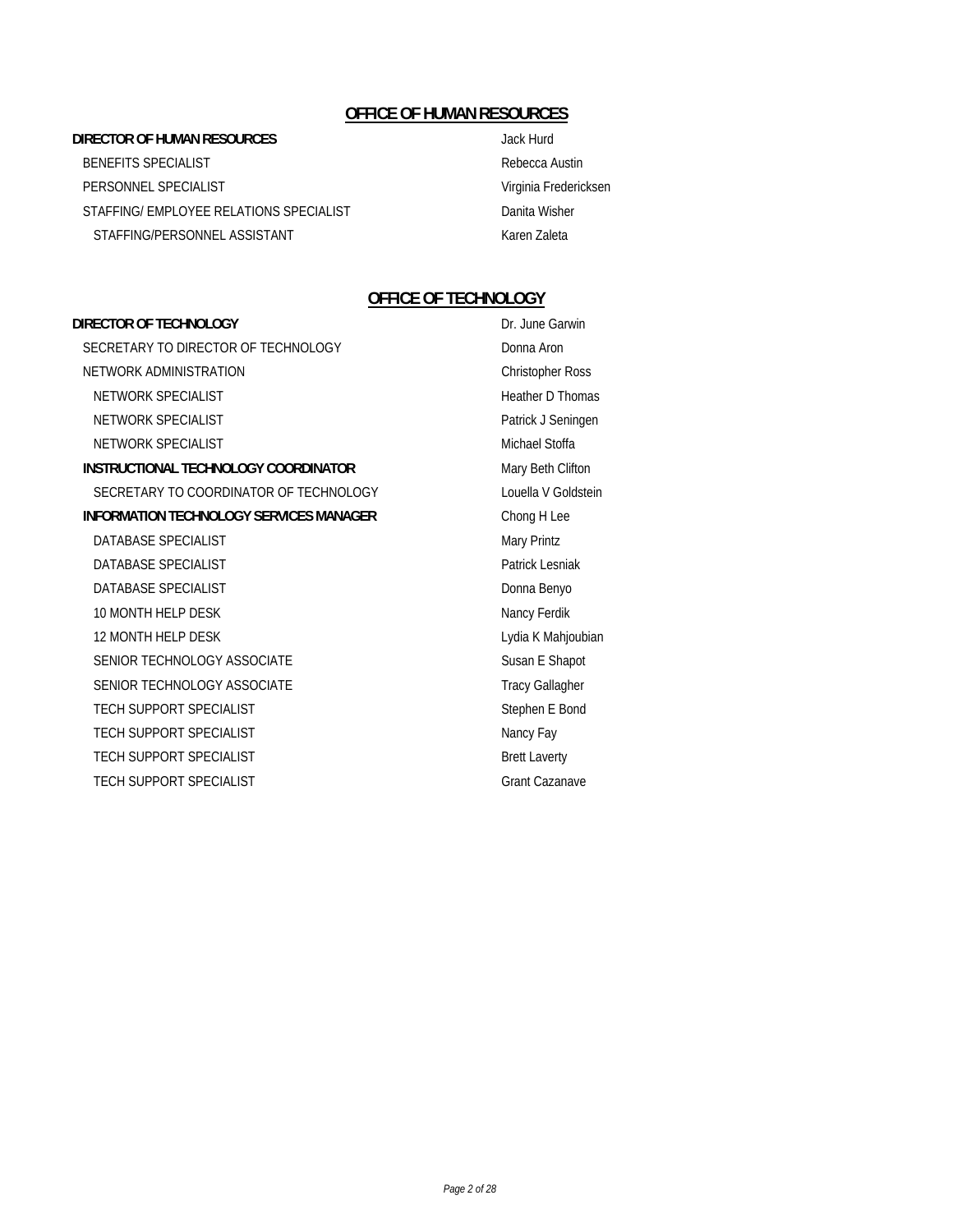### **OFFICE OF FACILITIES & OPERATIONS**

**DIRECTOR OF FACILITIES & OPERATIONS** MEASUREM CAMPBELL MEASUREMENT CAMPBELL RECEPTIONIST/FACILITIES USE SCHEDULER Sellena Berardi **CAPITAL PROGRAM MANAGER** MARIA ALLEN MARK Allen Groves SECRETARY TO PROGRAM MANAGER SUZAN SUZANNE Royal **SUPERVISOR BUILDING AND GROUNDS SUPERVISOR BUILDING AND GROUNDS** PROJECT COORDINATOR Timothy J Burns VEHICLE MECHANIC **Stephen O Moore** WAREHOUSE MECHANIC WAREHOUSE MECHANIC MECHANICAL APPRENTICE TBD COORDINATOR OF CENTRAL MAINTENANCE **Paul Joseph Zmich** CARPENTER #1 Stephen Wayne Benner ELECTRICIAN #1 Charles T Pennypacker ELECTRICIAN #1 William Feaster GENERAL MECHANIC **GENERAL MECHANIC Richard L McBride Jr** GENERAL MECHANIC Charles A Woelfel **COORDINATOR OF GROUNDS** Gary George Hake GROUNDS MECHANIC **Example 20** and the contract of the contract of the contract of the contract of the contract of the contract of the contract of the contract of the contract of the contract of the contract of the contract GROUNDS MECHANIC **GROUNDS MECHANIC CONSUMING A** GROUNDS MECHANIC **GROUNDS** Matthew Deangelis GROUNDS MECHANIC **Serron Milbourne** GROUNDS MECHANIC **GROUNDS** MECHANIC GROUNDS MECHANIC **TRD ATHLETIC TURF COORDINATOR** DONALD DONALD DONALD Young GROUNDS MECHANIC CHARLES EXAMPLES AND CHARLES EXAMPLES EVEN FAIR ON A CHARLES EVEN FAIR OF STATISTICS. GROUNDS MECHANIC SALL AND STRUCK AND STRUCK AND STRUCK AND STRUCK AND STRUCK AND STRUCK AND STRUCK AND STRUCK AND STRUCK AND STRUCK AND STRUCK AND STRUCK AND STRUCK AND STRUCK AND STRUCK AND STRUCK AND STRUCK AND STRUCK AN GROUNDS MECHANIC **GROUNDS** MCGuire **HVAC COORDINATOR** Eric Albert HVAC MECHANIC #1 Charles E Duncan HVAC MECHANIC #1 Hal Ritter HVAC MECHANIC #2 TBD PREVENTATIVE MAINTENANCE MECHANIC **David Baker SUPERVISOR CUSTODIAL SERVICES** Kenneth J Ward SECURITY GUARD WILLIAM WELL AND THE SECURITY GUARD WILLIAM WILLIAM WILLIAM WILLIAM WILLIAM WILLIAM WILLIAM WILLIAM WILLIAM WILLIAM WILLIAM WILLIAM WILLIAM WILLIAM WILLIAM WILLIAM WILLIAM WILLIAM WILLIAM WILLIAM WILLIAM WIL SECURITY GUARD GEORGIA AND SECURITY GUARD AND SECURITY GUARD AND SECURITY GUARD AND SECURITY OF A SAMPLE OF A SAMPLE OF A SAMPLE OF A SAMPLE OF A SAMPLE OF A SAMPLE OF A SAMPLE OF A SAMPLE OF A SAMPLE OF A SAMPLE OF A SAMP SECURITY GUARD Michael A Farkas CUSTODIAN - FLOATER TBD CUSTODIAN - FLOATER TBD **SPELLMAN CUSTODIAL STAFF** CUSTODIAN - DAY **Richard Stanley Walls** CUSTODIAN - 2ND SHIFT DAVID CUSTODIAN - 2ND SHIFT CUSTODIAN - 2ND SHIFT James Woods **COORDINATOR OF NIGHT CUSTODIANS TRD**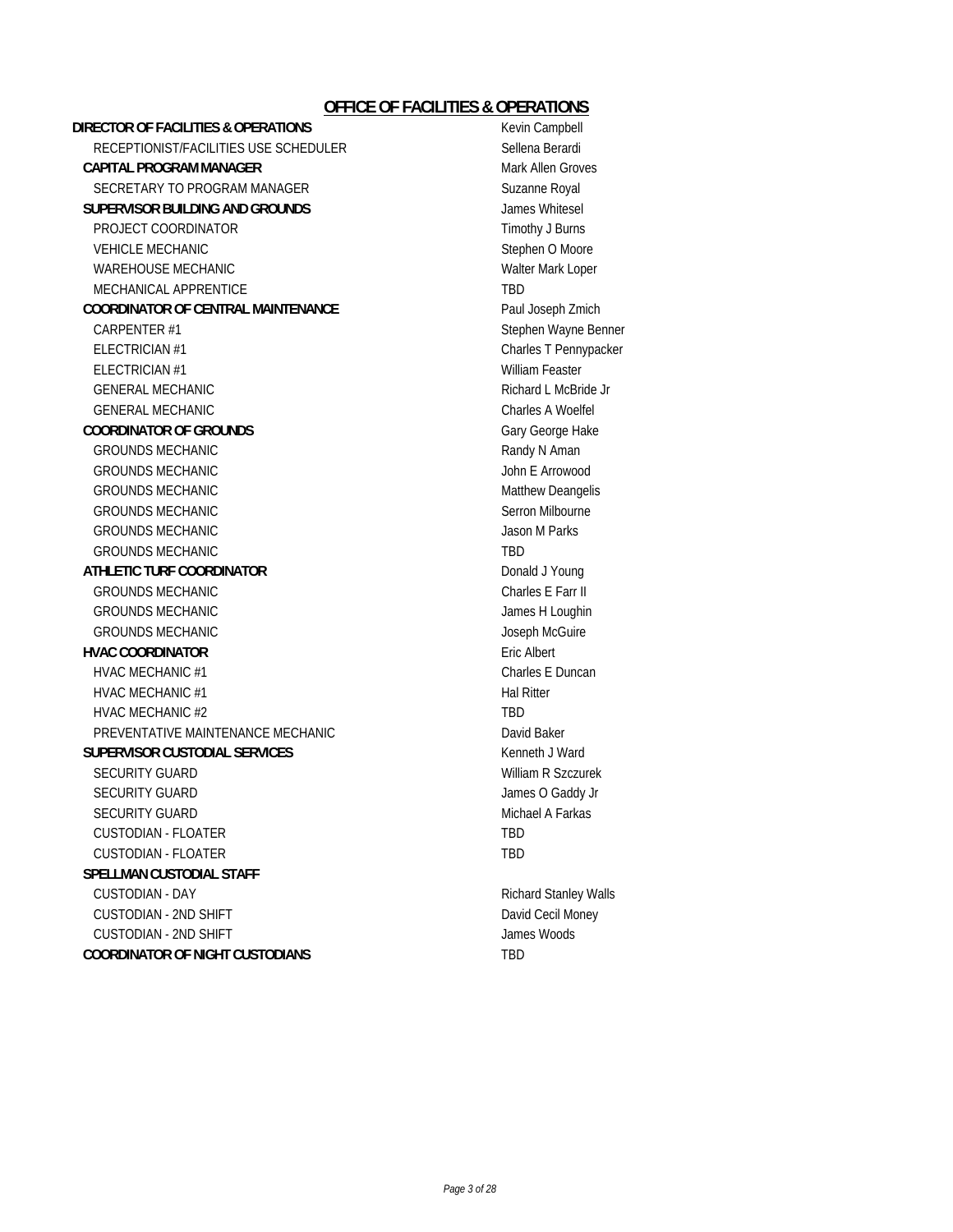### **OFFICE OF PUPIL SERVICES**

### **DIRECTOR OF PUPIL SERVICES** DREAMS DREAMS DR. Leigh Ann Ranieri SECRETARY TO PUPIL SERVICES Cheryl Strunack **SUPERVISOR SPECIAL ED - RUSTIN FEEDER PATTERN Kimberly Fraser** SECRETARY TO SPECIAL ED SUPERVISOR<br>
Linda Morrow Wittig SPECIAL ED LIAISON Alexander Alexander Alexander Alexander Alexander Alexander Alexander SPECIAL ED LIAISON **SPECIAL ED LIAISON SUPERVISOR SPECIAL ED - HENDERSON FEEDER PATTERN** Sandra Shacklady White SECRETARY TO SPECIAL ED SUPERVISOR Patricia Ann Davison SPECIAL ED LIAISON Mary McFadyen SPECIAL ED LIAISON **Lucille A Ruffin SUPERVISOR SPECIAL ED - EAST FEEDER PATTERN** Lisa Phifer SECRETARY TO SPECIAL ED SUPERVISORS Virginia A Constantino SPECIAL ED LIAISON **Patricia Barr** SPECIAL ED LIAISON Kate Feryo ELL, ASSESSMENT, GIFTED K-8 SUPERVISOR<br>
Patricia J Verbovszky SECRETARY TO CURRICULUM SUPERVISOR Robin Phillips **STUDENT SERVICES/GIFTED 9-12 SUPERVISOR** DT. Rose Marie Salsbury SECRETARY PUPIL SERVICES SUPERVISOR Renee Gallagher PSYCHOLOGIST TBD SOCIAL WORKER **Patricia Anne Alston** NURSING COORDINATOR **Susan Leimbach** Susan Leimbach CERTIFIED NURSE Carol Longenecker RN/LPN NURSE Debra Lynn Fisher .20 RN/LPN NURSE Kathleen M MeGill .40 RN/LPN NURSE Pauline E Stavely PUPIL SERVICES SPECIALIST Cassandra Yarnall SUPPORT SERVICES CLERK CORE CONTROL CORE CORE CONTROL CONTROL CONTROL CONTROL CONTROL CONTROL CONTROL CONTROL CONTROL CONTROL CONTROL CONTROL CONTROL CONTROL CONTROL CONTROL CONTROL CONTROL CONTROL CONTROL CONTROL CONTROL

### **CURRICULUM SUPERVISORS**

| CURRICULUM & INSTRUCTION DIRECTOR              | Dr. Robert J Fraser   |
|------------------------------------------------|-----------------------|
| SECRETARY TO CURRICULUM & INSTRUCTION DIRECTOR | Velma J Stauffer      |
| LANGUAGE ARTS SUPERVISOR                       | Dr. Susan Filiot      |
| SOCIAL STUDIES SUPERVISOR                      | Dr. Elisha Ozer       |
| <b>SCIENCE SUPERVISOR</b>                      | Paul Joyce            |
| SECRETARY TO CURRICULUM SUPERVISOR             | Christeena Doran      |
| <b>MATH SUPERVISOR</b>                         | lan Kerr              |
| CONTENT AREA LEAD EDUCATOR WORLD LANGUAGE      | David William Ehrhart |
| SECRETARY TO CURRICULUM SUPERVISOR             | Susan Lee Keating     |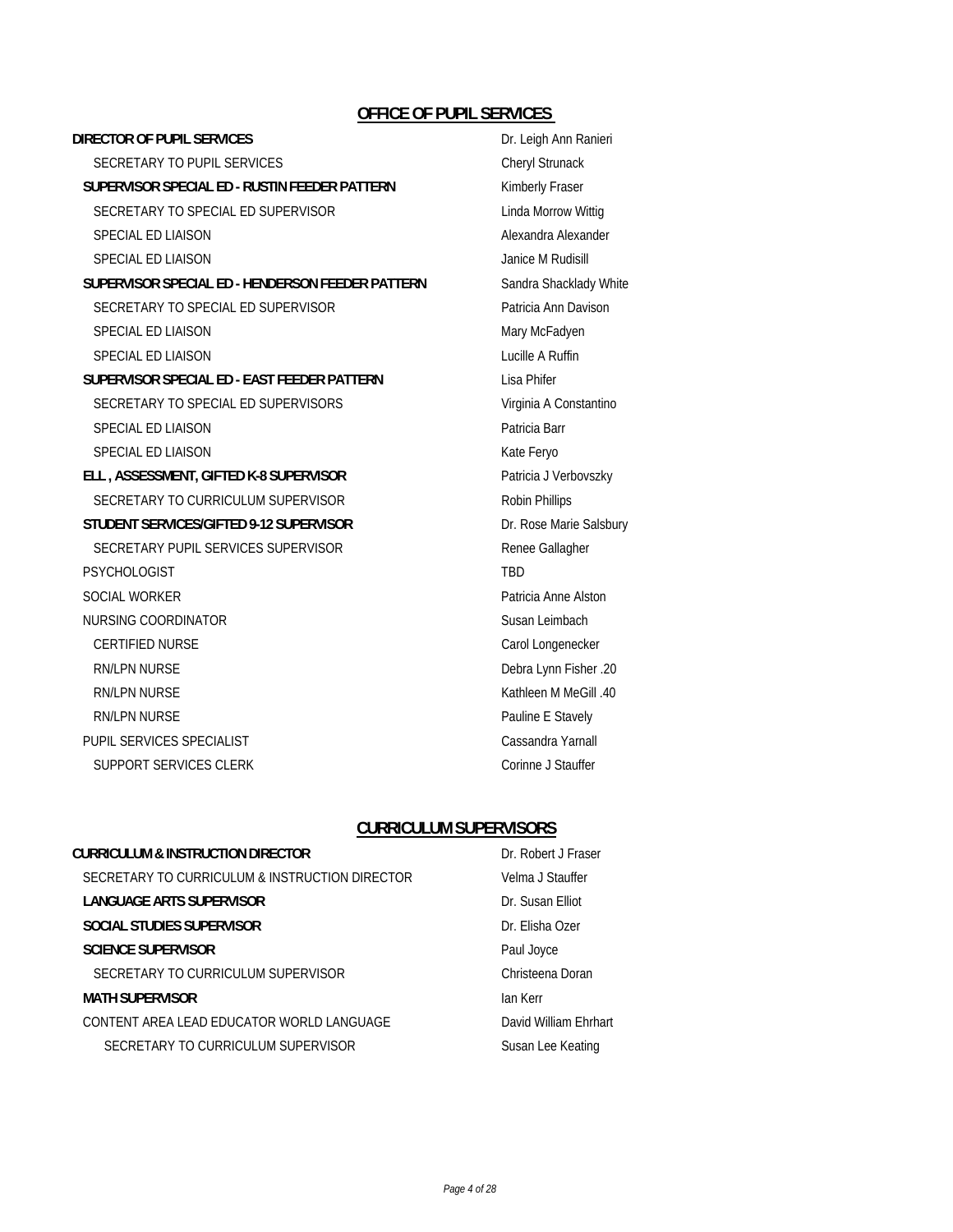### **DEPARTMENT CHAIRPERSON/COORDINATOR**

ART - ELEMENTARY **ART - ELEMENTARY Jacqueline Anne Cassidy** ART - SECONDARY Lisa R Bryan BUSINESS AND MARKETING Melissa Weber HEALTH AND PHYS ED Catherine G McGinley FAMILY & CONSUMER SCIENCE CALL CONSUMER SCIENCE HEALTH SERVICES Susan Leimbach MUSIC - SECONDARY Judy Voois TECHNOLOGY EDUCATION **SECULAR EXECUTES** Joanne M Trombley

LIBRARY/MEDIA SCIENCE Shirley D Leclerc (.50)/Karen L Bloemker (.50) MUSIC - ELEMENTARY William Binkley (.33)/Mark Belczyk (.33)/Mary Litzenberg (.33)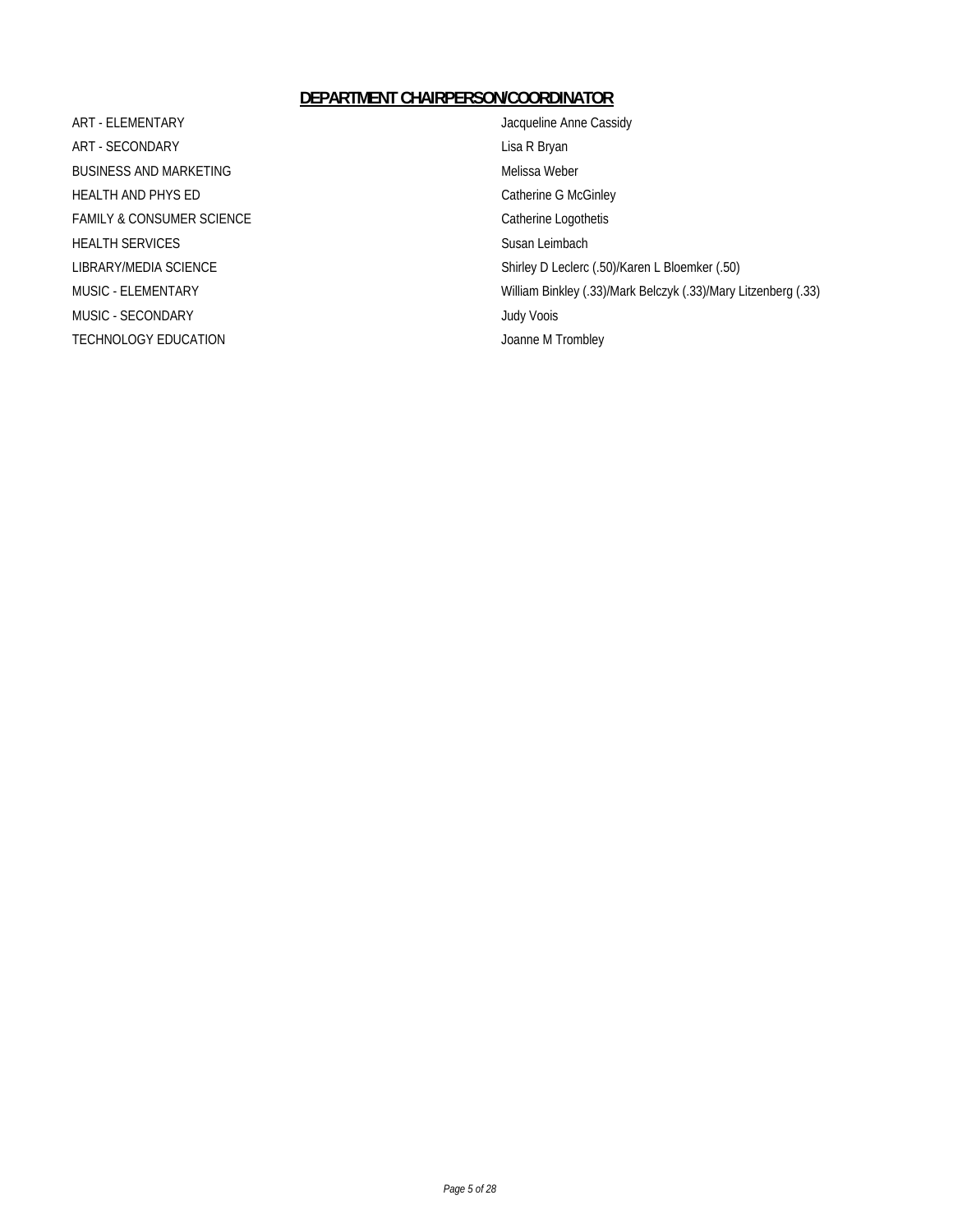### **BAYARD RUSTIN HIGH SCHOOL**

Principal - Dr. Phyllis R Simmons 1100 Shiloh Road Assistant Principal - Mr. Corey Fields West Chester, PA 19382 Assistant Principal - Mr. Jason P Sherlock 484.266.4300 Assistant Principal - Ms. Elsa Pancoast Taylor Athletic Director – Mr. Christopher Lunardi

### **EAST HIGH SCHOOL**

Principal – Dr. Richard Dunlap 450 Ellis Lane Assistant Principal – Dr. Crystal Dowdell West Chester, PA 19380 Assistant Principal – Mr. Llewellyn Antonio Small 484.266.3800 Assistant Principal –Ms. Maureen Wallace Athletic Director – Ms. Susan Cornelius

### **HENDERSON HIGH SCHOOL**

Principal- Mr. Robert Sokolowski 400 Montgomery Ave Assistant Principal – Mr. Gregory Doemling West Chester, PA 19380 Assistant Principal – Mr. Michael Ortiz 1984.266.3300 Interim Assistant Principal– Ms. Carmen Lesesne-Stevens Athletic Director – Mr. Ken McCormick

### **FUGETT MIDDLE SCHOOL**

Principal – Mr. LeRoy Whitehead 500 Ellis Lane Assistant Principal – Mr. James Attansio West Chester, PA 19380 Assistant Principal – Mr. Stephen Brown 484.266.2900

### **PEIRCE MIDDLE SCHOOL**

Principal – Mr. Jeffrey Ulmer 1314 Burke Road Assistant Principal - Dr. Judy Kay Maxwell West Chester, PA 19380 Assistant Principal - Mr. Geoffrey M Mills 484.266.2500

### **STETSON MIDDLE SCHOOL**

Principal – Dr. Charles Cognato 1060 Wilmington Pike Assistant Principal – Mr James DeWitt West Chester, PA 19382 Assistant Principal – Ms. Angela Williams 484.266.2700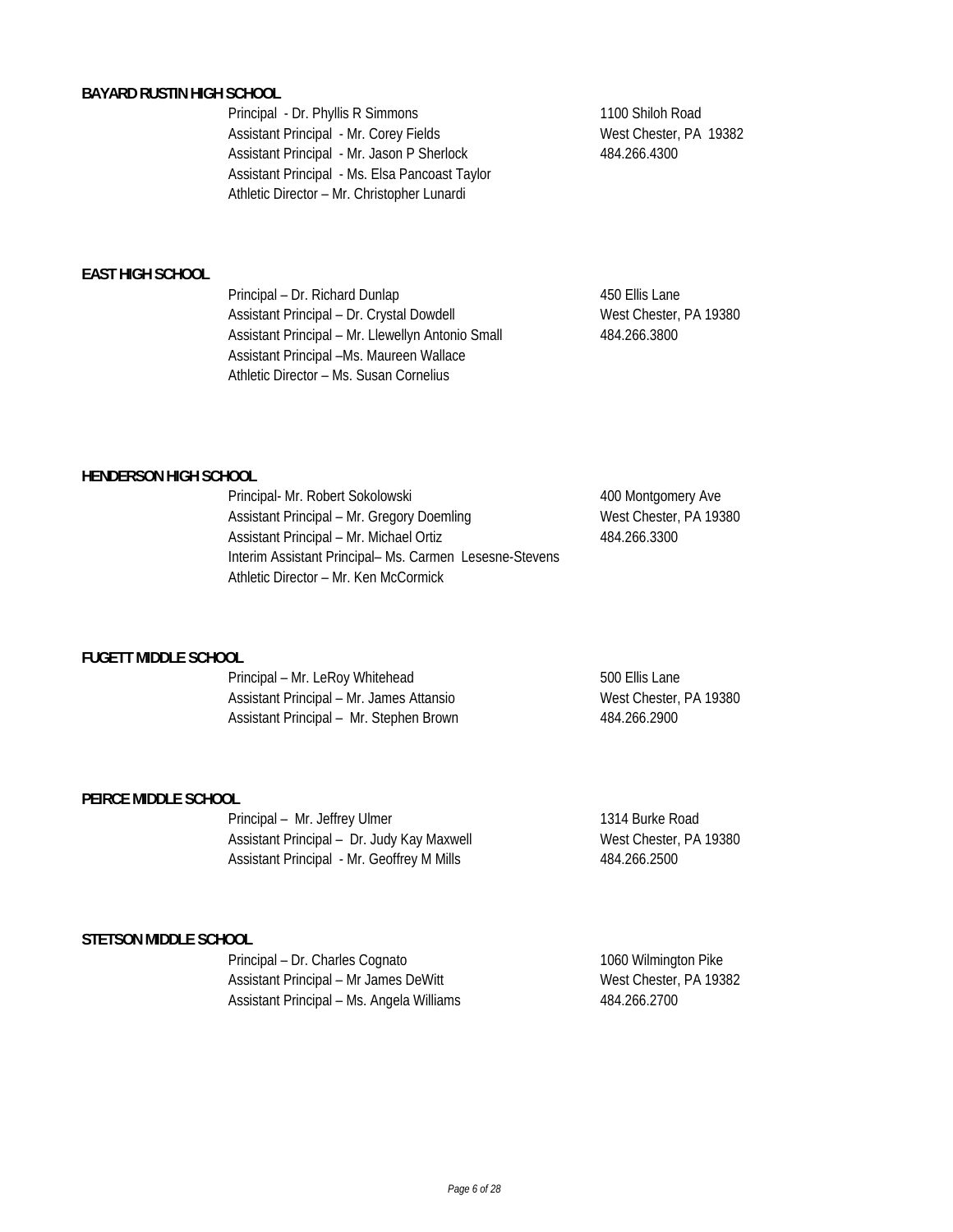### **EAST BRADFORD ELEMENTARY SCHOOL**

Principal- Mrs. Ann Helion 820 Frank Road

Principal – Mr. Dennis Brown 800 North Chester Road **EAST GOSHEN ELEMENTARY SCHOOL**

Principal – Dr. Terri-Lynne Alston 301 South Hendricks Ave **EXTON ELEMENTARY SCHOOL**

Principal – Mrs. Rebecca Eberly 915 Lincoln Ave **FERN HILL ELEMENTARY SCHOOL**

Principal – Ms. Tammi Florio 1150 Delancey Place **GLEN ACRES ELEMENTARY SCHOOL**

Principal – Mrs. Julianne Pecorella 725 West Market Street **HILLSDALE ELEMENTARY SCHOOL**

Principal – Mr. Stephen Catrambone 641 West Boot Road **MARY C. HOWSE ELEMENTARY SCHOOL**

**PENN WOOD ELEMENTARY SCHOOL**

Principal – Dr. Ellen Gacomis 1470 Johnny's Way

### **SARAH W. STARKWEATHER ELEMENTARY SCHOOL**

Principal – Mrs. Nancy Aronson 1050 Wilmington Pike

**WESTTOWN-THORNBURY ELEMENTARY SCHOOL**

Principal – Mr. Timothy Krushinski 750 Westbourne Road

West Chester, PA 19380 484.266.2100

West Chester, PA 19380 484.266.1500

Exton, Pa 19341 484.266.1400

West Chester, PA 19380 484.266.1600

West Chester, PA 19382 484.266.1700

West Chester, PA 19382 484.266.2000

West Chester, PA 19380 484.266.1300

West Chester, PA 19382 484.266.1900

West Chester, PA 19382 484.266.2200

West Chester, PA 19382 484.266.1800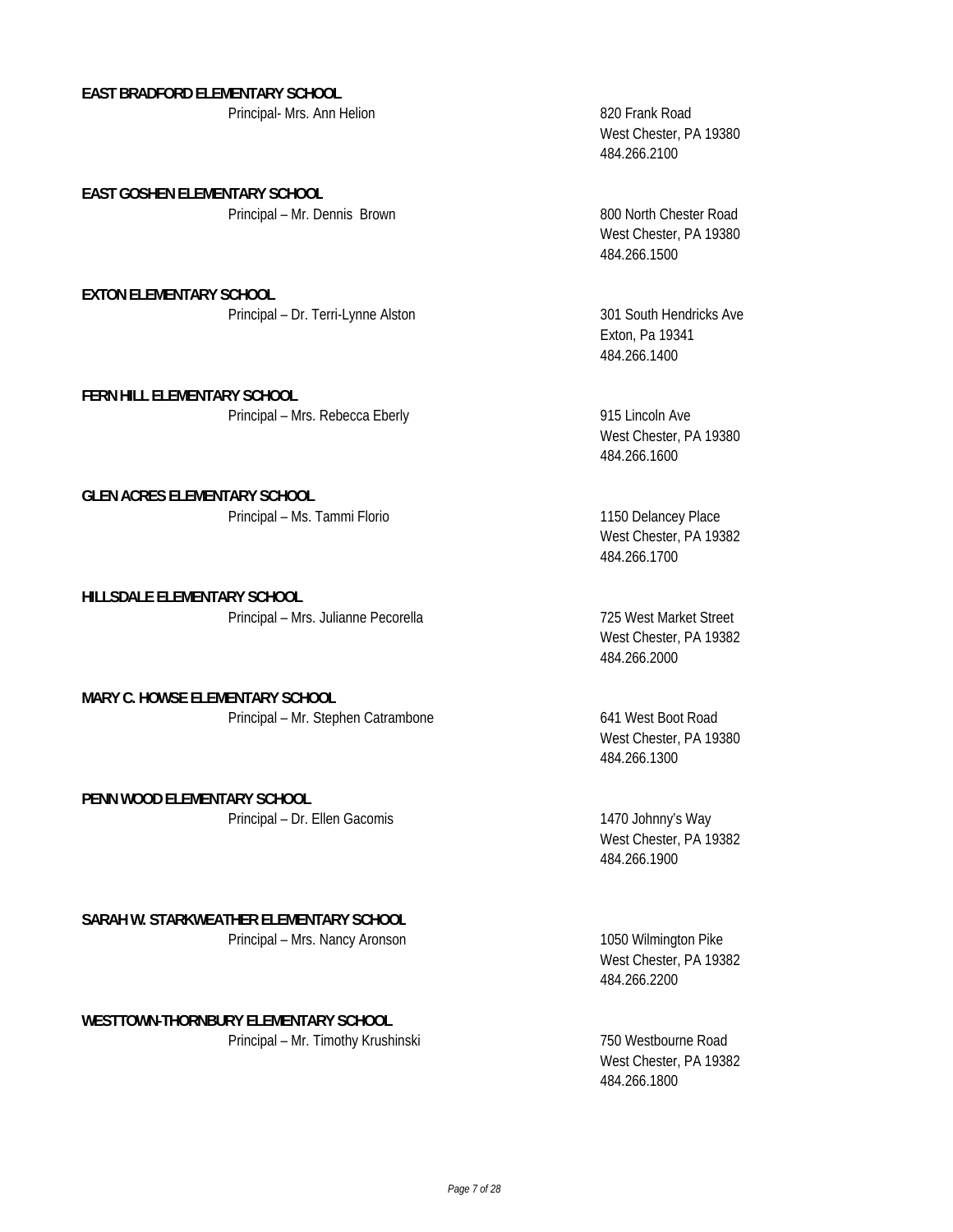Duli, Sandra H **Anderson, Eric** Biddle, Jessica (EHS .80/RHS .20) Simmons, Suzanne V (EHS/FMS) Miller, Patricia *(FCS RHS .20/SMS .40/Art EHS .40)* Heisman, Jonathan Burke, Daniel Niedziejko, Joseph M **RN/LPN** Horsey, Diane Elizabeth Busby, Brian **Bushy, Brian Bushy, Brian** Sarian, David A **Rafetto, James S** Carozza, Beth Ann Sloan, Deborah Sloan, Deborah

Lill, Carol Ralene *LIBRARIAN* Martin, John Harris, Jr., Bernard

Minshall, Katherine Keenan **Matiasic, Adrienne** Monaghan, John M McMillan, E Alice McMillan, E Alice

Dieckmann, Cynthia **Mandarino, Michael J** Costin, Douglas Costing Costing Costing Campbell, Claire W Mojzes, Marnie *(EHS .80/EGE .20)* Mendell, Laura Kelsch, Deborah A

Appleby, Rachel E <sub>(PMS Math .60Eng PMS .20/EHS .20) Robertson, Julie McMahon, Robert McMahon, Robert Fetter, Karen</sub> Beck, Richard Charles Contains Schlamb, Nathan C Charles Pfanders, Laura C Gray, Gray, Veronica M Bonds, Matthew James **Scholl, Milton B** (60/ Bus Ed. 40)<br>
Scholl, Milton B (60/ Bus Ed. 40)<br>
Phillips, Kimberly Hill, Velma Carr, Kimberly A Simonian, Shara B Ward, Carol Larsen, Candice R Gallo, John A **Tuffner, Margaret** Zimmerman, Courtney Selmon, Lennette P Culture P Gilvary, Jane Smith, Mary C Contract More Vincent, Ann Gaydos Contract and Smith, Mary C Contract More Smith, Mary C John, Sara *SPEECH/LANGUAGE* Keenan, Collette P *MUSIC* Green, Margaret *(EHS/FMS) SECURITY GREETER* Lewis, Patrick **Depasquale, Charles** *(EHS .60/PMS .20/SMS .20)* **Depasquale, Charles** *(EHS .60/PMS .20/SMS .20)* **Wesley, Sarah A** Loeffler, Cody A Huddy, Lorraine *TECHNOLOGY ED* Mitchell, Richard A **CUSTODIAL** Werner, Kendra Lee Moore, Timothy *(80/ Sci .20)* **CUSTODIAL** Morrone, Elizabeth A Bane, Ralph

McDonnell, Margaret A Boyer Jr., Lee Smith, Linda *PSYCHOLOGIST PSYCHOLOGIST WORLD LANGUAGE* **Boyer, Lee** 

Scelsa, Meredith **Ellis**, Daniel

Devlin Bonghi, Joan Smith, Marisol Buck, Gary N *(EHS .60HHS .40)* Smith, Marisol Smith, Marisol Smith, Marisol Delancey, Heather L *SPECIAL EDUCATION ELL* Derafelo, Erin Kelly Barry, John *LIBRARY ASSISTANT* Riely, Stephanie May, Christopher *SECRETARIAL ENGLISH/ LANGUAGE ARTS* Riviello, Richard F McLain, Rebecca D Antonio, Barbara

King, Robert W **Robinson, Marva** Mulcahy, Vernice Santos, Angel Pedelty, Ronald R Soja, James Poodry, Frances J **Turner, Michael** Sabatino, Debra O Walls, Albert November 2012, and the United States of Walls, Albert November 2013, and the U Schaible, Erin H Sivek, Karl A Sweeney, T Christopher Zadrozny, Arthur J

### *ART HEALTH & PE SOCIAL STUDIES CASEWORKER*

Grothmann, Mark **Tepper, Carrie Ann** Tepper, Carrie Ann Jones, Brent A Abbonizio, Francesca Thompson, Kimberly A **Lindsay Jr, Charles Robert** Bradshaw, Claudine B Owens, Dean Schaeffer, Frances *CERTIFIED NURSE MATH* Stecyk, Kathleen M Siaca, Karen M

### *PREVENTION SPECIALIST TECHNOLOGY INTEGRATION* Batts, Carlton

FAMILY & CONSUMER SCIENCE Longnecker, Jackie Bowers, Alletta *(RHS .50/EHS .20/Gifted SMS .20/PMS .10)* Bowers, Gary *(Head Cust)* 

Whittaker II, Percell **Berardi Jr, Henry Crampton, Fay CIFTED** GILLIMORE GALLIMORE GALLIMORE BUSCAGLIA, ROBERT GALLIMORE, STANDARD GALLIMORE, STANDARD GALLIMORE, STAN Bland, Christine **Capical Christine READING SPECIALIST** Depaolo Munneke, Denise Geigel, Jose C. (Head Cust) Miller, Linda **Dimattia, Marie** *(EHS .40FMS .40PMS .20)* Gomez, Maria **CUIDANCE** GUIDANCE GRAVES GEORGEN Riley, Elleen Ferry, Jessica Graves, Georgen Graves, Georgen Graves, Georgen Barry, Grace M Gray, Gerome Martin, American Martin, Lynn P Gray, Garage Gray, Gerome Gray, Gerome Gray, Gerome Gallo, Heather M **SCIENCE SCIENCE MCWilliams, Robin L** (EHS .60HHS .20/SMS .20) Hoover, Jodi Hill, Tracy E Geans, Mary E Geans, Mary E Moreno Davis, Erica K Geans, Hollands, Carl Kowalski, Christine A Chafetz, Marc Z Page, Margaret A *(RHS .40/EHS .20)* Jones, Joe Perlmutter, Benjamin Daggan, Katelyn E Patterson, Katherine S Lisowski, Robert Setlock, S. Yvonne **Etherington, Katia I** Schauble, Marcelene Component Compone, William<br>Henderson, Ruth Taglang, Matthew A (RHS. 90EHS. 10) Ralston. Tom Henderson, Ruth Taglang, Matthew A *(RHS .90/EHS .10)* Ralston, Tom

### **WCASD RICHARD F DUNLAP JR - SCHOOL PRINCIPAL EAST HIGH SCHOOL CRYSTAL DOWDELL - ASSISTANT PRINCIPAL 2011-2012 LLEWELLYN ANTONIO SMALL - ASSISTANT PRINCIPAL MAUREEN WALLACE - ASSISTANT PRINCIPAL SUSAN JANE CORNELIUS - ATHLETIC DIRECTOR**

### **ATHLETIC TRAINER** Stephen, Scott M **Heim, Tracy N** Heim, Tracy N **INSTRUCTIONAL ASSISTANTS**

**BUSINESS EDUCATION Lorback, Todd** DiGiandomenico, Cincordination and DiGiandomenico, Kimberly A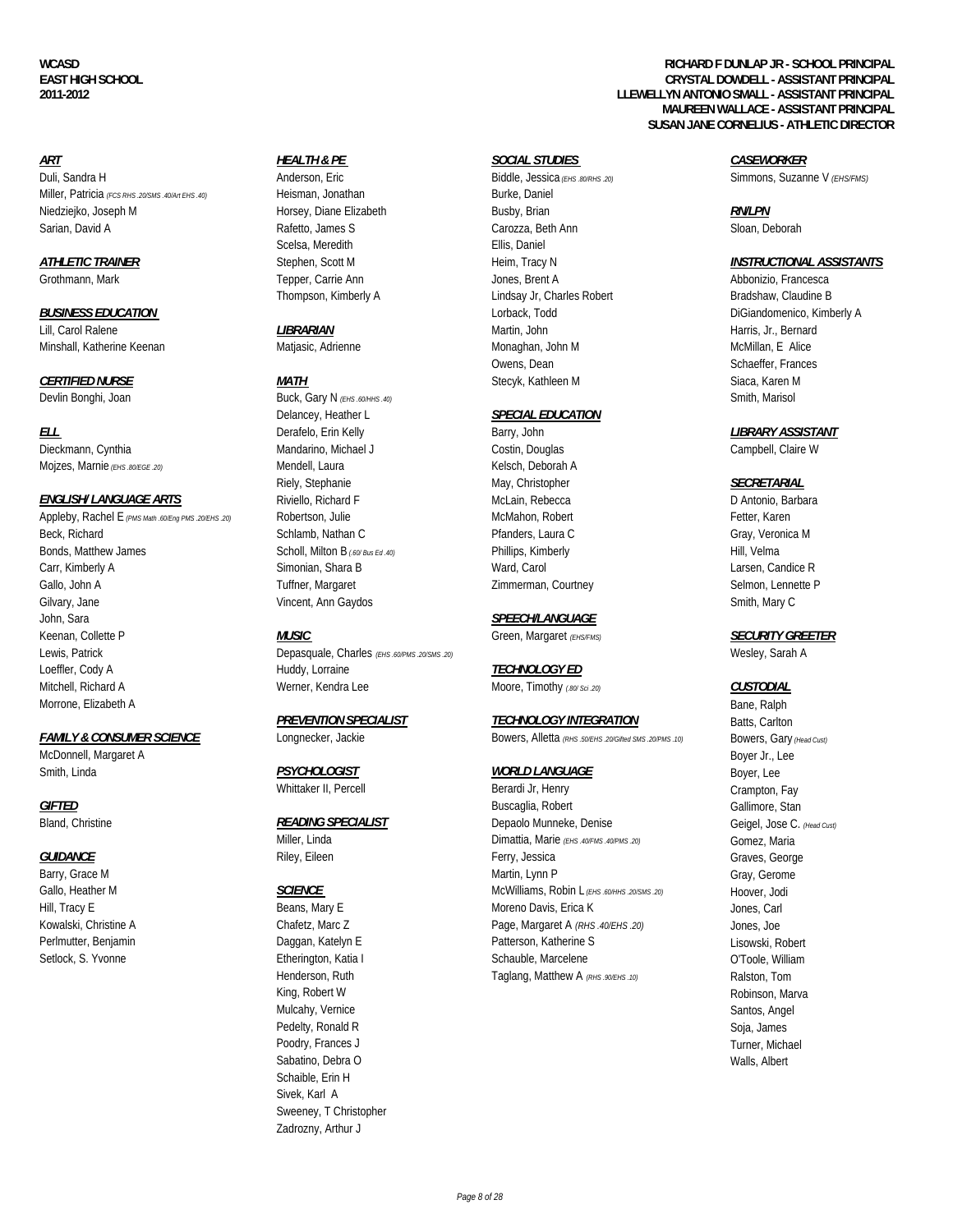Sneddon, Scott Brian Fredd, Laura Mae Channel Communication of the Channel Communication of the Fredd, Laura Mae

Pierce, Edward A *PSYCHOLOGIST* Annual A **PSYCHOLOGIST Kennedy, Kimberly Ann** Umile, Marc A **Thomas, John C TECHNOLOGY ED** Marshall, Eva Weiser, Corrie Lynn **Andrejev, Erik Porter, Minnie** Porter, Minnie Zavacki, Brenda *READING SPECIALIST* Verdi, Kathleen D

### *FAMILY & CONSUMER SCIENCE* Davenport, Hester

### **HEALTH & PE** Staley, Danielle L

Bott, Jeffrey T Donley, Dean F Jackson, Kimberly Ann Kelly, Kevin A Lorback, Michael Charles Sok, Sopheap Weber, Betty Jean

# *ART LIBRARIAN SOCIAL STUDIES CASEWORKER*

Buck, Gary N (EHS .60/HHS .40) **Johnson, Bryan** Vanderwerff, Cindy **ATHLETIC TRAINER** Finch, James **Finch, James** Kernaghan Jr, Stephen Hohwald, Joan Lunardi, John J Blythe, Anne K **BUSINESS EDUCATION Marks, Robert** Miller, Ronald Miller, Ronald Burgess Jr, Harold Tobin, Deborah **McCormick, Christina** Mitten, Charles Stephen Cialini, Vincent M<br>Mitten, Charles Stephen Cialini, Vincent M Webber, Melissa M **McNichol, Michael J** Sobieck, Stephen M Cooper, Valerie Ohlert, Mary Ann **Truong, Stanley H** Evans, Susan *CERTIFIED NURSE* Pappo, Lisa Miclette Wagner, Jamie Korenberg, Darlene Horn, Anne M **Rowe Wlodarczyk, Kelly** Moose, Lynn Margaret Moose, Lynn Margaret Moose, Lynn Margaret Sabo, Richard **SPECIAL EDUCATION** Saraceni, Rosemary **ELL** Steele, Muriel Castagna, Tracey Steele, Muriel Steele, Muriel

Clay, Charles **Example 2** Hart, Jeffrey A Marshall, Janet L

# Lott, William T **PREVENTION SPECIALIST** Smith, Rebecca Conner, Monica C

Snider-Ezagui, Nicole *MATH* Goree, Crystal Johnson *RN/LPN*

Gallagher, Jennifer Corr, Maureen Valentine, Evelyn *MUSIC* Dunn Jr, Michael F *ENGLISH/ LANGUAGE ARTS* Buglio, Joseph Eugene Fell, Deborah *LIBRARY ASSISTANT* Anderson, William J Cox, Cynthia (RHS .50/HHS .50) Manley, Virginia C Kaliner, Elizabeth Crisafulli, Meghan Marie Polcini, Nick *SECRETARIAL* Masar, Diane Rothera, Carol Vasquez, Stephanie Jones Dolan, Donna Marie O'Connor, Stuart Ford, Jennifer A Wilson, Shirley A Ford, Jennifer A

Zavacki, Richard Kleinert, Susan A *TECHNOLOGY INTEGRATION*  Sutton, Mary Dixon **Mary Dixon Holvig, Erik K SECURITY GREETER** 

### Brien, Heather M *SCIENCE WORLD LANGUAGE*

Logothetis, Catherine Berberich, Amelia L Boosz, Janet M *(HHS .80/PMS .20) CUSTODIAL* Bruno, Christopher M Ciprani, Steven M *(HHS .60/RHS .40)* Anderson, Charles H **CIFTED** CONTENTIEL DELONE, Scott F DOUGLARY, Vivian H Cottrell, Samuel B Cottrell, Samuel B Williams, Kathy J **Hartwell, Daniel Elliott**, Filomena M Fowlkes, William H Fowlkes And Fowlkes Hawkins, Joseph T **Jackson, Marion L** Jackson, Marion L Kelly, Dion L *GUIDANCE* Lammey, Daniel Lagioia, Lorenz C *(HHS .60/RHS .20/SMS .20)* Mack, Frank A Bell, Koreem R **Magiors, Victor** Linton, Elizabeth Madiro, Carla (SMS .60HHS 20) Majors, Victor Bender, Elizabeth S **Marabella, Brandon J** Mcwilliams, Robin L *(EHS .60NHS .20/SMS .20)* Mayo, Roy Lee Gamble, Morgan (LTS) **Miller, Daria E** Miller, Daria E Minier-Fineman, Sylvie (HHS.60PMS.40) Pernsley, Ronald L Grear, Andrew **Nagy, Ronald** Pulcinella, Sharon Reed, Terence (Head Cust) Teague, Kathleen **Cathlet Communist Communist Communist Communist Communist Communist Communist Communist Communist Communist Communist Communist Communist Communist Communist Communist Communist Communist Communist Commun** Schneider, Marie F **Ziegler, Judy L** Wesley, Anthony Michael

Hartzell Bennett, Peggy **Lopez Carickhoff, Lisa C** Coley Jr, Daniel William Laughlin, Frances *(HHS/PMS)* 

### Treadway, Bradley L. **Fisher, Eric** Fisher, Eric Kozak, Bruce *INSTRUCTIONAL ASSISTANTS*

### **WCASD ROBERT J SOKOLOWSKI - SCHOOL PRINCIPAL GREGORY A DOEMLING - ASSISTANT PRINCIPAL 2011-2012 MICHAEL ORTIZ - ASSISTANT PRINCIPAL CARMEN J LESESNE-STEVENS- INTERIM ASSISTANT PRINCIPAL KENNETH F MCCORMICK - ATHLETIC DIRECTOR**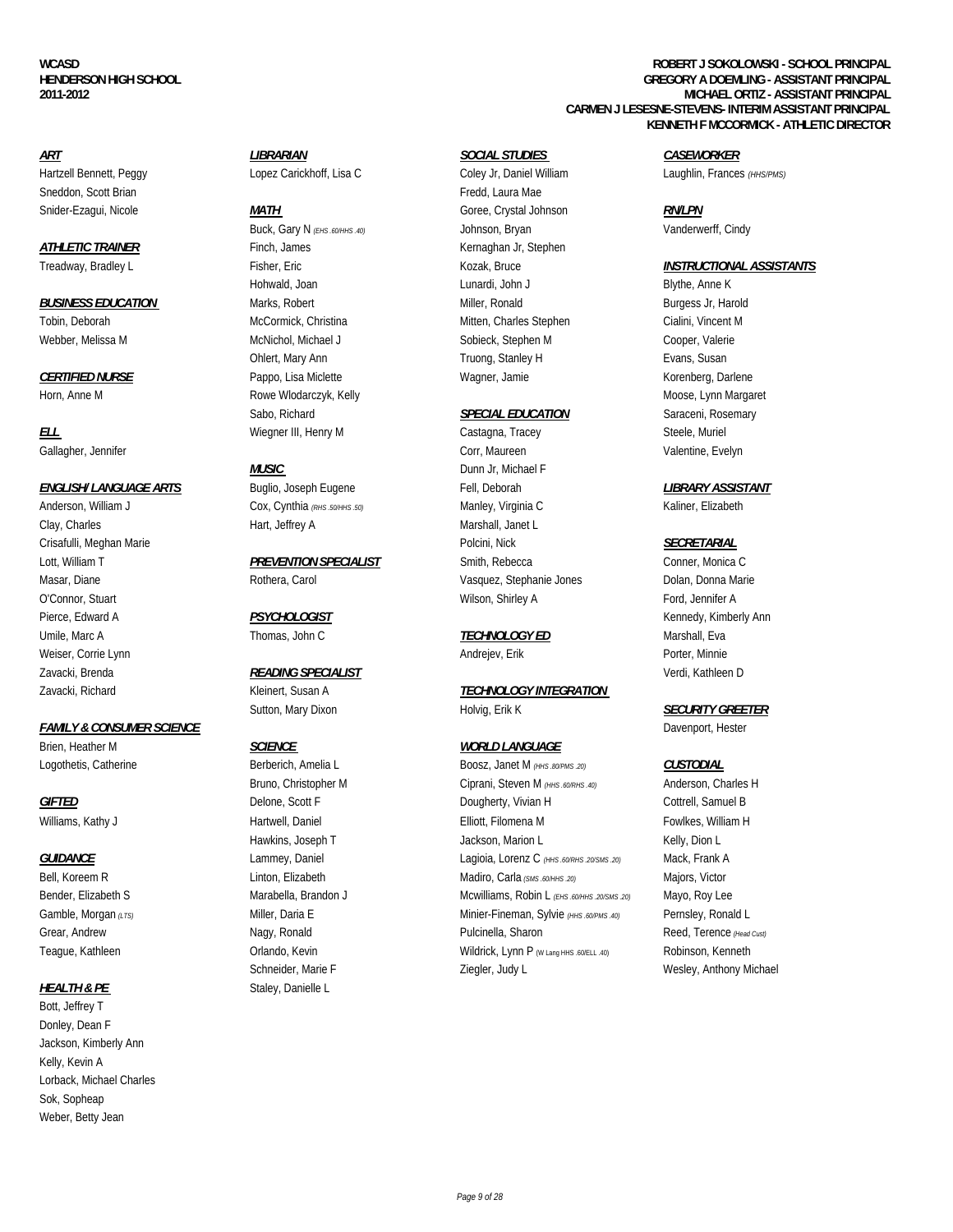Bryan, Lisa R<br>Baldino, Rita

### *ENGLISH/ LANGUAGE ARTS MUSIC* Dodds, Kathleen D Shells, Brian A

Crombie, Kathleen J Cox, Cynthia (RHS .50/HHS .50) Doyle, Nicole Westergom, Kathleen Cecilia Diehl, Kevin M **Ellis, Ann** Ellis, Ann Fellman, Kathy J Doyle, Elizabeth *(LTS-J. Bannister)* Shoremount, Michael Jacobs, Diane *SECRETARIAL* Frechette, Jacob **Koepke, Katherine M** Brown, Margaret Christene M Brown, Margaret Christene M Brown, Margaret Friedman, Terry S *PREVENTION SPECIALIST* Konkle, Colleen Cleary, Cherrie C Gallagher, Sarah K Kuesel, Andrea McCall, Heather L Herbster, Kelly Melbourne, Robyn E Solis, Augusta Anne Mcknett, Michele Richard, David W *PSYCHOLOGIST* Weychert, Robert L Perri, Eileen M Sayeed, Nooreen F *(LTS-E. Donze)* Kern, Evangeline **Kern, Evangeline** Pyle, Karen H Turley, Abigail *SPEECH/LANGUAGE* Speaker, Susan K Wiegand, Theresa L **READING SPECIALIST** Pumphrey, Leslie P <sub>(PWERHS)</sub>

### *FAMILY & CONSUMER SCIENCE* Norcross, Patricia K *TECHNOLOGY ED* DiSerafino, Constance

Miller, Patricia *(FCS RHS .20/SMS .40/Art EHS .40) SCIENCE* Harrison IV, Theodore H *TECHNOLOGY ASSOCIATE*

Brewer, Sharon *(SMS .60/RHS .40)* Trezise, Kimberly R Fisher, Jenna Leigh Hammond, Marissa E Baum Mohring, Michael J Smith, Elaine B Veneziale, George J

## *ART LIBRARIAN SOCIAL STUDIES CASEWORKER*

Acchione, John P Bodak Gyovai, Jennifer Anne Yocum, Catherine M **ATHLETIC TRAINER** Byerly, Scott M Byerly and Butler Romandetti, Frances Demos, Stephen **Haid, William C** Chambers, Paul **BUSINESS EDUCATION Finsel, Sandra L Finsel** Harkins, Bradley **Finsel** Colley, Kara Ann McCarter, Christine Alanna **Hatzai, Jason** Hatzai, Jason Hoesch, Thomas Dennis Endrey, Mary Claire Otto, Carol Lynn **Fabri, Anthony** Hay, Frances R **Hutchinson, Glen** Fabri, Anthony Johnson, Susan J Leister, Ryan Thomas Gonzalez Quijano, Ana Laura **CERTIFIED NURSE** Schiele, Alicia Hamilton *(LTS-J. Dyczewski)* Reyna, Christopher Thomas Hoffman, Kathleen E DiRocco, Charlene Stamenova, Nina A St Clair, Michael Lafferty, Cynthia A St Clair, Michael Lafferty, Cynthia A Sweeley, Diane Grace **Minfield**, Mark **Lucas**, Shawna B **ELL** Pearlingi, Vincent J Tang, Marypatricia **Pearlingi, Vincent J** Pearlingi, Vincent J Vetre, Christina F **Tareila, Anna E SPECIAL EDUCATION** Pegler, Bonita S

Byrd, James Greg Spence, Michael Gellner, Joshua Bowers, Nelson N *GUIDANCE* Genovese, Shannon *WORLD LANGUAGE* Boyer, Delbert J

Moore, Megan *MATH* Biddle, Jessica *(EHS .80/RHS .20) RN/LPN*

Dakes, Phillip **Pitts**, Sharon

Czop, Judy L Conner, Jeffrey *(FMS .40/SMS .40/RHS .20)*

### *GIFTED* Corba III, Joseph *TECHNOLOGY INTEGRATION*

Clark, David **Dunscomb, Jill Hanna** Bowers, Alletta *(RHS .50/EHS .20/Gifted SMS .20/PMS .10) CUSTODIAL* 

Alvanitakis, Bobbie **Hubert Theriot, Joyce E** Bastings, Pamela Clark, Richard C<br>
Bastings, Pamela Brown, Shaz **Government Communist Communist Shares** Jones, Judith M Breslin, John Breslin, John Eccles, Patrick J Bryan, Timothy J **McGinnis, Joanna M** Butler, Antonella **Flecha, Miquel A** Flecha, Miquel A Foley, Donna **Menzel, Laura E** Ciprani, Steven M (HHS .60RHS .40) Hilton, Elwood F (Head Cust) Lindros, Brian M **Ruane, Erin Jae Choon** Currie, Rosario **Currie, Rosario** Kelly, Anthony William Suarez, Jaime E Lagioia, Lorenz C (HHS .60/RHS .20/SMS .20) Murray, Michael **HEALTH & PE CONTAINGLY CONTAINGLY CONTAINGLY CONTAINGLY PROPERTY PATTERS AND RESIDENT PROPERTY PROPERTY PROPERTY** Alvanitakis, John Zimmerman, Nicole M Maure, Desiree L Stewart, Kevin Benz, Robert C Page, Margaret A *(RHS .40/EHS .20)* Thomas III, John Berkes, Andrew D *(FMS .80/RHS .20)* Taglang, Matthew A *(RHS .90/EHS .10)* Wright Sr, Terrance Lamont

### **WCASD PHYLLIS R SIMMONS - SCHOOL PRINCIPAL COREY FIELDS - ASSISTANT PRINCIPAL 2011-2012 JASON P SHERLOCK - ASSISTANT PRINCIPAL ELSA PANCOAST TAYLOR - ASSISTANT PRINCIPAL CHRISTOPHER LUNARDI - ATHLETIC DIRECTOR**

Arscott, Joseph R **CONFINGT Armore CONFINGT Array Armore Arnore Arnore Arnore Arnore Arnore CONFINGT Array Arnore Arnore CONFINGT Array Arnore CONFINGT Array Arnore CONFINGT Array Arnore CONFINGT Array Arnore CONFINGT Arra** 

### Depaol, Stephen L Corcoran, Amber J Chessock, Amy E *INSTRUCTIONAL ASSISTANTS*

### Freese, Kimberly M *SECURITY GREETER*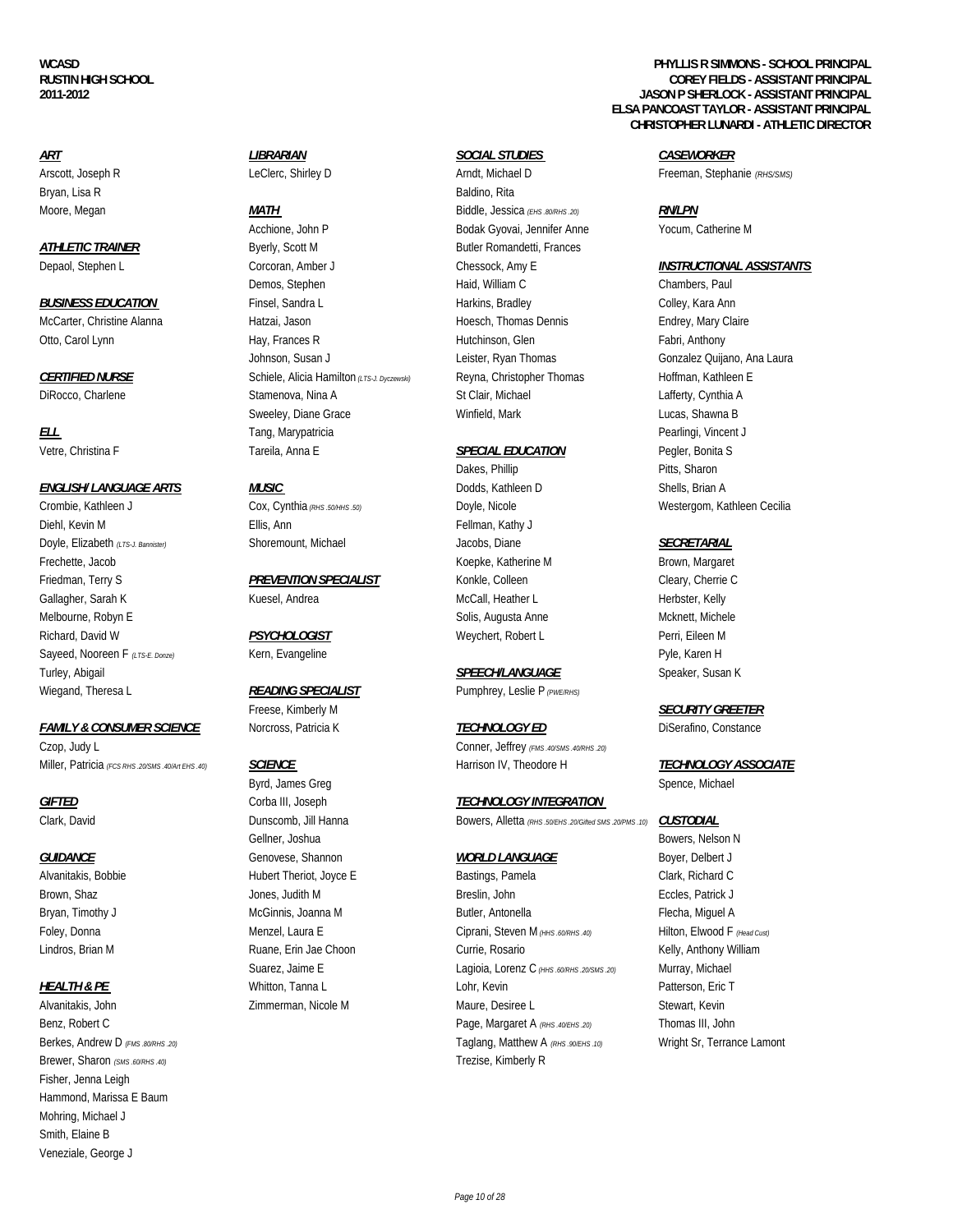McGinley, Michelle L McCauley, William

### **COMPUTER EDUCATION** Bechtold, Shayna **Bechtold, Shayna** Orenshaw, Michael Flamer, David A (FMS .60/EGE .40)

### **CERTIFIED NURSE Dunn, Michael J Dunn, Michael J Dunn, Angela Henry, Angela**

Dallett, Julie M Saundurs, Todd Harp, Amber Suite Minitum, Georgine Wildrick, Lynn P (WLang HHS .60/ELL .40) **Inforzato**, Jacqueline D

### **ENGLISH/ LANGUAGE ARTS** Hill, Matthew R **Krissinger, Stuart S** Frey, Angie

Barsa, Nancy **Kelly, Katrina Murawski, Sandra A** Castilla, Elena Pierce, Melody Joy Scolis, Elizabeth *SECRETARIAL* Dannehower, Robin G Voois, Judy Alexander, Ruth A Horton, Beverly *SPEECH/LANGUAGE* McGough, Patricia A Pinnie, Sidney Conaghan, Elizabeth

### **FAMILY & CONSUMER SCIENCE READING READING Trombley**, Joanne M **Bowers**, Gary *(Head Cust)*

Barr, Margaret M Diaz, Rita Boyer Jr., Lee Dintaman, Nina **Boyer, Lee Boyer, Lee Boyer, Lee Boyer, Lee Boyer, Lee Boyer, Lee Boyer, Lee** Killoran, Marianne *(FMS .40PMS .20)* Lawrence, Pamela A Dimattia, Marie *(EHS .40FMS .20)* Crampton, Fay

Bowen, Malina Anderson *(LTS-K. Neiderer) SCIENCE* Hoover, Jodi Pillagalli, Michael A Cassidy, Michael V Jones, Carl Simpson, Bernadette Grello, Joseph B Jones, Joe

Berkes, Andrew D *(FMS .80/RHS .20)* Mazzagatti, Laura D **Ralston, Tom** Ralston, Tom Donnell, Thomas W **Merritt, Christina Lynn** Robinson, Marva Robinson, Marva Robinson, Marva Monte, Rebecca J **Montgomery, Kerry Cathleen** Santos, Angel Santos, Angel Santos, Angel Santos, Angel Santos, Angel Santos, Angel Santos, Angel Santos, Angel Santos, Angel Santos, Angel Santos, Angel Santos, Angel Santos, Stranix, Caitlin E **Morton, Virginia** Morton, Virginia Soja, James *(Building Mechanic)* Soja, James *(Building Mechanic)* Washington, Reginald N Turner, Michael Ziegler, Matthew Walls, Albert

# *ART LIBRARIAN SOCIAL STUDIES CASEWORKER*

### Lenderman, Stefanie *READING SPECIALIST* Green, Margaret *(EHS/FMS)* Stolnis, Joanne R

Westley, Cynthia D Corcoran, Robin *TECHNOLOGY ED CUSTODIAL*

Amsterdam Grossman,Susan J Graves, George

Hafer, Natalie Lisowski, Robert *HEALTH & PE* Ippoliti, Karen O'Toole, William

Clark, Tracy A Cromwell, Christopher Page, Christine M Fratinardo, Lori Ann Riggin, Tristin Cassettin Deleo, Kimberly S Peters, Rebecca L Giangiulio, Linda Donohue, Donna **Swift, Thomas P** Graf, Jeanmarie

### Murphy, Michael James **Mashbitz, Jeffrey M SPECIAL EDUCATION** Lee, R Scott

Miller, Kelly S Bryan, Christine Morales, Amneris Morales, Amneris *ELL* Morales, Carol Estrada, Jennifer A Peterson, Rachel L

Wilson, Lindsay B **Trainor, Mary R** (Read Spc .80/Read .20) Conner, Jeffrey (FMS .40/SMS .40/RHS .20) Bane, Ralph Lee, Ronald Batts, Carlton

McLaughlin, Mary E **Municial Community** Munves, Reyna F Gallimore, Stan **GIFTED GIFTED GIGAL GIGAL GEOGREER Georgel**, Jose C. *(Head Cust)* Sahijwani, Deborah **PSYCHOLOGIST** Sola, Erin E Sola, Erin E Gomez, Maria

### **WCASD LEROY WHITEHEAD - SCHOOL PRINCIPAL FUGETT MIDDLE SCHOOL JAMES ATTANASIO - ASSISTANT PRINCIPAL 2011-2012 STEPHEN BROWN - ASSISTANT PRINCIPAL**

Ciotoli, Alison C Lehmann, Sascha Farrell, Daniel W Simmons, Suzanne V *(EHS/FMS)*

### Mittman, Joy (FMS.40/PMS.40) **MATH MATH MCGillivray, Douglas B INSTRUCTIONAL ASSISTANTS**

Barry, Matthew J **Nefos III, Frank J** Bandy, Bethany Jenkins

### *MUSIC* Krain, Joan *LIBRARY ASSISTANT*

*GUIDANCE* Gray, Gerome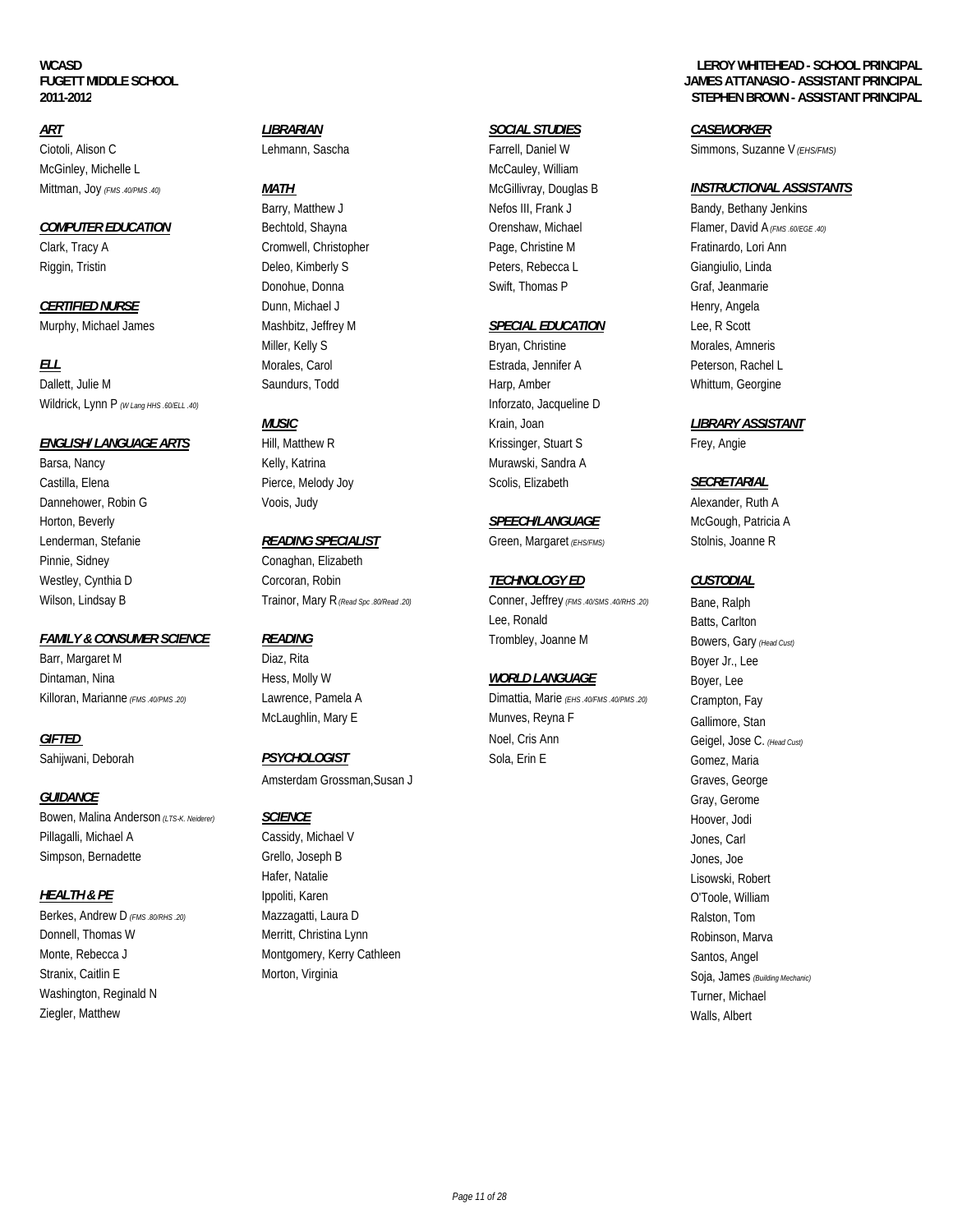**WCASD JEFFREY G ULMER - SCHOOL PRINCIPAL**

Mittman, Joy *(FMS .40/PMS .40)* Diffendall, Cindy L

### *ENGLISH/ LANGUAGE ARTS MUSIC* Mongeluzi, Sharon Taylor, Crystal

Haggerty, Amberlee **Chronister, Diana Chronister, Diana SECRETARIAL** Jenkins, Stephen M *PSYCHOLOGIST* Dumas, Michael P Jones, Linda A Weaver, Tara M **Music and Tidball**, Elizabeth Liberi, Barbara **Nuscomber 2018** Tidball, Elizabeth Tidball, Elizabeth

### *FAMILY & CONSUMER SCIENCE READING SPECIALIST* Boosz, Janet M *(HHS .80/PMS .20)*

Killoran, Marianne (FMS .40PMS .20) Squeri, Diane Gordon, Angela Gordon, Angela

Best, Beth W Brandon, Louise Example of the Standon, Louise Example of the Standon, Louise Example of the Standon, Louise Example of the Standon, Louise Example of the Standon, Louise Example of the Standon, Louise Example Bowers, Alletta *(RHS Inst Tech .50/EHS .20/Gifted SMS .20/PMS .10)* Ozgur, Jennifer Hurd, Kimberly

Behlin, Akieda Young, David Allen Demarco, Carol **SCIENCE** McGinniss, Stephanie **Atkins Jr, John Neal** 

Annunziato, Kim S<br>
Kimberling, Douglas Ashinhurst, Susan W Monahan, William T Bergey, Heather N Pedersen, Kenneth Kosic, John Reilly, Joshua O'Neill, Matthew F

### *ART LIBRARIAN SOCIAL STUDIES CASEWORKER* Everhart, John Mark **Rosenberger, Constance G** Cimino, Nicole C Laughlin, Frances *(HHS/PMS)*

Appleby, Rachel E *(Math 60/Eng PMS .20/EHS .20)* Guihan, Robert A Benek, Allison M **COMPUTER EDUCATION Brandon, Lee M Honig, Brenda L Honig, Brenda L** Craig, Michelle Anne McElvenny, Linda **Brosky, Jennifer M** Saltarelli, Alicia Verica Davies, Charles E Thomas, Linda **Crilley, Danielle N** Yanushefski, Alex P Gallimore, Karen Holloway, Charles Goldsmith, Camilla *CERTIFIED NURSE* Hoopes Myers, Megan *SPECIAL EDUCATION* Guerra, Dina Doral Giardiniere, Marilee **Rothern Chamberlain, Chamberlain, Ling Chamberlain**, Ling Hoopes, Brenda J Segal, Lauren G Cheney, Kristen Marie Jackson, Theresa *ELL* Sullivan, Bevin *(Math .40/Sci .40/Soc St .20)* Ciccarone, Megan O'Connell, Theresa A Kinch, Jenny **Example 20 Ningilio**, Samuel **Fagan, Kathleen K** Pascale, Jackelyn

Blair, Rebecca **Celfo, Timothy** *(SMS .40PMS .40)* Celfo, Timothy *(SMS .40PMS .40)* Worrell, Jasmine B Curay Cramer, Michele Depasquale, Charles *(EHS .60/PMS .20/SMS .20) SPEECH/LANGUAGE* Estrada, Sally A *(Eng. 40/Read .40/Soc St. 20)* Kreamer, Jonathan K Hogan, Jennifer **Hogan, Jennifer LIBRARY ASSISTANT** Gregorowicz, Silvia E **State Community Community** Cuinn, Gerard Christopher MacNamara, MacNamara, Sharon M Halligan, Jane Ann Shollenberger, Kyle M *TECHNOLOGY ED*

Liebsch, Kevin Mayer, Kevin

Brun, Kyle W **HEALTH & PE** Martin Jr, Rickey Edward

Fosco, Peter Shearman, Denise

### **WORLD LANGUAGE** Woelfel, Susanne

Ahamed, Lazina **Moyer, Rodney Moyer, Rodney** Dimattia, Marie (EHS .40FMS .40) **TECHNOLOGY ASSOCIATE** Close, Jane H Waldin, Nancy Pizarro, Janette Geisler, Reinhard H Waldin, Nancy Minier-Fineman, Sylvie *(HHS .60/PMS .40) CUSTODIAL* **GIFTED** READING READING READING READING READING READING READING READING READING READING READING READING READING

### **PEIRCE MIDDLE SCHOOL JUDY KAY MAXWELL - ASSISTANT PRINCIPAL 2011-2012 GEOFFERY M MILLS - ASSISTANT PRINCIPAL**

### Whitehead, Heather *MATH* Erbe, Patricia W *INSTRUCTIONAL ASSISTANTS*

**GUIDANCE** Thompson, Anthony M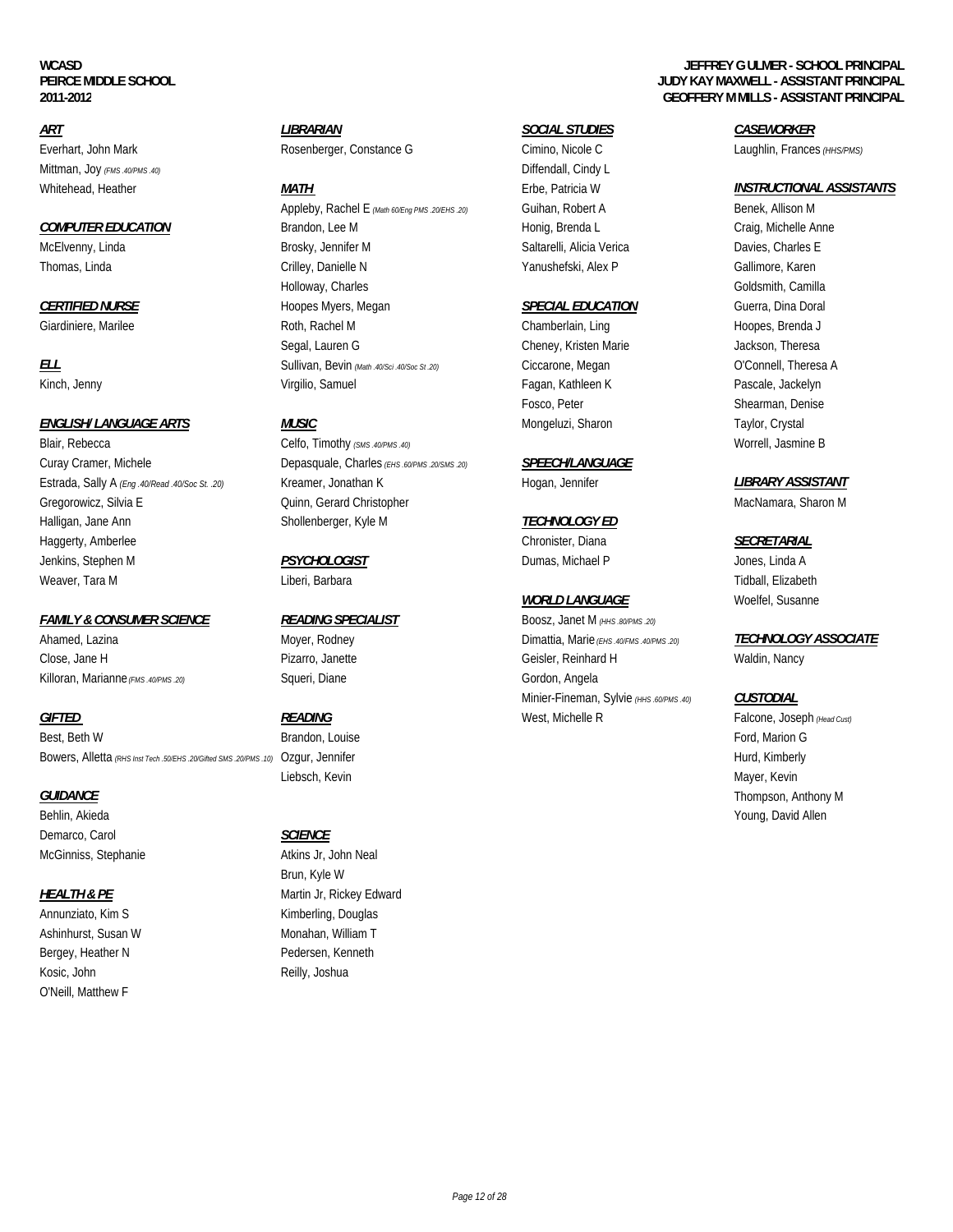Duffy, Sean Franciscus, Kelly

### **CERTIFIED NURSE** State of Cruice, Shawn P Cruice, Shawn P Jackson, Cleona

### *ENGLISH/ LANGUAGE ARTS MUSIC* Pratt, Jacqueline

Holladay, Colleen M D Antonio, Joanne Martin, Una *PSYCHOLOGIST TECHNOLOGY ED* Trahey, Kimberly Stolzer, Peter **Matter, Bonnie G** Conner, Jeffrey *(FMS .40SMS .40/RHS .20)* White, Andrew Kelly, David R

### **FAMILY & CONSUMER SCIENCE** Mesi, Katherine L Carl, Robert Carl, Robert Carl, Robert

Marks, Barbara **Pribish, Jessica** (Read Spc. 40/Read 60) *WORLD LANGUAGE* Kauffman, Tammy *(Head Cust)* Miller, Patricia *(FCS RHS .20/SMS .40/Art EHS .40)* Ramos, Lisa Marie Devault, Theresa Mayo, Richard Vannicolo, Patrice **Mickens, Derwin Emanuel** Controller Mickens, Derwin Emanuel Controller Mickens, Derwin Emanuel

Beatty, Christopher L **Slack, Kimberly McWilliams**, Robin *(EHS .60HHS .20/SMS .20)* Slack, Kimberly McWilliams, Robin *(EHS .60HHS .20/SMS .20)* Bowers, Alletta *(RHS Inst Tech .50/EHS .20/Gifted SMS .20/PMS .10)* Snively, Jennifer L

Dussinger, Heather A Dell Arciprete, Joseph L

Brewer, Sharon (SMS .60/RHS .40) Sides, Laura J Briggs, Terri Thaker, Vishal Corcoran, William Lalka, Robert J Listrani, Erin N Miller, Amanda

Berberich, Susan Beckson, Melissa A Smith, Patricia Anne *LIBRARY ASSISTANT* Bowman, Elizabeth *(Eng. A0Read .20/.SS. 40)* Celfo, Timothy *(SMS .40PMS .40)* Vitello, Diana M *(LTS-D. Hammond)* Televantos, Arta Carpenter, Matthew Depasquale, Charles *(EHS .60/PMS .20/SMS .20)* Claffey, Cynthia S Kelley, Donald T *SPEECH/LANGUAGE SECRETARIAL* Gomez, Tracy **Example 20 Systems** Pearson, Loraine **Hetzel, Rosemarie Byrne, Megan E** 

### *SCIENCE*

**GUIDANCE** Becker, Robert S Bogard, Rita **Branch Rita Comp Ed.** 60/Sci.40) McMillan, Dawn McNeil **Garzarella**, Joanne Lucy Peck, James **HEALTH & PE** Schechterly, Diane L

### *ART LIBRARIAN SOCIAL STUDIES CASEWORKER*

Allaire, Wanda J Loescher Velazquez, David L Cipollone, Christine P **COMPUTER EDUCATION** Braid, Susan Braid, Susan Logan, Andrew Scott Dougherty, Jennifer Patton, Keith MacDonald **Cavuto, Jeanne M** Wolensky, Jason Hurd, Chelsey N Hurd, Chelsey N Costa, Therese **Example 20** Wright, Cecilia P **Hutchins**, Jennifer

### Mathias, Donna P Dollfus, Marie T *SPECIAL EDUCATION* Nelson, Lorraine

Green, Patricia S<br>
Ballas, Victoria Christian Ronayne, Ellen *ELL* Laverty, Jill S Costin, Tina Teal, Traci Kinka, Michael A **McDevitt, Marie J** Gallimore, Denise D Walton, Stephanie Christene D Walton, Stephanie Jewitt, Gregory Woutersz, Lisa

*READING SPECIALIST* Paris, Joseph W *CUSTODIAL*

*READING* Lagioia, Lorenz C *(HHS .60/RHS .20/SMS .20)* Thomas, John Herbert *GIFTED* Yoder, Laura *(Read .60/Eng .40) (LTS-S. Crecco)* Madiro, Carla *(SMS .60/HHS .20)* Wesley, Steven W

### **WCASD CHARLES COGNATO - SCHOOL PRINCIPAL STETSON MIDDLE SCHOOL JAMES DEWITT - ASSISTANT PRINCIPAL 2011-2012 ANGELA WILLIAMS - ASSISTANT PRINCIPAL**

Cantwell, Desiree **Markiewicz, Lois** Decker, Rosemary **Freeman, Stephanie** *(RHS/SMS)* **Cantwell**, Desiree

### Phillips, Michele A *MATH MATH MATH MATH* **Integral and ASSISTANTS** *INSTRUCTIONAL ASSISTANTS*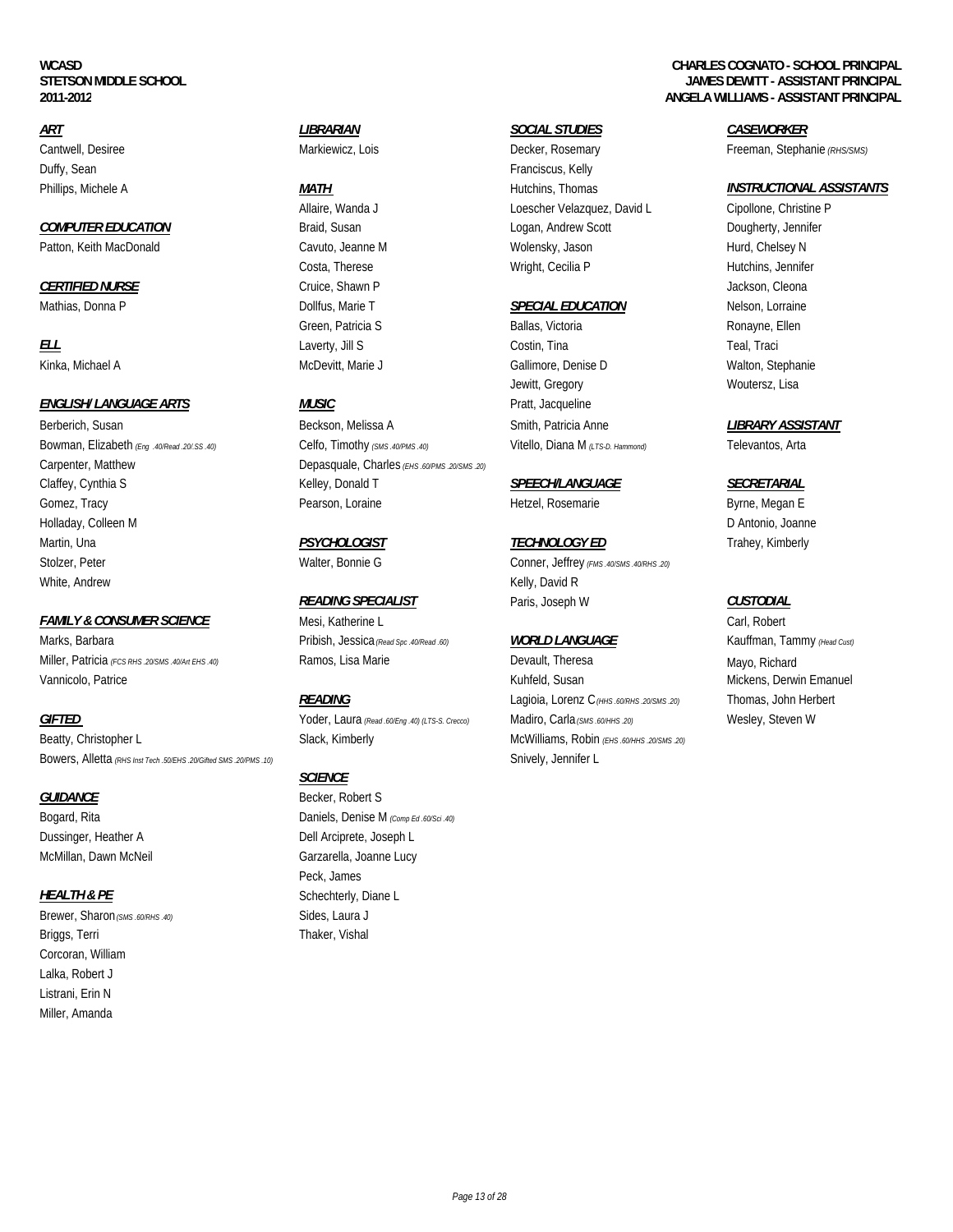### **WCASD EAST BRADFORD ELEMENTARY SCHOOL ANN HELION - SCHOOL PRINCIPAL 2011-2012**

Dougherty, Stacey

Hindman, Christine Jacobs, Renee M

### *FOURTH GRADE*

Seifert, Mary Jo

Gittings, Laura

### *KINDERGARTEN ART PSYCHOLOGIST CASEWORKER* DiDomenico, Deanne J Naughton, Bette *(.90 EBE/.10 WTE)* Grabelle Karp, Melina Santos, Wilma *(EBE/HDE/MHE)*

*CERTIFIED NURSE READING SPECIALIST RN/LPN* 

Powell, Stacey Lynn **HEALTH & PE** SPEECH/LANGUAGE Rosen, Heather N Yarosewick, Michael (EBE .80/EXE .20) Wolfe, Mary C Vannicola, Lisa

# Loper, Alonzo **Baxter, Tracy Hutchinson, Eileen T** Baxter, Tracy Baxter, Tracy

*LIBRARIAN SECRETARIAL FIFTH GRADE* Bloemker, Karen L Winters, Linda

Raws, Christian Cooper, Donna K *(SWE .50/EBE .50)* Celenza, Janet Park, Adriana C *(EBE .60/SWE .40)* Snyder, James *(.90 EBE/.10 SWE) CUSTODIAL*

Salisbury-Jones, Malia Ann *ELL* Vardaro, Jane *INSTRUCTIONAL ASSISTANTS*

### *SECOND GRADE SPECIAL EDUCATION* Bradley, Thidaudone Brown, Sarita **GIFTED GIFTED Brill, Helaine I** Cano, Angelica Householder, Jennifer C MacFadden, Deneen M Davis, Cynthia *(EGE .50/EBE .50)* Cashman, Helen L Rand, Julie D Garrell, Joan M Hughes, Lynn Robin **GUIDANCE** CONSERVING CONSERVING Smith, Padgett Conservative Logie, Joan

*FIRST GRADE* DiCandilo, Catherine *(EBE .80/NDB .20)* DiSabatino, Joanne *(EXE .60/EBE .40)* Gordon Guidera, Lesley *(EBE .20/NDB .60)*

Torigoe, Doris M Borochaner, Vivian Lee **THIRD GRADE** Cook, Karen W Twohig, Patricia G Matelyan, Grace Cinnamond, Amanda L **Mulqueen, Cheryl Ann** Cinnamond, Amanda L

Byrne, Janice *INSTRUCTIONAL COACH OFFICE/LIBRARY ASSISTANT*

Mercurio, Harry J *MUSIC TECHNOLOGY ASSOCIATE*

Holland, Eugene Alan Raymond, Hampton O Swisher, Laura Jean *(HEAD CUST)*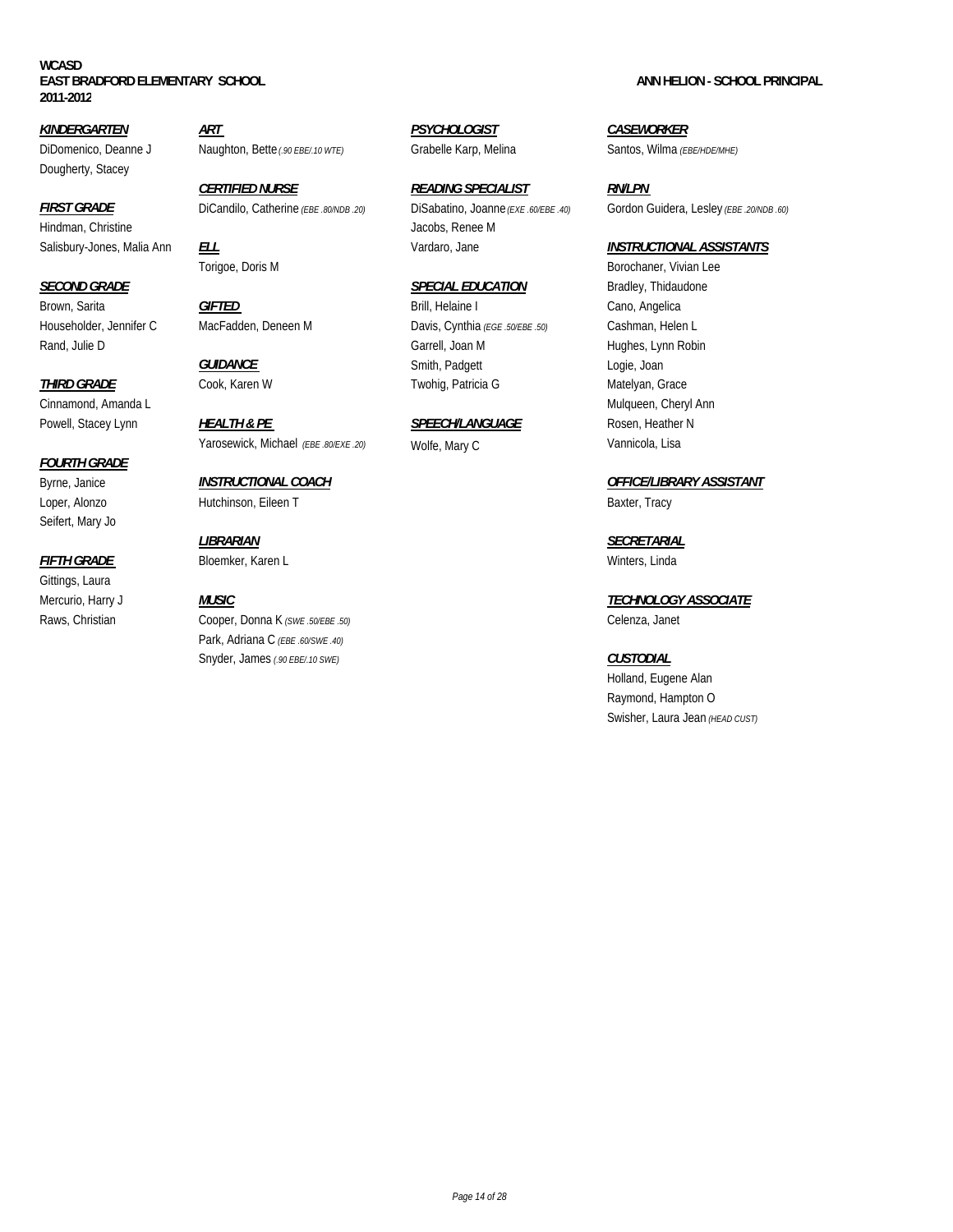*KINDERGARTEN ART PSYCHOLOGIST CASEWORKER* Buddock, Amy C (LTS-A. Hunter) McCloskey, Tracy L Boal, Stacey E Nawn, Margaret (EGE/EXE) Greaves, Cynthia Gossman, Jennifer Lynn

### *THIRD GRADE*

Cloutman, Kathryn

### *FOURTH GRADE*

Romeika, Linda

*CERTIFIED NURSE RN/LPN FIRST GRADE* Onderdonk, Kimberly *(FHE .60/EGE .40) READING SPECIALIST* Webster, Diane *(EGE .60/FHE .40)*

Perhacs, Kelly S Calogero, Margaret A Cocco, Lisa Cocco, Lisa Smyth, Erin E Mojzes, Marnie (EHS .80/EGE .20) Cunningham, Linda Ann

*SECOND GRADE GIFTED* Davis, Cynthia *(EGE .50/EBE .50)* Drennan, Diane C Galajda, Amanda M Smith, Deborah K *(EGE .80/.20 WTE)* Dixon, Kathleen Fisher, Deborah L

Lynch, Lois *INSTRUCTIONAL COACH SECRETARIAL* Tykwinski, Paulette R<br>Bradley, Gail

Jones, Susan **Gendron, Bethany L Community** Communication Communication Communication Communication Communication Communication Communication Communication Communication Communication Communication Communication Communic

**FIFTH GRADE Atkinson, Nicole Atkinson, Nicole Corporal Jr, John W Corporal Jr, John W** Alexiadis, Jennifer L **Belczyk, Mark** *(EGE .50/HDE .50)* **Green, Green, Richard** Green, Richard Turner, William Weston, Lynn (EGE .50HDE .50)(LTS-K. Umile) Ralph, Damion (HEAD CUST)

### **EAST GOSHEN ELEMENTARY SCHOOL DENNIS M BROWN - SCHOOL PRINCIPAL**

Dunn, Diana M Avila, Caroline Preis

**SPECIAL EDUCATION** DiDomenico, Donna M Schmitt, Alicia **GUIDANCE GUIDANCE Norris, Betsy** Gerrard, Penny S Martin, Carolyn Joy **Marting Carolyn Seeger, Marilyn** Martino, Donna Martino, Donna

Chevalier, Clare E **Martin, Michelle** Pilko, Sara **Pilko, Sara** Ogram, Suzan

### Eleftherakis, Lisa M *ELL* Howe, Lisa *INSTRUCTIONAL ASSISTANTS*

Lagoy, Mary Lou Lewis, Melissa A Flamer, David A *(PMS .60/EGE .40)*

Angelucci, Nancy *HEALTH & PE* SPEECH/LANGUAGE OFFICE/LIBRARY ASSISTANT

Hulnick, Ellen *LIBRARIAN TECHNOLOGY ASSOCIATE*

### *MUSIC CUSTODIAL*

Virgilio, Edward Yeager, Robert Bruce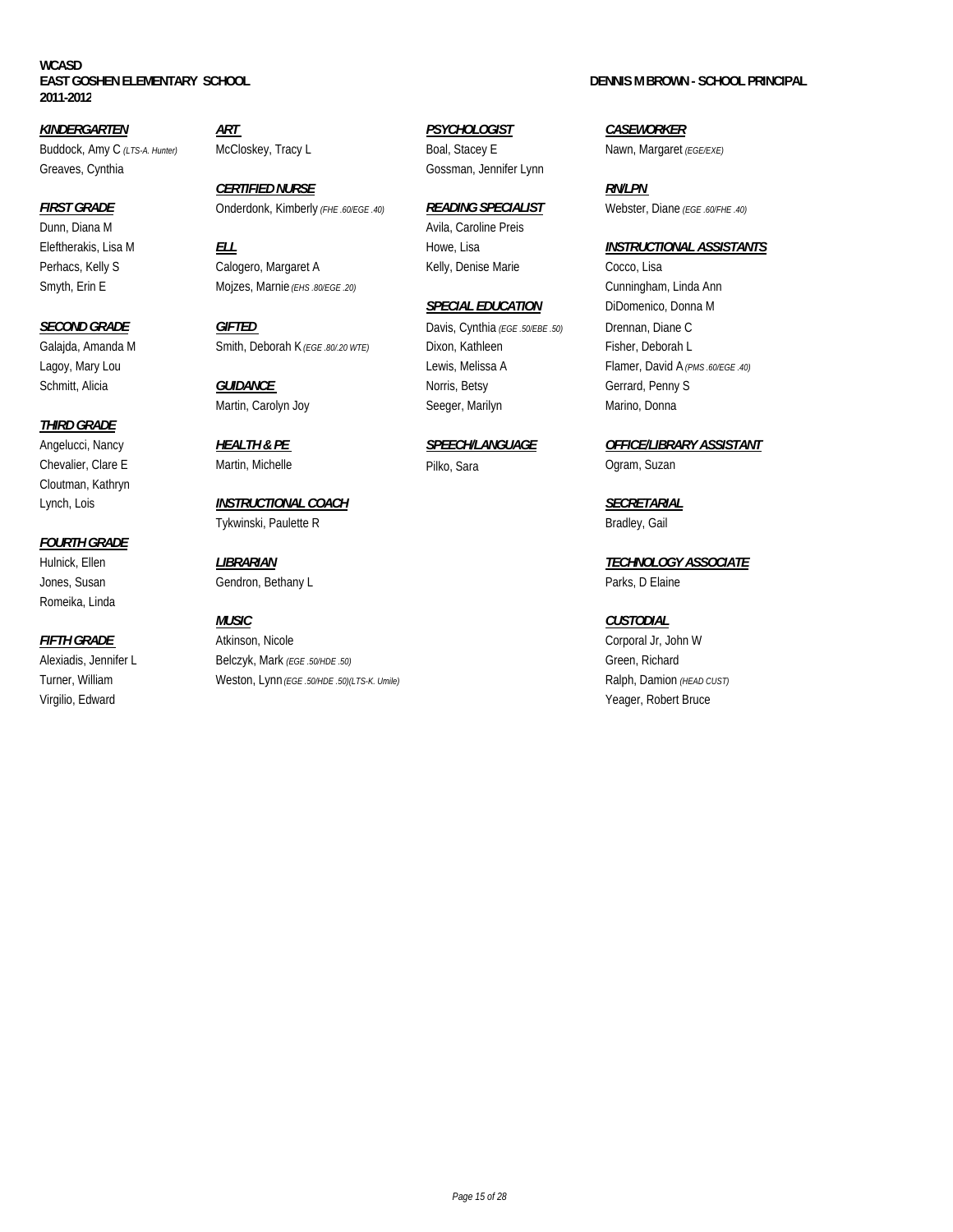Turner, Kerri **Maurer, Christina Z** Callahan, Serena Nawn, Margaret *(EGE/EXE)* Leddy, Nicole *(.50 EXE/.50 GAE)*

Todd, Jessica C **Acosta, Lucy Community Community Community** Gerrard, Carol

Harvey, Sandra Schaller, Dorothy M

### **FOURTH GRADE** Massey, Kathleen Massey, Kathleen Gittings, Josephine P

Brickus, Stacey Christine

### *FIFTH GRADE* Berrios, Ada

Falkner, Jessica L Green, Randolph Kulesza, Ryan J Warren, Earl Taylor, Tammy

*KINDERGARTEN ART PSYCHOLOGIST CASEWORKER*

**CIFTED CONFIGUAL CONFIGUAL CONFIGUAL CONFIGUAL CONFIGUAL CONFIGUAL CONFIGUAL CONFIGUAL CONFIGUAL CONFIGUAL M SECOND GRADE** Koberg, Kathleen Halligan (EXE. 80MHE.20) Funderburg, Meghan Knabb, Barbara L

*THIRD GRADE* Miller Jr, Robert W *SPEECH/LANGUAGE* Tymczyk, Deborah Ann Firth, Leonard Yarosewick, Michael J (EBE .80/EXE .20) Richardson, Diane T Yoegel, Mary Ellen

McGaughey, Carolyn **Merten, Paige K** Nagorny, Kathleen M

Runzer, Martha S **Binkley, William (EXE .50/GAE .50)** Schmidt, Laurie Dee Ryan, Donna M Fuette, Kenneth *(EXE .50/GAE .50)* Klingler, James W *CUSTODIAL*

*FIRST GRADE* Grant, Victoria L DiSabatino, Joanne *(EXE .60/EBE .40)* Brinker, Sandra Croft, Sarah L **Croft, Sarah L** Croft, Sarah L **Buchakjian, Marian** 

### Wright, Melissa J *SPECIAL EDUCATION* Hoogendoorn, Jean A

Arndt, Penny **Armorian Community Community Community** Christian McGetrick, Mary Kate **Pettinelli, Christine** Buckel, Christina *GUIDANCE* **Moore, Patricia Moore, Patricia** Piltz, Patricia Davis, Coleen A Starling, Paul Starling, Paul Saracino, Nicole L Segal, Jeanine Nagel, Jennifer E **Triglia, Tarrah Sigey, Joseph K** Triglia, Tarrah Sigey, Joseph K

### *CERTIFIED NURSE READING SPECIALIST INSTRUCTIONAL ASSISTANTS*

Givey, Alicia **ELL** ELL **ELL** Lande, Karen Gaudioso, Cheryl Lande, ELL Cheryl Lande, Karen Gaudioso, Cheryl L **HEALTH & PE Spranger, Terry Ann** 

### Liuzzi, Cheryl A *INSTRUCTIONAL COACH OFFICE/LIBRARY ASSISTANT*

*LIBRARIAN SECRETARIAL*

Roth, Cynthia *MUSIC TECHNOLOGY ASSOCIATE*

Frye, Laura S Rowland, Dale *(HEAD COUNT)* Rowland, Dale *(HEAD COUNT)* Rowland, Dale *(HEAD COUNT)* 

### **EXTON ELEMENTARY SCHOOL TERRI-LYNNE ALSTON - SCHOOL PRINCIPAL**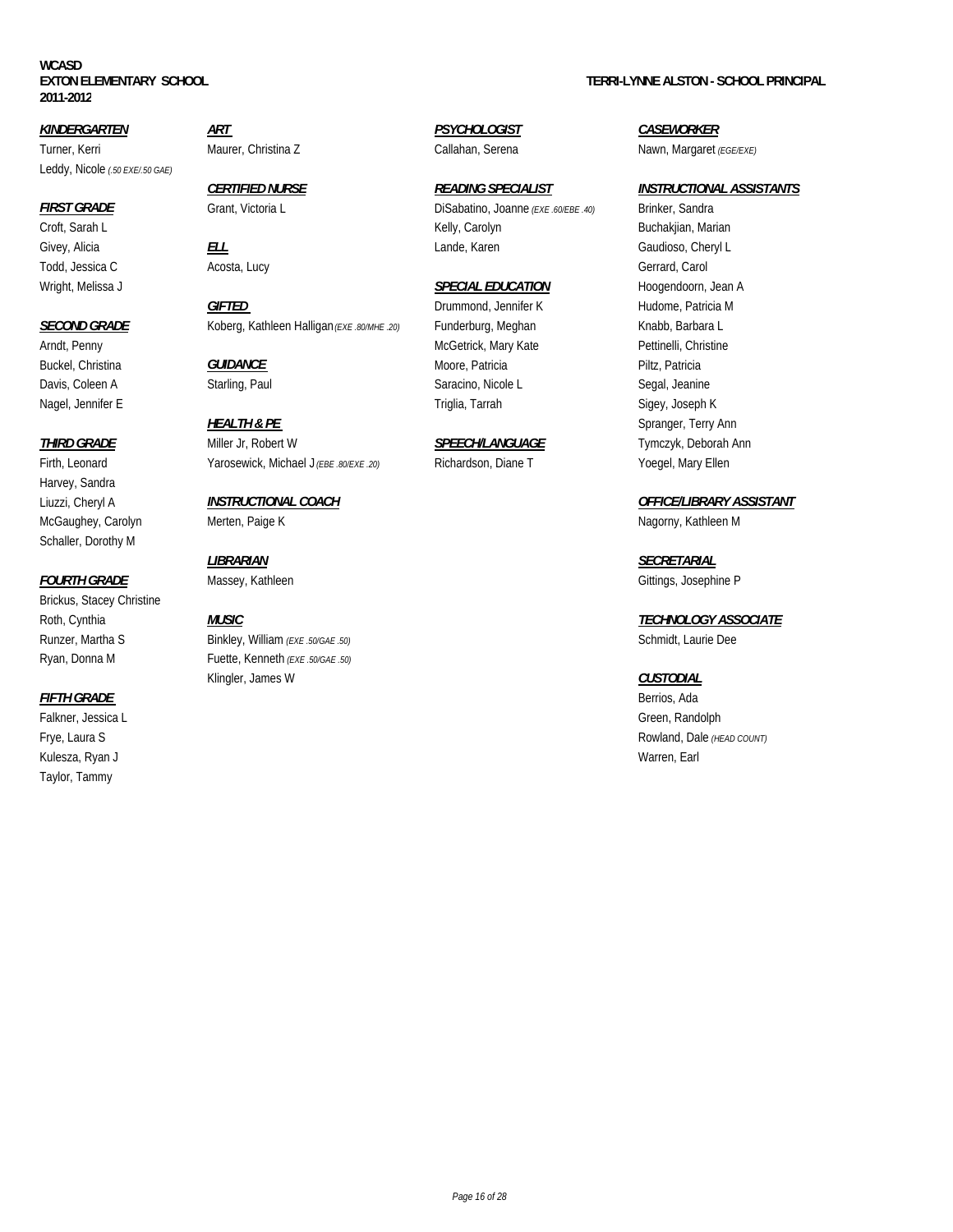### **WCASD 2010-2011**

Parise, Kimberly Dawn

Lovelace, Heather L *SPECIAL EDUCATION* Huber, Patricia

Cleveland, Patricia Trissel Scott, Catherine A Crane, Dara L *(LTS-K. Brewster) GUIDANCE SPEECH/LANGUAGE* Shrivastava, Alka McCullough, Angela **Coulter, Kathleen** Benson, Melinda Benson, Melinda

Duncan, Megan *SECRETARIAL*

Coyle, Shannon Lee Bloome, Matthew J Dzielawa, Shawn Meredith *CUSTODIAL* Wilson, Debrah *MUSIC* Allen, Kevin A

Dean, Sharon Jackson Mulvey, Joseph M Pisano, Stephanie A

*KINDERGARTEN ART PSYCHOLOGIST CASEWORKER* DiFerdinando, Leigh C Cassidy, Jacqueline Anne (FHE .905WE .10) Winfield, Carrie L Summers, Asia N (FHE/GAE)

Trembath, Linda C M *CERTIFIED NURSE READING SPECIALIST RN/LPN*  Onderdonk, Kimberly (FHE .60/EGE .40) Cappelli, Rosemary Webster, Diane *(EGE .60/FHE .40)* 

Santry, Heather **Santry, Heather GIFTED GIFTED CONFIGENTS Donahoe, Molly S** Molina, Johanna Farrelly, Susan (FHE .50/MHE .50) Krupa, Deborah Profili, Patricia L **SECOND GRADE Ottinger, Christianne** *(GAE .80/FHE .20)* Walter Sheetz, Jennifer Raymond, Maureen

**HEALTH & PE Hunt, Christine** *THIRD GRADE* Usilton, Michael

Stang, Michele **INSTRUCTIONAL COACH Pellak, Helen Marie** Pellak, Helen Marie Watson, Lauren C **DiBartolomeo**, Pamela

Belczyk, Mary R (FHE .50/MHE .50) **Geigel, Ada FIFTH GRADE** Pettigrew, Claire R (FHE .50/MHE .50) CGREETH GRADES CONDUCT A GREENE, Donald A (HEAD CUST) Cole, Kathryn Waghorn, Kristen *(FHE .90/SWE .10)*

**FIRST GRADE** Gallagher, Elizabeth Harker, Constance *ELL* McGill, Kathryn *INSTRUCTIONAL ASSISTANTS*

Lockhart, Nicole Miller, Christine Duffy, Sharon

Norton, Barbara J *OFFICE/LIBRARY ASSISTANT*

*TECHNOLOGY ASSOCIATE FOURTH GRADE LIBRARIAN* Concannon, Susan M

### **FERN HILL ELEMENTARY SCHOOL REBECCA L EBERLY - SCHOOL PRINCIPAL**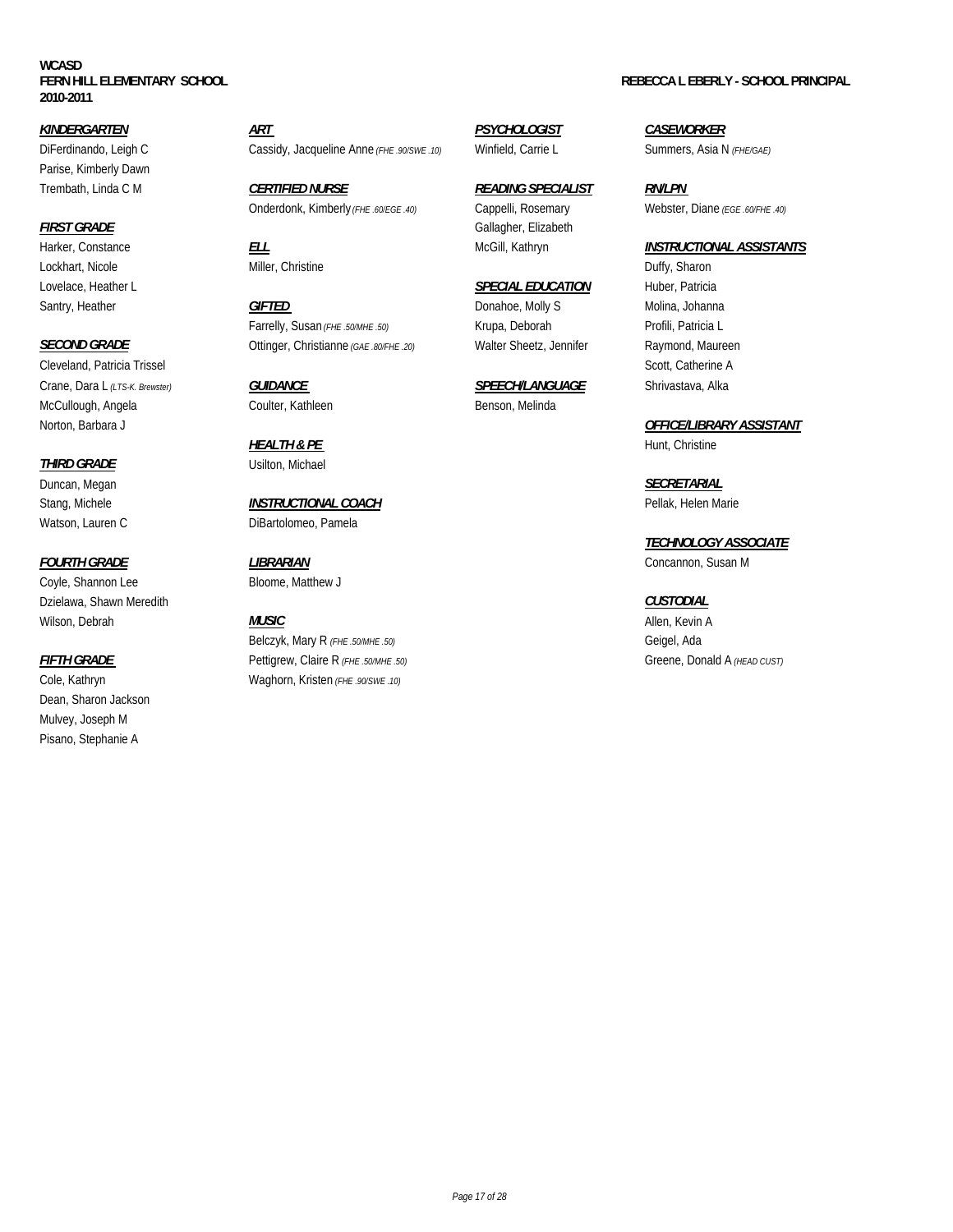*KINDERGARTEN ART PSYCHOLOGIST CASEWORKER*

Blattner, Sarah E Glaum, Linda Racette, Kathryn L Summers, Asia N *(FHE/GAE)* Culbertson, Marisa L

Besselman, Patricia A **Mastrangelo, Denise** Bolz, Marilyn Bolz, Marilyn Bolz, Marilyn

### *SECOND GRADE GUIDANCE* Keirsey, Katherine

Axt, Ryan J **Bennett, Marie P SPEECH/LANGUAGE** Lassen, Ana Brunner, Kelly **Berstecher, Beth Ann** MacPherson, Michele Langan, Patricia *HEALTH & PE HEALTH & PE HEALTH & PE McCann***, Christine** Studer, Barbara B **Crawl, Bobby G** Payne, Kathleen M Payne, Kathleen M Torardi, Mary Montag *(LTS-J. Heller)*

Barnett, Christina Meisenhelter, Gayle *LIBRARIAN SECRETARIAL* Virtue, Jennifer **McVeigh, Alice** Rook, Theresa **McVeigh, Alice** McVeigh, Alice

Peterson, Vaniah T *(LTS-E. Mattern)* Fuette, Kenneth *(EXE .50/GAE .50) CUSTODIAL*

### *FIFTH GRADE* Shockley, Craig

Norton, A Joseph Ousey, Christopher

Leddy, Nicole *(.50 EXE/.50 GAE) CERTIFIED NURSE READING SPECIALIST RN/LPN*  Phillips, Mary Kate **Burg, Inez Nacchio** (PWE .60/GAE .40) Boyd, Janet S Feiglstok, Mary Anne *(GAE .60/PWE .40)* 

Davis, Teresa *GIFTED* Lucy, Susan McRaith Fox, Patricia Wood, Carolyn E **Carolyn E** Ottinger, Christianne (GAE .80/FHE .20) Meredith, Stacy A Friese, Margaret

Bowen, Jacqueline **Binkley, William** (*EXE .50/GAE .50)* Channel Binkley, Patricia L. Efever, Patricia L. Hood, Christine M **Edmonds**, Deborah Lynn (LTS-N. Palombo)

Root, Kara A

D Ginto, Theresa *SPECIAL EDUCATION* DiSalvatore, Joan

*FIRST GRADE ELL* Whitmire, Deborah C *INSTRUCTIONAL ASSISTANTS*

Starace, Rachel S
Higgins, Karen L

### *INSTRUCTIONAL COACH OFFICE/LIBRARY ASSISTANT*

**THIRD GRADE** Ney, Christine News Christine **News Account 2016** 201etic, Jeannette M

*FOURTH GRADE MUSIC TECHNOLOGY ASSOCIATE*

Anderson, Terry Fanelle, Suzanne **Kelly, Raymond D** (*HEAD CUST)* **Kelly, Raymond D** (*HEAD CUST)* 

### **GLEN ACRES ELEMENTARY SCHOOL TAMMI L FLORIO - SCHOOL PRINCIPAL**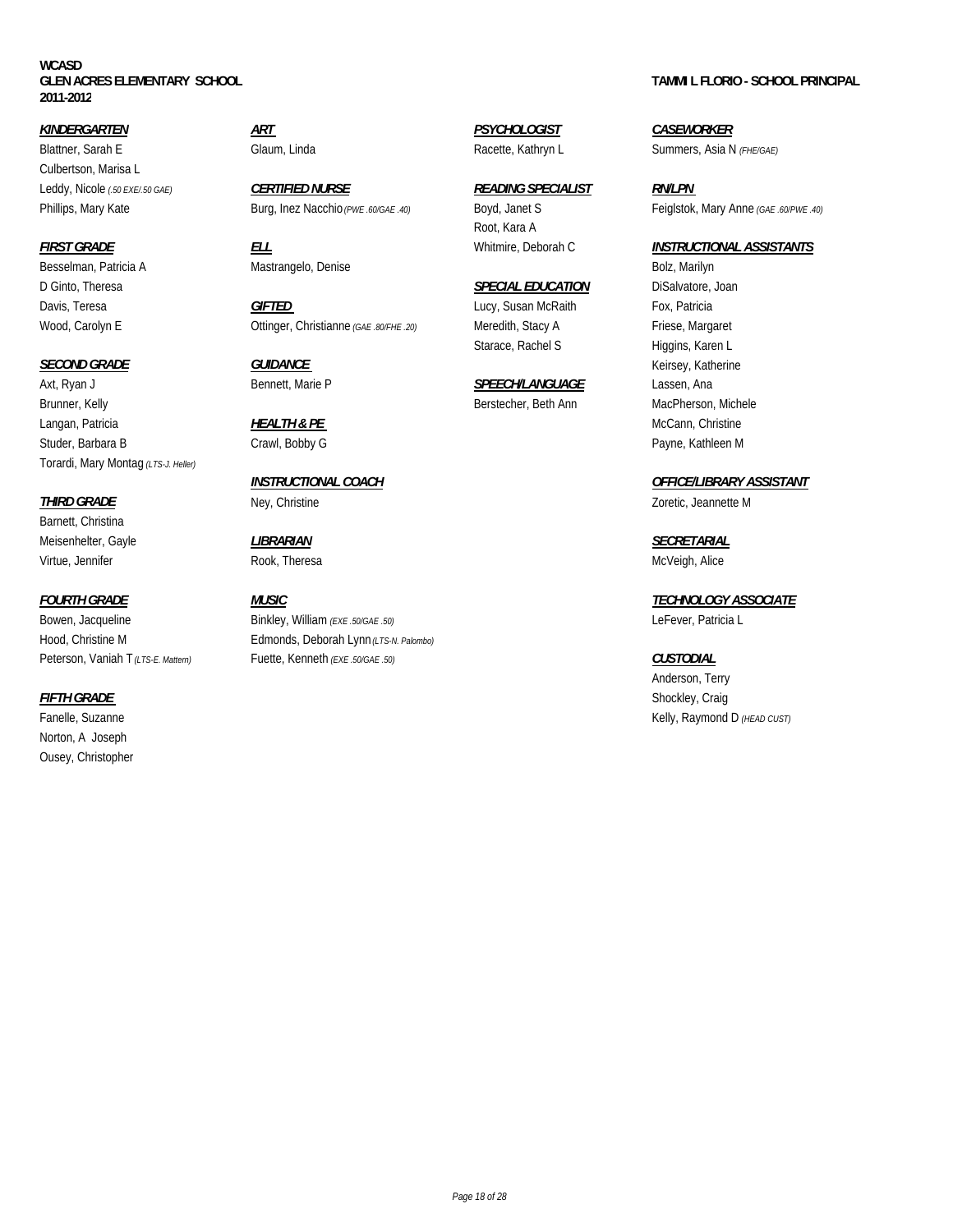### **WCASD HILLSDALE ELEMENTARY SCHOOL JULIANNE C PECORELLA - SCHOOL PRINCIPAL 2010-2011**

### *KINDERGARTEN ART PSYCHOLOGIST CASEWORKER*

Owens, Denise **Hober, Harry Communisty Criffin, Adriana** Santos, Wilma *(EBE/HDEMHE)* Umile, Rosalie

Berman, Mary Pat **Daniels, Mary G Community** Community Community Community Community Community Community Community Community Community Community Community Community Community Community Community Community Community Commu

Gearhart, Jessica L *GUIDANCE* Williams, Lisa M Noggle, Minzhi Harris, Brian DeWitt, Kathryn Payne, Lindsay B

Burgess, Donna F Clark, Denise M Ziegler, Eleanor E Unger, Sandra J

King, Jennifer L *MUSIC*

Ladden, Laura Hammond Stevenson, Sandra D Turner, Eliza

Wheeler, Amanda I *CERTIFIED NURSE READING SPECIALIST RN/LPN*  Dugan, Colette A *(HDE .60/NDB .20)* Davis, Jennifer Latimer, Jeanne

Tibbs Brown, Stephanie *HEALTH & PE* Pauls, Stephanie S *(.60HDE/.40 MHE)* Stofflet, Douglas Lepage, Joanne L *THIRD GRADE* McConnell, John *(MHE .30/SWE .30/HDE .20/PWE .20) OFFICE/LIBRARY ASSISTANT*

Lupotsky, Meghan *INSTRUCTIONAL COACH* Viggiano, Matthew J Thomas, Amy *SECRETARIAL*

*LIBRARIAN*

Quinn, Marilyn B Belczyk, Mark *(EGE .50/HDE .50) CUSTODIAL* Reitman, Sharon L<br>
Cockerham, Gilbert Scott<br>
Cockerham, Gilbert Scott Weston, Lynn (EGE .50/HDE .50)(LTS-K. Umile) **Ingrosso, Gaetano Dario** 

**FIRST GRADE** Rapoport, Renee Baker, Carol L *ELL* Talluto, James *(HDE .70/WTE .30) INSTRUCTIONAL ASSISTANTS*

### Colven, Irma V *SPECIAL EDUCATION* Berstler, Edith M

Entrekin, Joanne *GIFTED* Albright, Carly Brown, Kathleen M Selke, Maria Regina **McClune, Wanda** Kukoda, Eileen S *SECOND GRADE* Williams, Lindsey A MacDade, Ann

Sciola, Kelly Lynn **SPEECH/LANGUAGE** Smiley, Elizabeth

*FOURTH GRADE* Roberts, Christine A *TECHNOLOGY ASSOCIATE*

Istvan, Nicole Semanko, Karen R

**FIFTH GRADE** Moore, David C Bracken, Tiffany May **Dow, Martin Wayne** *(HEAD CUST)*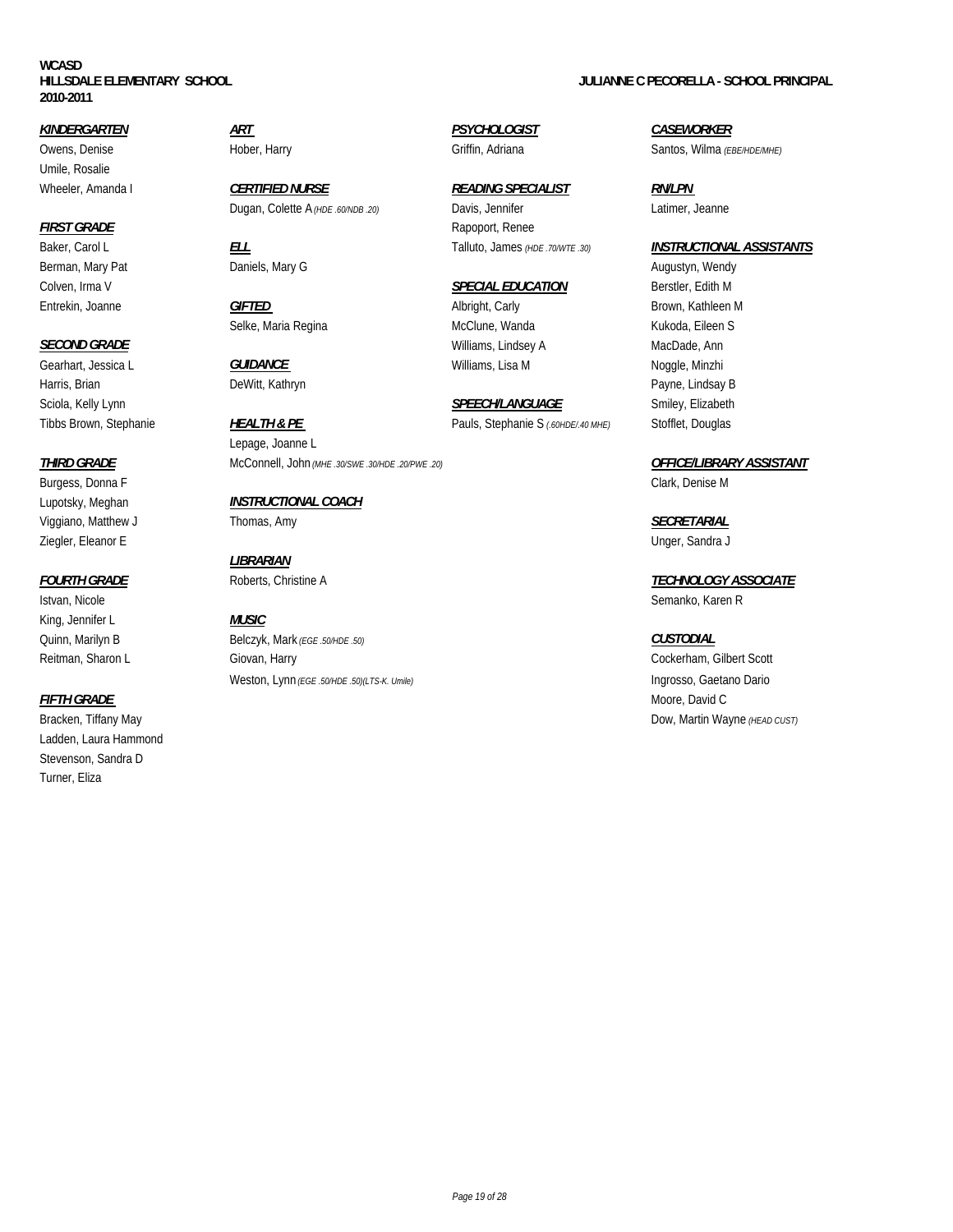Seese, Desiree

Conner, Diane Iaboni, Patricia A Kane, Cristin Ann **Canadian Containstant Containstant A** Containst A DiMatteo, Linda Containst A DiMatteo, Linda Skalski, Denise T *SPECIAL EDUCATION* Fanning, Kimberly A

Lallier, Alicia A

### *FOURTH GRADE*

Benfield, Jason D *LIBRARIAN CUSTODIAL* Dintino, Tara E Chaborek, Cheryl L Chaborek, Cheryl L Chaborek, Cheryl L Fowlkes, Raymond L Maglio Jr, John Michael McDonnell, Joyce Ann McDonnell, Joyce Ann McDonnell, Joyce Ann McDonnell, Joyce Ann McDonnell, Joyce Ann McDonnell, Joyce Ann McDonnell, Joyce Ann McDonnell, Joyce Ann McDonnell, Joyce Ann McDonnell Querner, Janet *(LTS-A. Lallier) MUSIC* Adger, Brian *(HEAD CUST)*

Meanix, John F Schuster, Lindsey *(LTS-J. Powers)*

*CERTIFIED NURSE READING SPECIALIST RN/LPN* 

**CIFTED GIFTED COSE COSE COSE COST GOST GOST GOST GOST GOST SECOND GRADE** Farrelly, Susan (FHE .50/MHE .50) Leary, Karin Leary and Griffin, Leanna S Bopp, Sally R Koberg, Kathleen Halligan (EXE. 80/MHE .20) Company Lee Meacham, Mary Lee

### *THIRD GRADE HEALTH & PE*

Flynn, Danielle J McConnell, John *(MHE .30/SWE .30/HDE .20/PWE .20) SECRETARIAL* Hower, Teri P **McGinley, Catherine G Community Properties Duffy, Ann P Duffy, Ann P** 

McGeehin, Rosemary **McDonald**, Elizabeth A

Belczyk, Mary R *(FHE .50/MHE .50) FIFTH GRADE* Litzenberg, Mary Fabian, Francis Mark Pettigrew, Claire R *(FHE .50/MHE .50)*

*KINDERGARTEN ART PSYCHOLOGIST CASEWORKER* Baer, Katherine **Mall, Catherine E** Stanton, Yolanda T Santos, Wilma *(EBE/HDE/MHE)* 

Myers, Diane *SPEECH/LANGUAGE* Smith, Ann H Skane, Helen B **GUIDANCE GUIDANCE Pauls**, Stephanie S (60HDE/40 MHE)

*FIRST GRADE* Downing, Susan Lee *(MHE .60/WTE .40)* Czenszak, Theresa M Vosbury, Joan R *(WTE .60/MHE .40)*

### Dougherty, Sara H *(LTS-L. Rupsis) ELL* Mastrilli, Allison M *INSTRUCTIONAL ASSISTANTS*

Wackerman, Barbara Noone, Anne *OFFICE/LIBRARY ASSISTANT*

Cox, Deborah

Loescher, Stephanie *INSTRUCTIONAL COACH TECHNOLOGY ASSOCIATE*

### **MARY C HOWSE ELEMENTARY SCHOOL STEPHEN CATRAMBONE - SCHOOL PRINCIPAL**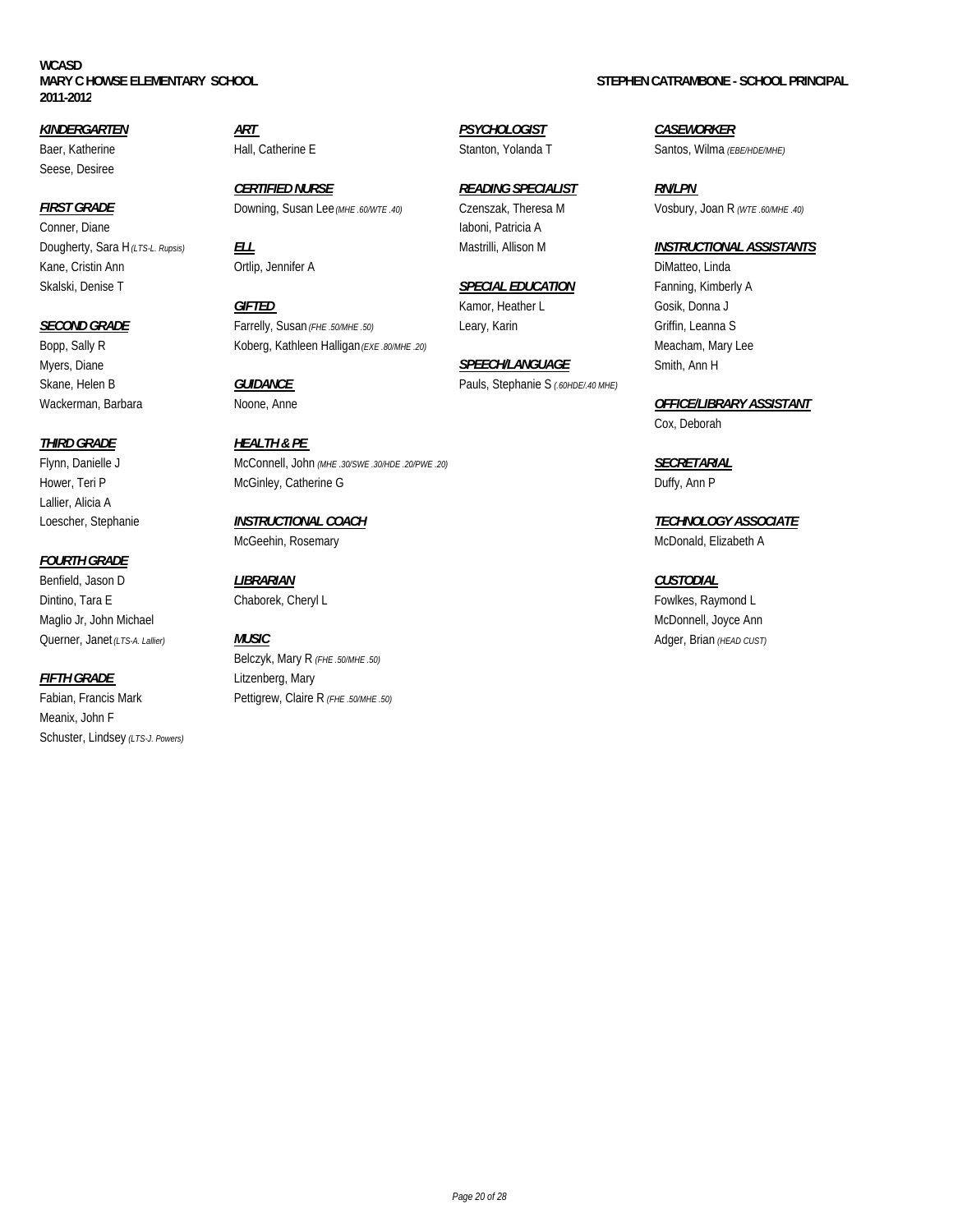Hamblin, Laureen Treon, Diane W Yoder, Joanne

Adams, Roxanne R *SPECIAL EDUCATION* Hagan, Christine Audevard, Margaret Shillingford *GIFTED* DeAngelis, Julia Kaniuka, Barbara A Lamphere, Christine A Davis, Andrew *(PWE .80/SWE .20)* Johnson, Beth Ann Ketner, Donna M *(PWE .40/WTE .60)* Santangelo, Michelle R<br>
Ray, Kristin M McHale, Donna McHale, Donna McHale, Donna McHale, Donna McHale, Donna McHale, Donna

Malady, Louise A *HEALTH & PE* 

Halberstadt, Ann M Wilson, Bridget K Cook, Mary Ellen Zarr, Beth Zarr, Beth

### *FIFTH GRADE*

Cermignano, Brian Quigley, Gayle Lee Santangelo, Elizabeth C

*KINDERGARTEN ART PSYCHOLOGIST CASEWORKER*

Karrmann, Rachel *CERTIFIED NURSE READING SPECIALIST RN/LPN* 

Markle, Meghan A McConnell, John *(MHE .30/SWE .30/HDE .20/PWE .20) OFFICE/LIBRARY ASSISTANT* Ulmer, Jennifer M Schultheis, Sharon Noung Jr, William H Schultheis, Sharon Schultheis, Sharon Schultheis, Sharon

*THIRD GRADE INSTRUCTIONAL COACH SECRETARIAL* Cohen, Sharon E Zacharkiw, Susan **Zacharkiw, Susan Jones, Sacha N** 

### *FOURTH GRADE MUSIC CUSTODIAL* Greene, Jennifer L. Mangold, Linda C and Bernard, David B. Bernard, David B. Bernard, David B. Thompson, Dianne D Modric, John R (PWE 50WTE 50) Simpson, Aaron Lee

**SECOND GRADE Pearsall, Jeffrey I Pearsall Pearsall Pearsall Pearsall Pearsall Pearsall Pearsall Pearsall Pearsall Pearsall Pearsall Pearsall Pearsall Pearsall Pearsall Pearsall Pearsall** Davis, Caroline Pumphrey, Leslie P *(PWE/RHS)* Slaugh, Kirsten M

Williams, Joshua J *LIBRARIAN TECHNOLOGY ASSOCIATE*

Wildermuth, Timothy **Pandel, Robin**  $\rho$ *WE .50/WTE .50*) Geigel, Jose Angel (*HEAD CUST*)

**PENN WOOD ELEMENTARY SCHOOL ELLEN M GACOMIS - SCHOOL PRINCIPAL**

Archambault, Laura Ritchie Polito, Marianne Werner, Steven J Rice, Vivian A *(PWE/SWE/WTE)*

Russell, Kimberly Burg, Inez Nacchio *(PWE .60/GAE .40)* Gray, Susan *(PWE .50/SWE .50)* Feiglstok, Mary Anne *(GAE .60/PWE .40)*

### *ELL* Zanikos, Elaine J *INSTRUCTIONAL ASSISTANTS*

**FIRST GRADE** Twohig, Anne L **The Evans, Deborah C** Evans, Deborah C **GUIDANCE** Miller, Marie A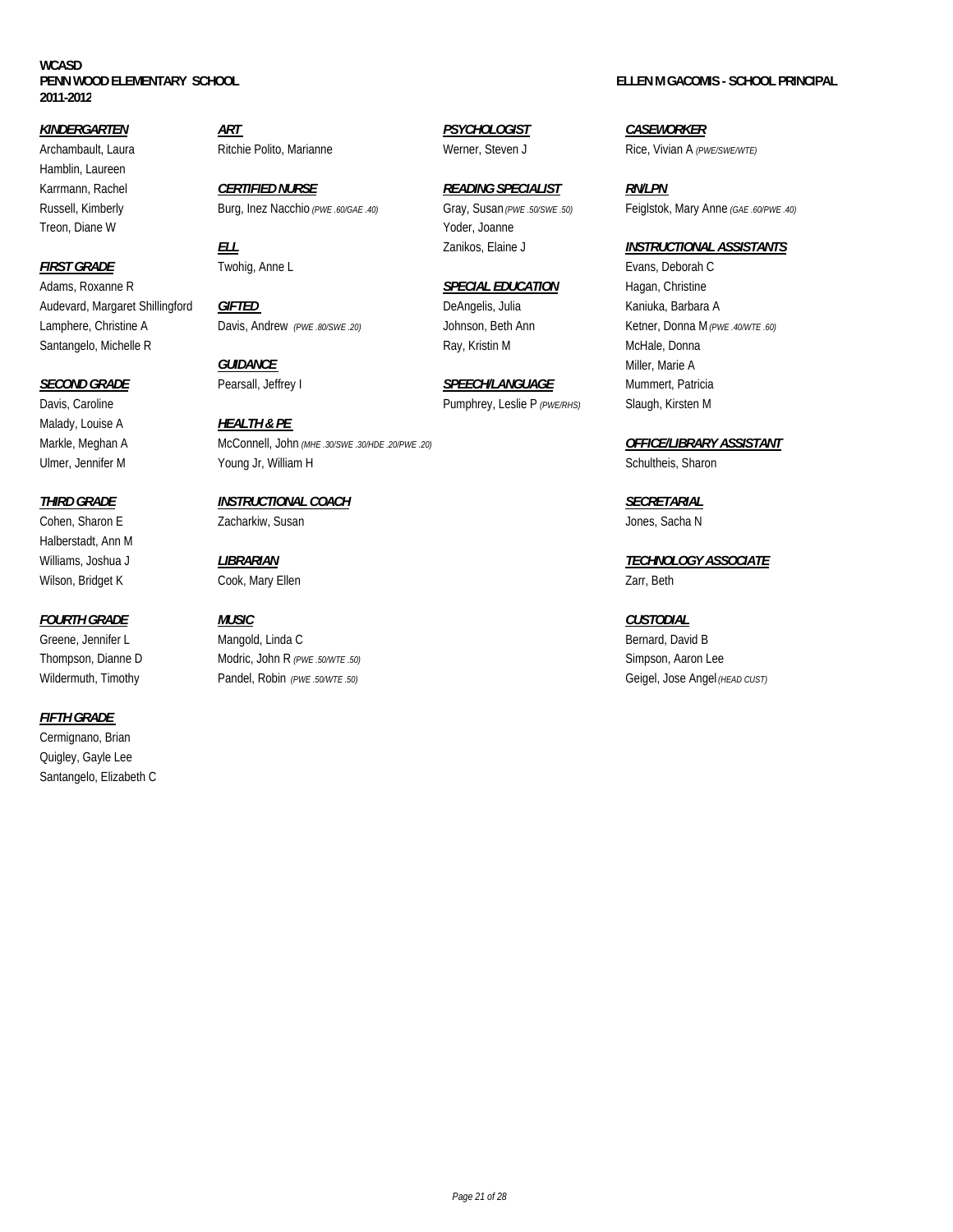Bowman, Krista *ELL* Thornton, Patricia Faggiola, Nicole **Amen, Ines** Amen, Ines **SPECIAL EDUCATION** 

Jackson, Susan E *GUIDANCE*  Williams, Stephanie E **Pellegrino, Frank** 

Heminway, Terri L Johnson, Schreen

### *FOURTH GRADE LIBRARIAN*

Ambrosino, Antone W Burston, Deborah Lynn Anderson, Alisa L Buckley, Alyssa Marie *MUSIC* Wise, Susan C Morrison, James E B

Obanion, Nancy L Zane, Lynne C

*KINDERGARTEN ART PSYCHOLOGIST CASEWORKER* Steinmyer, Paige T Cassidy, Jacqueline Anne (FHE .90/SWE .10) Pereira, Lisa A Rice, Vivian A (PWE/SWE/WTE) Clemens, Andrea Lynn Loveland, Katherine H

Santiago, Dashira Marie **GIFTED Syelling, Anne** Svelling, Anne Houser, Denise Bushnell, Erin *(SWE .50/WTE .50) SECOND GRADE* Davis, Andrew *(PWE .80/SWE .20) SPEECH/LANGUAGE SECRETARIAL*

*HEALTH & PE THIRD GRADE* McConnell, John *(MHE .30/SWE .30/HDE .20/PWE .20) CUSTODIAL* Melanson, Erin M **Pecunia, Victoria L** Greene, James F Greene, James F Greene, James F

Robinson, Amy Fay Cobb, Susan Filano McLain, Philip A McLain, Philip A

Cooper, Donna K *(SWE .50/EBE .50) FIFTH GRADE* Park, Adriana C *(EBE .60/SWE .40)* Doran, Amy Snyder, James *(.90 EBE/.10 SWE)* O'Neil, Erika K Waghorn, Kristen *(FHE .90/SWE .10)*

*CERTIFIED NURSE* Gray, Susan *(PWE .50/SWE .50* ) Emerson, Henry **FIRST GRADE** Doyle, Janet **Senseny, Beverly Senseny, Beverly Senseny** Eriksson, Torkel E Ansel, Nina M **Ansel**, Nina M Summers, Gayle D **Summers, Gayle D** Hornbruch, Kimberly Susan

Atwell, Suzanne M Condon, Mary Teresa Pitt, Mari Alice

Sam, Jean **Borish, Sarah** *(LTS-K. Culver) Culver Culver**TECHNOLOGY ASSOCIATE* 

Keim, Kelly K **INSTRUCTIONAL COACH INSTRUCTIONAL COACH Interventional COACH** Maldonado Sr, Fred *(HEAD CUST)* 

### **STARKWEATHER ELEMENTARY SCHOOL NANCY A ARONSON - SCHOOL PRINCIPAL**

D Antonio, Jennifer *READING SPECIALIST INSTRUCTIONAL ASSISTANTS*

Giampalmi, Lisa Johanson, Jessica S *OFFICE/LIBRARY ASSISTANT*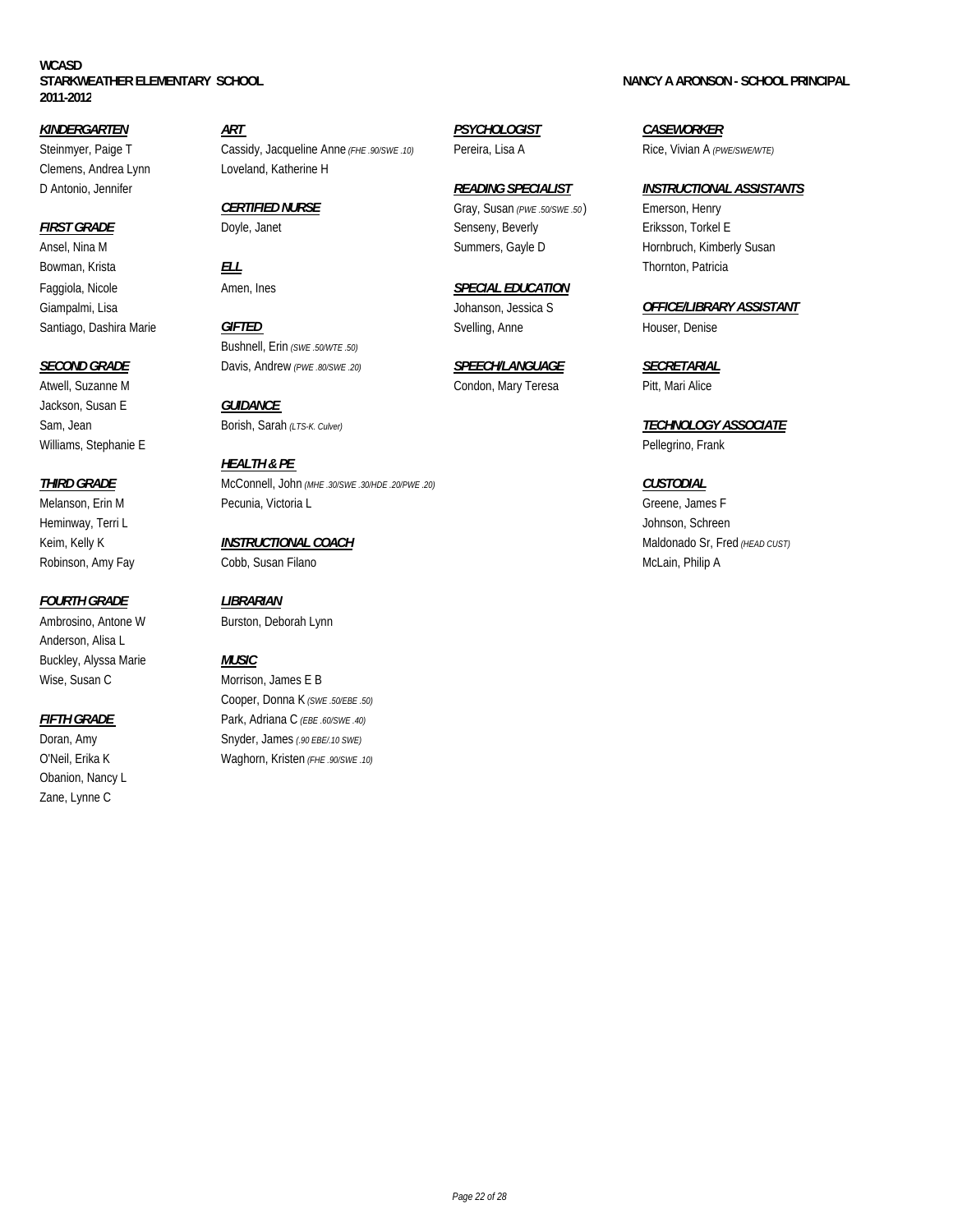### **WCASD** WESTTOWN THORNBURY ELEMENTARY SCHOOL **TIMOTHY A KRUSHINSKI - SCHOOL PRINCIPAL 2011-2012**

Pettit, Atiya K **ELL ELL** Danks, Patricia J

Barcusky, Marian Ricci, Shelley and The Control of the Control of the Control of the Control of the Control of the Control of the Control of the Control of the Control of the Control of the Control of the Control of the Co Hannan, Barbara *HEALTH & PE*  Labik, Joseph E Davis, James W *SECRETARIAL* Leary, Lauren A Beckson, Loretta

Gray, Pamela Theresa **Bradley, Gail** Rodriguez, Rene *LIBRARIAN* Rogers, Matthew M Finegan, Teresa L **CUSTODIAL** 

*KINDERGARTEN ART PSYCHOLOGIST CASEWORKER* Brown, Kristen B **Appel, Karol J** And Brown, Kristen B Rodichok, Theresa A Rice, Vivian A *(PWE/SWE/WTE)* Pinto, Susan M Naughton, Bette (.90 EBE/.10 WTE)

*FIRST GRADE CERTIFIED NURSE* Dinsmore, Debra Vosbury, Joan R *(WTE .60/MHE .40)* Algier, Cynthia Downing, Susan Lee *(MHE .60/WTE .40)* Osbahr, Jean B

*SECOND GRADE GIFTED* Meighan, Susan Knapp, Janet D Berkes, Kathryn **Bushnell, Erin** *(SWE .50/WTE .50)* Nelson, Carol Nelson, Carol Nelson, Carol Nelson, Carol Nelson, Carol Nelson, Carol Nelson, Carol Nelson, Carol Nelson, Carol Nelson, Carol Nelson, Carol Nelson, Carol N Monaghan, Lori A Smith, Deborah K (EGE .80/.20 WTE) **SPEECH/LANGUAGE** Schwartz, Veronique Bateau

*GUIDANCE* 

*INSTRUCTIONAL COACH*

Giuliano, Robin **Brown, Amy Trego** Somics, Bradley S (HEAD CUST) Paxson, Marta Modric, John R (PWE .50/WTE .50) Smith, Rosemary G Pandel, Robin *(PWE .50/WTE .50)*

*READING SPECIALIST RN/LPN* 

Wethey, Suzanne B TBD *SPECIAL EDUCATION* Fitz, Paula

Rohall, Pamela **Alpert, Nina Kristen Zavalis, Elizabeth A**lpert, Nina Kristen Zavalis, Elizabeth A

### Brice, Nancy Talluto, James *(HDE .70/WTE .30) INSTRUCTIONAL ASSISTANTS*

Baggaley, Joyce Lynn Ketner, Donna M (PWE .40/WTE .60)

*THIRD GRADE* Blaker, Margaret *OFFICE/LIBRARY ASSISTANT*

*FOURTH GRADE* Sommer, Christine *TECHNOLOGY ASSOCIATE*

Mercy, Lyde Pierre *FIFTH GRADE MUSIC* Nusshag, Max B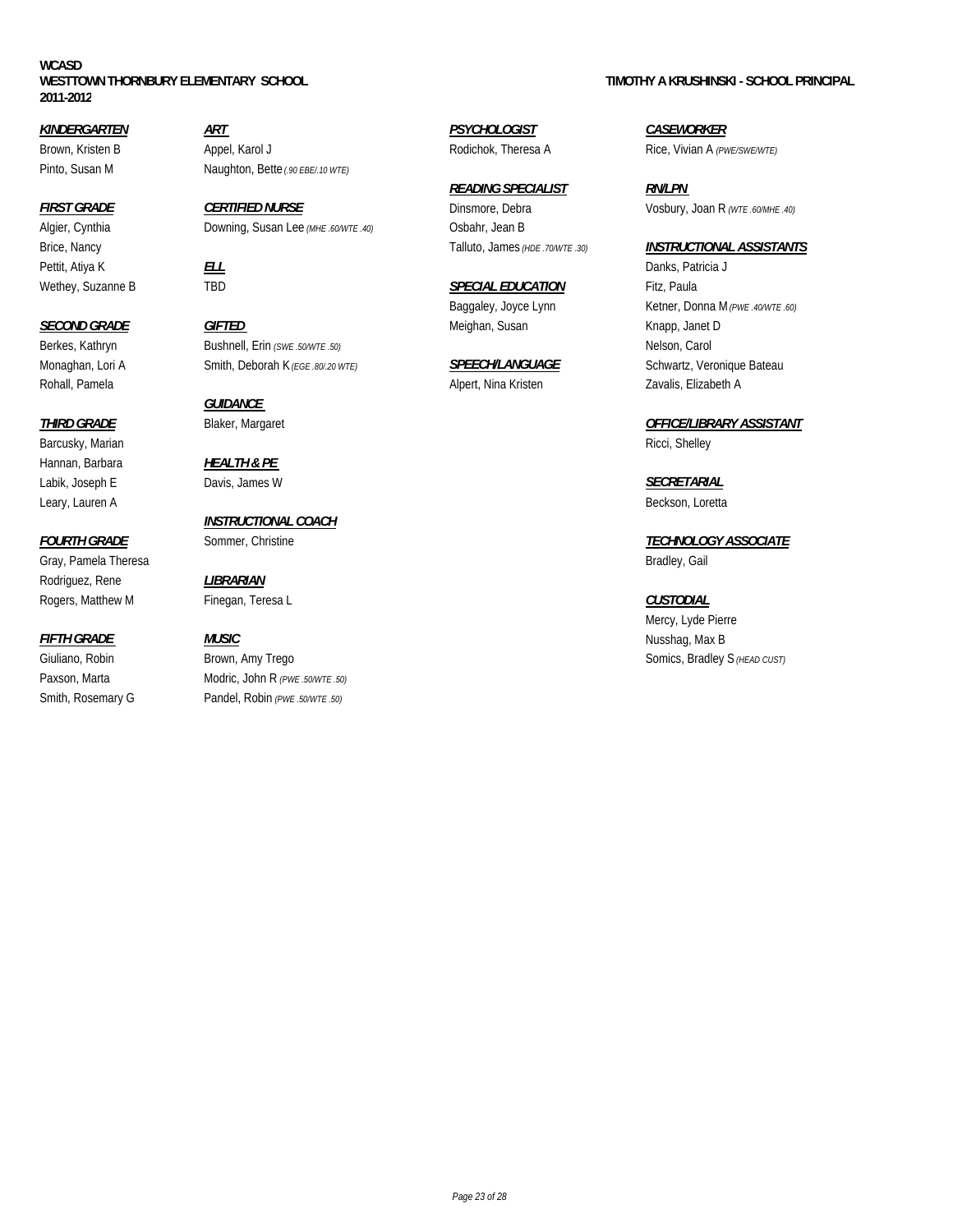### **ART**

### *DEPARTMENT CHAIRPERSON ELEMENTARY - JACQUELINE ANNE CASSIDY DEPARTMENT CHAIRPERSON SECONDARY - LISA R BRYAN*

Appel, Karol J *WTE* Duli, Sandra H *EHS* Maurer, Christina Z *EXE* Niedziejko, Joseph M *EHS* Arscott, Joseph R *RHS* Everhart, John Mark *PMS* McCloskey, Tracy L *EGE* Phillips, Michele A *SMS* Bryan, Lisa R RHS

Colley, Michelle L FMS

Colley, Michelle L FMS

Colley, Michelle L FMS

Ritchie Polito, Marianne PWE Cantwell, Desiree *SMS* **Hall, Catherine E** MHE **MHE** Miller, Patricia Anne *FCS .80/Art EHS .20* Sarian, David A *EHS* Cassidy, Jacqueline Anne FHE **Hartzell Bennett, Peggy** *HHS* Mittman, Joy FMS .40/PMS .40 Sneddon, Scott Brian *HHS* Ciotoli, Alison C *FMS* Hober, Harry *HDE* Moore, Megan *RHS* Snider-Ezagui, Nicole *HHS* Duffy, Sean *SMS* Loveland, Katherine H *SWE* Naughton, Bette *.90 EBE/.10 WTE* Whitehead, Heather *PMS*

### **BUSINESS & COMPUTER EDUCATION**

### *DEPARTMENT CHAIRPERSON - MELISSA WEBBER*

Clark, Tracy A *FMS* McElvenny, Linda *PMS* Minshall, Katherine Keenan *EHS* Riggin, Tristin *FMS* McCarter, Christine Alanna *RHS* Patton, Keith MacDonald *SMS* Tobin, Deborah *HHS*

Lill, Carol Ralene *EHS* Otto, Carol Lynn *RHS* Thomas, Linda *PMS* Webber, Melissa M *HHS*

### **ENGLISH/ LANGUAGE ARTS**

### *LANGUAGE ARTS CURRUCULUM SUPERVISOR - SUSAN ELLIOTT* Richard, David W *RHS*

Anderson, William J *HHS* Dannehower, Robin G *FMS* Jenkins, Stephen M *PMS* Sayeed, Nooreen F *(LTS-E. Donze) RHS* Barsa, Nancy *FMS* Diehl, Kevin M *RHS* John, Sara *EHS* Stolzer, Peter *SMS* Beck, Richard *EHS* Turley, Abigail *RHS* Doyle, Elizabeth *(LTS-J. Bannister) RHS* Keenan, Collette P *EHS* Turley, Abigail *RHS* Berberich, Susan *sMS* Estrada, Sally A *(Eng. 40/Read. 40/Soc St. .20)* Lenderman, Stefanie *FMS* Umile, Marc A *HHS* Blair, Rebecca *PMS* Frechette, Jacob *RHS* Lewis, Patrick *EHS* **EXALGATES** Weaver, Tara M *PMS* Bonds, Matthew James *EHS* **Friedman, Terry S** RHS **Loeffler, Cody A EHS** Weiser, Corrie Lynn *HHS* Bowman, Elizabeth*SMS Eng .40/Read .20/.SS .40* Gallagher, Sarah K *RHS* Lott, William T *HHS* Westley, Cynthia D *FMS* Carpenter, Matthew *SMS* **Gallo, John A** *EHS* Martin, Una *SMS* Martin, Una SMS Martin, Una SMS Carr, Kimberly A *EHS* Gilvary, Jane *EHS* Masar, Diane *HHS* Massing England, Theresa L RHS<br>Castilla, Elena *FMS* Milson, Lindsay B *FMS* Gomez, Tracy *SMS* M Melbourne, Robyn E *RHS* Milson, Lindsay B *FMS* Castilla, Elena FMS
Castilla, Elena FMS
Burne, Robyn E RHS
Castilla, Elena FMS
Burne, Robyn E RHS
Castilla, Elena FMS
Burne, Robyn E RHS
Castilla, Elena FMS
Burne, Robyn E RHS
Castilla, Elena FMS
Burne, Robyn E RHS
Castill Claffey, Cynthia S *SMS* **Gregorowicz, Silvia E** *PMS* Mitchell, Richard A EHS Zavacki, Brenda HHS Clay, Charles *HHS* **Haggerty, Amberlee PMS** Morrone, Elizabeth A *EHS* Zavacki, Richard *HHS* Crisafulli, Meghan Marie *HHS* Halligan, Jane Ann *PMS* O'Connor, Stuart *HHS* Crombie, Kathleen J *RHS* Holladay, Colleen M *SMS* Pierce, Edward A *HHS* Curay Cramer, Michele PMS<br>
Horton, Beverly FMS<br>
Horton, Beverly FMS<br>
Pinnie, Sidney FMS

Avila, Caroline Preis *EGE* Gray, Susan *PWE .50/SWE .50* McGill, Kathryn *FHE* Root, Kara A *GAE*

### **READING**

Boyd, Janet S GAE **Hess, Molly W** FMS McLaughlin, Mary E FMS Senseny, Beverly *swE* Brandon, Louise *PMS* Slack, Kimberly *SMS* **Mesi, Katherine L** *SMS* Slack, Kimberly *SMS* Cappelli, Rosemary *FHE* Howe, Lisa *EGE* Miller, Linda *EHS* Squeri, Diane *PMS* Conaghan, Elizabeth *FMS* Iaboni, Patricia A *MHE* Moyer, Rodney *PMS* Summers, Gayle D *SWE* Nower, Rodney *PMS* Corcoran, Robin *FMS* Jacobs, Renee M *EBE* Norcross, Patricia K *RHS* Sutton, Mary Dixon *HHS* Czenszak, Theresa M *MHE* **Kelly, Carolyn** EXE **CZENICOS** Osbahr, Jean B *WTE* Talluto, James *HDE .70/WTE .30* Diaz, Rita *FMS* Kleinert, Susan A *HHS* Pizarro, Janette *PMS* Vardaro, Jane *EBE* Dinsmore, Debra *WTE* Lande, Karen *EXE* Pribish, Jessica *SMS Read Spc .40/Read .60* Whitmire, Deborah C *GAE* DiSabatino, Joanne *EXE .60/EBE .40* Lawrence, Pamela A *FMS* Ramos, Lisa Marie *SMS* Yoder, Joanne *PWE* Gallagher, Elizabeth FHE **Mastrilli, Allison M** MHE Riley, Eileen EHS **Riley, Eleen EHS** Zanikos, Elaine J *PWE* 

### **FAMILY & CONSUMER SCIENCE**

*DEPARTMENT CHAIRPERSON - CATHERINE LOGOTHETIS*

Ahamed, Lazina *PMS* Czop, Judy L *RHS* Marks, Barbara *SMS* Smith, Linda *EHS* Close, Jane H *PMS* Logothetis, Catherine *HHS*

Barr, Margaret M *FMS* **Dintaman, Nina** *FMS* **Dintaman, Nina** FMS **McDonnell, Margaret A** EHS Vannicolo, Patrice *SMS* Brien, Heather M *HHS* Killoran, Marianne *FMS .40/PMS .20* Miller, Patricia *RHS .40/SMS .40/Art EHS .20* 

Davis, Jennifer *HDE* **Kelly, Denise Marie** *EGE* Ozgur, Jennifer *PMS* Trainor, Mary R FMS Read Spc. 80/Read .20 Freese, Kimberly M *RHS* **Report Alternative Construct Construct** Construction Construction Construction Construction Construction Construction Construction Construction Construction Construction Construction Construction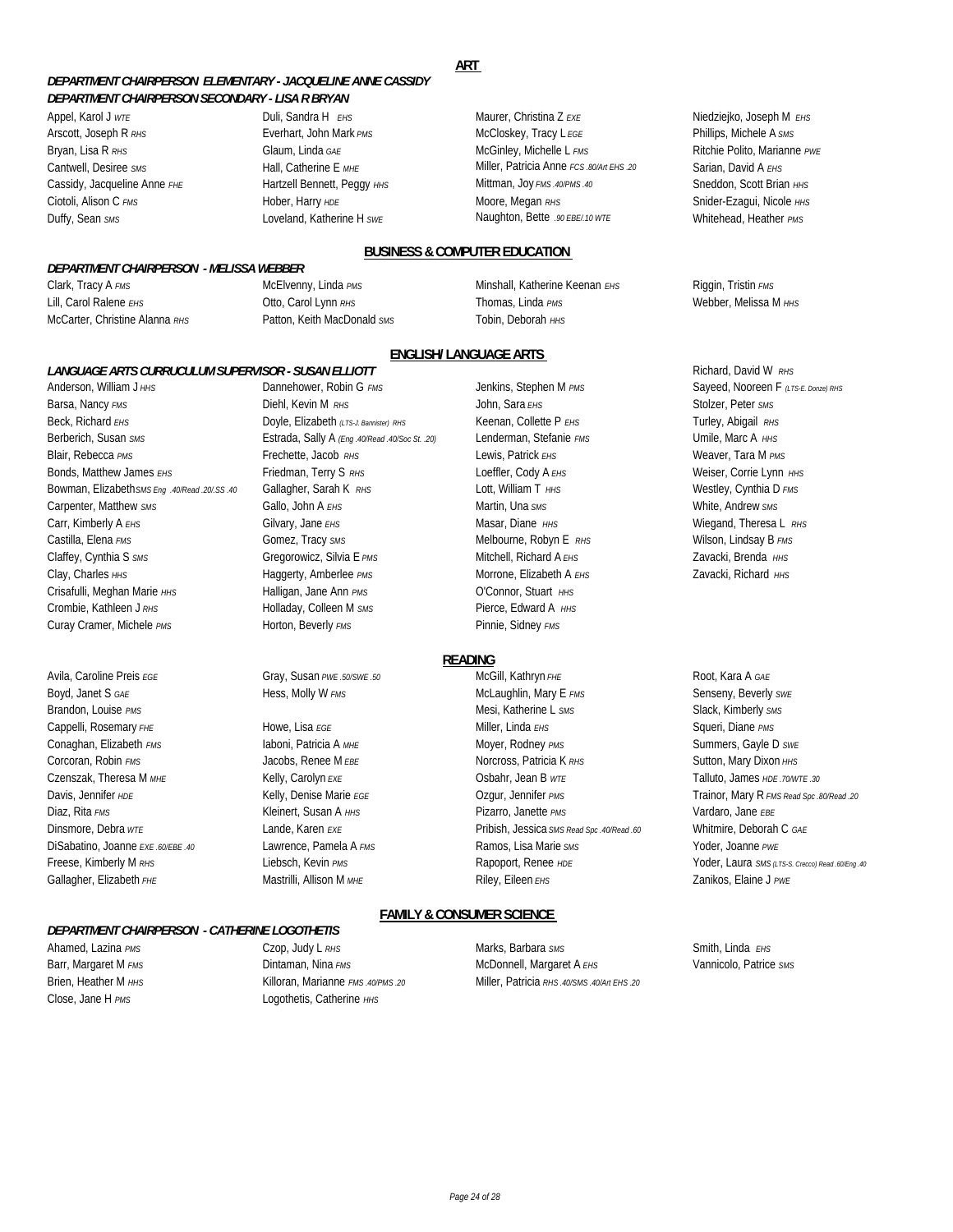### **HEALTH & PE**

### *DEPARTMENT CHAIRPERSON - CATHERINE G MCGINLEY*

Crawl, Bobby G *GAE* Listrani, Erin N *SMS* Smith, Elaine B *RHS* Davis, James W *WTE* **Lorback, Michael Charles** *HHS* Sok, Sopheap *HHS* 

### Alvanitakis, John *RHS* Donley, Dean F *HHS* Martin, Michelle *EGE* Stephen, Scott M *EHS* Anderson, Eric *EHS* Donnell, Thomas W *FMS* McConnell, John *MHE .30/SWE .30/HDE .20/PWE .20* Stranix, Caitlin E *FMS* Annunziato, Kim S *PMS* Fisher, Jenna Leigh *RHS* McGinley, Catherine G *MHE* Tepper, Carrie Ann *EHS* Ashinhurst, Susan W *PMS* Hammond, Marissa E Baum *RHS* Miller Jr, Robert W *EXE* Thompson, Kimberly A *EHS* Miller Jr, Robert W *EXE* Benz, Robert C *RHS* Heisman, Jonathan *EHS* Miller, Amanda *SMS* Usilton, Michael *FHE* Bergey, Heather N *PMS* **Horsey, Diane Elizabeth** *EHS* Mohring, Michael J RHS Veneziale, George J RHS Berkes, Andrew D *FMS .80/RHS .20* Jackson, Kimberly Ann *HHS* Monte, Rebecca J *FMS* Mashington, Reginald N *FMS* Bott, Jeffrey T<sub>HHS</sub> Weber, Betty Jean *HHS* Kelly, Kevin A *HHS* O'Neill, Matthew F *PMS* Weber, Betty Jean *HHS* Brewer, Sharon *SMS .60/RHS .40* Kosic, John *PMS* Pecunia, Victoria L *SWE* Yarosewick, Michael *EBE .80/EXE .20* Briggs, Terri *SMS* Lalka, Robert J *SMS* Rafetto, James S *EHS* Young Jr, William H *PWE* Corcoran, William *sMS* **Sceller, Matthew FMS** Lepage, Joanne L *HDE* Scelsa, Meredith *EHS* **Ziegler, Matthew** FMS

### **INDUSTRIAL ARTS /TECHNOLOGY EDUCATION**

*DISTRICT CHAIRPERSON - JOANNE M TROMBLEY* Andrejev, Erik *HHS* Dumas, Michael P *PMS* Lee, Ronald *FMS* Trombley, Joanne M *FMS* Chronister, Diana *PMS* **Harrison IV, Theodore H** RHS Moore, Timothy *EHS* Conner, Jeffrey FMS. AOISMS. AOIRHS. 20 Kelly, David R SMS **Paris, Joseph W SMS** 

## **INSTRUCTIONAL COACH**

Cobb, Susan Filano *SWE* McGeehin, Rosemary *MHE* Sommer, Christine *WTE* Zacharkiw, Susan *PWE* DiBartolomeo, Pamela FHE Merten, Paige K EXE Thomas, Amy *HDE* Hutchinson, Eileen T *EBE* Ney, Christine *GAE* Tykwinski, Paulette R *EGE*

### **LIBRARIAN**

### *DEPARTMENT CHAIRPERSON - SHIRLEY D LECLERC (.50)/KAREN L BLOEMKER (.50)*

Bloemker, Karen L *EBE* Cook, Mary Ellen *PWE* Lehmann, Sascha *FMS* Matjasic, Adrienne *EHS*

### **MATH**

Acchione, John P RHS<br>
Deleo, Kimberly S *FMS* Laverty, Jill S SMS<br>
Laverty, Jill S SMS

Chaborek, Cheryl L *MHE* LeClerc, Shirley D *RHS* Massey, Kathleen *EXE* Rosenberger, Constance G *PMS* 

Appleby, Rachel E *PMS .20/Eng EHS .20* Derafelo, Erin Kelly *EHS* Marks, Robert *HHS* Schiele, Alicia Hamilton *(LTS-J. Dyczewski)RHS* Finsel, Sandra L *RHS* **EHS 2000 CONFINE CONFINERED CONFINENCE** SCALL **S** Sullivan, Bevin *PMS Math .40Sci .40Soc St .20*<br>Fisher. Fric *HHS* **Synceley, Diane Grace** *RHS* Sweeley, Diane Grace *RHS* 

## Bloome, Matthew J *FHE* Finegan, Teresa L *WTE* Lopez Carickhoff, Lisa C *HHS* Roberts, Christine A *HDE* Burston, Deborah Lynn *swe* **Gendron, Bethany L** EGE Markiewicz, Lois *sws* Rook, Theresa *GAE*

### *MATH K-12 CURRICULUM SUPERVISOR - IAN KERR*

Allaire, Wanda J *SMS* **Demos, Stephen** *RHS* Mandarino, Michael J *EHS* Saundurs, Todd *FMS* Barry, Matthew J<sub>FMS</sub> Schlamb, Nathan C *EHS* Dollfus, Marie T *SMS* Mashbitz, Jeffrey M *FMS* Schlamb, Nathan C *EHS* Bechtold, Shayna *FMS* **Donohue, Donohue, Donna** *FMS* McCormick, Christina *HHS* Scholl, Milton B *EHS* Scholl, Milton B *EHS* Braid, Susan *SMS* Dunn, Michael J *FMS* McDevitt, Marie J *SMS* Segal, Lauren G *PMS* Brandon, Lee M *PMS* **Estrada, Sally A** *PMS* **Extragally A** *PMS* **McNichol, Michael J** *HHS* **Simonian, Shara B** *EHS* Brosky, Jennifer M *PMS* **Finch, James HHS** American Stamenova, Nina A *RHS* Mendell, Laura *EHS* Stamenova, Nina A *RHS* Buck, Gary N *EHS .601HIS .40* Sullivan, Bevin *PMS Math*. Byerly, Scott M *RHS* Fisher, Eric *HHS* Morales, Carol *FMS* Morales, Carol *FMS* Sweeley, Diane Grace *RHS* Sweeley, Diane Grace *RHS* Cavuto, Jeanne M *sms* **Green, Patricia S SMS** Ohlert, Mary Ann *HHS* Tang, Marypatricia *RHS* Corcoran, Amber J *RHS* Hatzai, Jason *RHS* Pappo, Lisa Miclette *HHS* Tareila, Anna E *RHS* Costa, Therese *SMS* Hay, Frances R *RHS* Riely, Stephanie *EHS* Tuffner, Margaret *EHS* Crilley, Danielle N *PMS* Hohwald, Joan *HHS* Riviello, Richard F *EHS* Vincent, Ann Gaydos *EHS* Cromwell, Christopher *FMS* Holloway, Charles *PMS* Robertson, Julie *EHS* Virgilio, Samuel *PMS* Cruice, Shawn P *SMS* Hoopes Myers, Megan *PMS* Roth, Rachel M *PMS* Wiegner III, Henry M *HHS* Delancey, Heather L *EHS* Johnson, Susan J RHS
Beancey, Heather L EHS
Solution And Alton Susan J RHS
Solution And Alton Rowe Wlodarczyk, Kelly HHS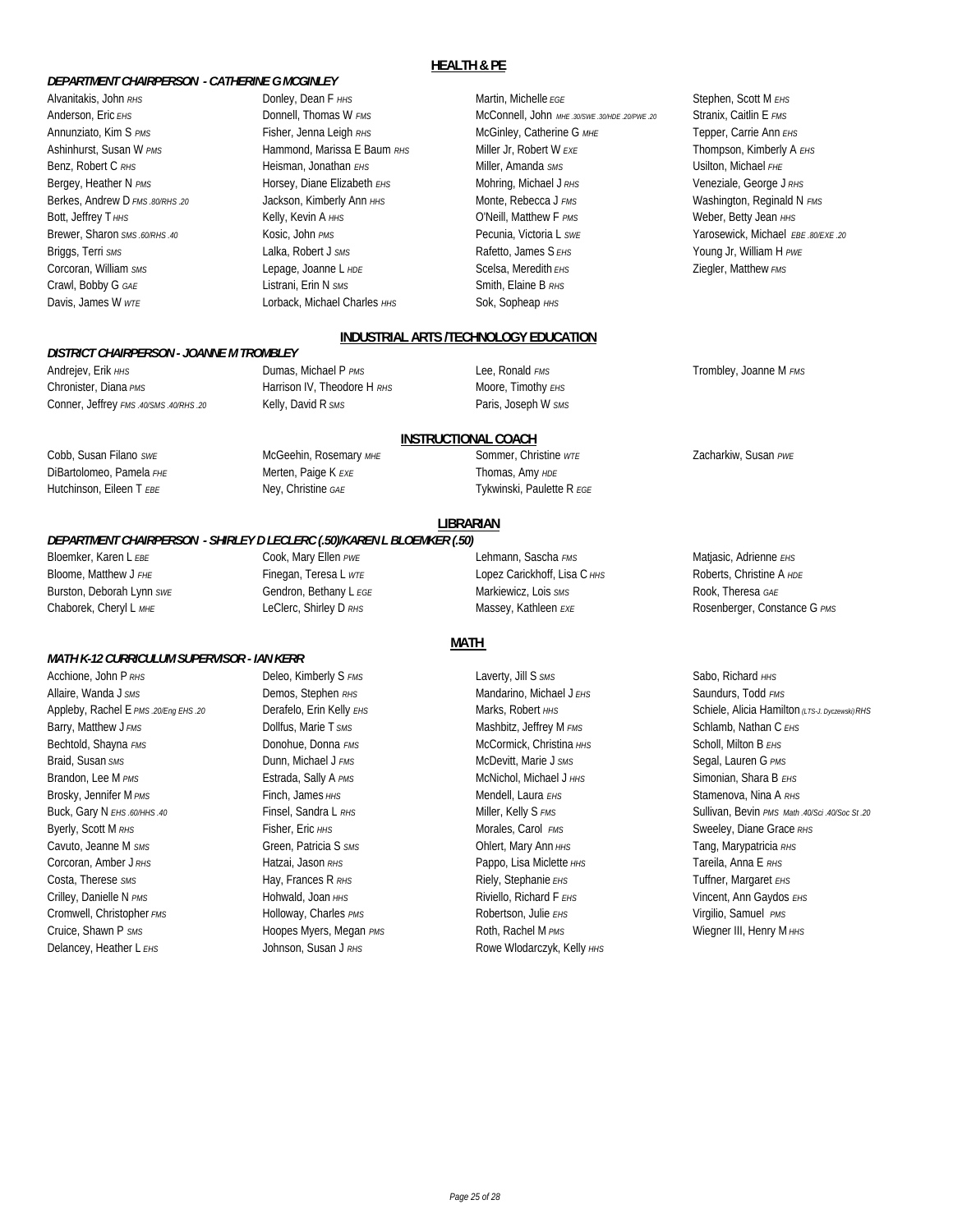### **MUSIC**

### *DEPARTMENT CHAIRPERSON ELEMENTARY - WILLIAM BINKLEY (.33)/MARK BELCZYK (.33)/MARY LITZENBERG (.33) DEPARTMENT CHAIRPERSON SECONDARY - JUDY VOOIS*

Atkinson, Nicole *EGE* Depasquale, Charles *EHS .60/PMS .20/SMS .20* Klingler, James W *EXE* Pierce, Melody Joy *FMS*

### *SCIENCE K-12 CURRICULUM SUPERVISOR - PAUL JOYCE*

Atkins Jr, John Neal *PMS* Garzarella, Joanne Lucy *SMS* Marabella, Brandon J *HHS* Poodry, Frances J *EHS* Beans, Mary E *EHS* Gellner, Joshua *RHS* Martin Jr, Rickey Edward *PMS* Reilly, Joshua *PMS* Becker, Robert S *sMS* Genovese, Shannon *RHS* Mazzagatti, Laura D *FMS* Ruane, Erin Jae Choon *RHS* Ruane, Erin Jae Choon *RHS* Berberich, Amelia L *HHS* Gregorowicz, Silvia E *PMS sci .80.50c St .20* McGinnis, Joanna M *RHS* Sabatino, Debra O *EHS* Brun, Kyle W *PMS* Schaible, Erin H *EHS* Grello, Joseph B *FMS* Menzel, Laura E *RHS* Schaible, Erin H *EHS* Bruno, Christopher M *HHS* Hafer, Natalie *FMS* Merritt, Christina Lynn *FMS* Schechterly, Diane L *SMS* Byrd, James Greg *RHS* Schneider, Marie F *HHS* Miller, Daniel *HHS* Miller, Daria E *HHS* Schneider, Marie F *HHS* Cassidy, Michael V *FMS* **Hawkins, Joseph T** *HHS* Monahan, William T *PMS* Sides, Laura J *SMS* Chafetz, Marc Z *EHS* Henderson, Ruth *EHS* Montgomery, Kerry Cathleen *FMS* Sivek, Karl A *EHS* Corba III, Joseph RHS
Corba III, Joseph RHS
Corba III, Joseph RHS
Corba III, Joseph RHS
Corba III, Joseph RHS
Corba III, Joseph RHS
Corba III, Joseph RHS
Corba III, Joseph RHS
Corba III, Joseph RHS
Corba III, Joseph RHS
Co Daggan, Katelyn E *EHS* Inpoliti, Karen *FMS* Suarez, Jaime E *RHS* Mulcahy, Vernice *EHS* Suarez, Jaime E *RHS* Suarez, Jaime E *RHS* Daniels, Denise M *SMS Comp Ed .60Sci .40* Jones, Judith M *RHS* Nagy, Ronald *HHS* Nagy, Ronald *HHS* Sweeney, T Christopher *EHS*<br>Dell Arciprete, Joseph L *SMS* Nagy Namberling, Douglas *PMS* Science Chando, Kevin HHS St Dell Arciprete, Joseph L *sms* Kimberling, Douglas *PMS* Mando, Kevin HHS Delone, Scott F *HHS* King, Robert W *EHS* Peck, James *SMS* Whitton, Tanna L *RHS* Dunscomb, Jill Hanna *RHS* Lammey, Daniel *HHS* Pedelty, Ronald R *EHS* Zadrozny, Arthur J *EHS* Etherington, Katia I *EHS* Linton, Elizabeth *HHS* Pedersen, Kenneth *PMS* Zimmerman, Nicole M *RHS*

### *SOCIAL STUDIES K-12 CURRICULUM SUPERVISOR - ELISHA OZER*

*CONTENT AREA LEAD EDUCATOR - DAVID WILLIAM EHRHART*

Beckson, Melissa A *SMS* Edmonds, Deborah Lynn *GAE (LTS-N. Palombo)* Kreamer, Jonathan K *PMS* Quinn, Gerard Christopher *PMS* Belczyk, Mark *EGE 50HDE 50* Ellis, Ann *RHS* Litzenberg, Mary *MHE* Shollenberger, Kyle M *PMS* Shollenberger, Kyle M *PMS* Belczyk, Mary R *FHE .50/MHE .50* Fuette, Kenneth *EXE .50/GAE .50* Mangold, Linda C *PWE* Shoremount, Michael RHS Binkley, William *EXE .50/GAE .50* Giovan, Harry *HDE* Modric, John R *PWE .50/WTE .50* Snyder, James .90 EBE/.10 SWE Brown, Amy Trego *WTE* **Hart, Jeffrey A** *HHS* Morrison, James E B *swe* Voois, Judy FMS Buglio, Joseph Eugene *HHS* **Hill, Matthew R** FMS **PAND** Pandel, Robin *PWE .50/WTE .50* Waghorn, Kristen *FHE .90/SWE .10* Celfo, Timothy *SMS .40/PMS .40* Huddy, Lorraine *EHS* Park, Adriana C *EBE .60/SWE .40* Werner, Kendra Lee *EHS* Cooper, Donna K *swE .50/EBE .50* Kelley, Donald T *sms* Pearson, Loraine *sms* Weston, Lynn EGE .50/HDE .50 (LTS-K. Umile) Cox, Cynthia RHS .50/HHS .50 **Kelly, Katrina FMS** Pettigrew, Claire R FHE .50/MHE .50

### **SCIENCE**

### **SOCIAL STUDIES**

Arndt, Michael D *RHS* Farrell, Daniel W *FMS* Kozak, Bruce *HHS* Owens, Dean *EHS* Baldino, Rita *RHS* Franciscus, Kelly *SMS* Leister, Ryan Thomas *RHS* Page, Christine M *FMS* Biddle, Jessica *EHS .80/RHS .20* Fredd, Laura Mae *HHS* Lindsay Jr, Charles Robert *EHS* Peters, Rebecca L *FMS* Bodak Gyovai, Jennifer Anne *RHS* Goree, Crystal Johnson *HHS* Loescher Velazquez, David L *SMS* Reyna, Christopher Thomas *RHS* Burke, Daniel *EHS* Guihan, Robert A *PMS* Logan, Andrew Scott *SMS* Saltarelli, Alicia Verica *PMS* Busby, Brian *EHS* Haid, William C *RHS* Lorback, Todd *EHS* Sobieck, Stephen M *HHS* Butler Romandetti, Frances *RHS* Harkins, Bradley *RHS* Lunardi, John J *HHS* St Clair, Michael *RHS* Carozza, Beth Ann *EHS* Heim, Tracy N *EHS* Martin, John *EHS* Stecyk, Kathleen M *EHS* Chessock, Amy E *RHS* Hoesch, Thomas Dennis *RHS* McCauley, William *FMS* Swift, Thomas P *FMS* Cimino, Nicole C *PMS* **Honig, Brenda L** *PMS* **McGillivray, Douglas B** *FMS* **Truong, Stanley H** *HHS* **HHS** Coley Jr, Daniel William *HHS* Hutchins, Thomas *SMS* Miller, Ronald *HHS* Magner, Jamie *HHS* Wagner, Jamie *HHS* Decker, Rosemary *SMS* Hutchinson, Glen *RHS* Mitten, Charles Stephen *HHS* Winfield, Mark *RHS* Diffendall, Cindy L *PMS* Johnson, Bryan *HHS* Monaghan, John M *EHS* Wolensky, Jason *SMS* Ellis, Daniel *EHS* Jones, Brent A *EHS* Nefos III, Frank J *FMS* Wright, Cecilia P *SMS* Erbe, Patricia W *PMS* Kernaghan Jr, Stephen *HHS* Orenshaw, Michael *FMS* Yanushefski, Alex P *PMS*

### **WORLD LANGUAGE**

Bastings, Pamela RHS<br>
Devault, Theresa *SMS* Contract Devalues Lagioia, Lorenz C *HHS .60/RHS .20/SMS .20* Pulcinella, Sharon *HHS* 

Currie, Rosario *RHS* Jackson, Marion L *HHS* Munves, Reyna F *FMS* Depaolo Munneke, Denise *EHS* Kuhfeld, Susan *SMS* Noel, Cris Ann *FMS*

Berardi Jr, Henry *EHS* **Dimattia, Marie** *EHS .40/FMS .40/PMS .20* **Lohr, Kevin** *RHS* **Snively, Jennifer L** *SMS* **Snively, Jennifer L** *SMS* Boosz, Janet M *HHS .80/PMS .20* **Dougherty, Vivian H** HHS Madiro, Carla *SMS .60/HHS .20* Sola, Erin E *FMS* Breslin, John *RHS* **Elliott, Filomena M** *HHS* Martin, Lynn P *EHS* Martin, Lynn P *EHS* Trezise, Kimberly R *RHS* Buscaglia, Robert *EHS* Ferry, Jessica *EHS* Maure, Desiree L RHS Masses Machine Mest, Michelle R PMS Butler, Antonella RHS **CELL .40** Geisler, Reinhard H PMS McWilliams, Robin L *EHS .60HHS .20/SMS .20* Wildrick, Lynn P *W Lang HHS .60/ELL .40* Ciprani, Steven M *HHS .60/RHS .40* Gordon, Angela *PMS* Minier-Fineman, Sylvie *HHS .60/PMS .40* Ziegler, Judy L HHS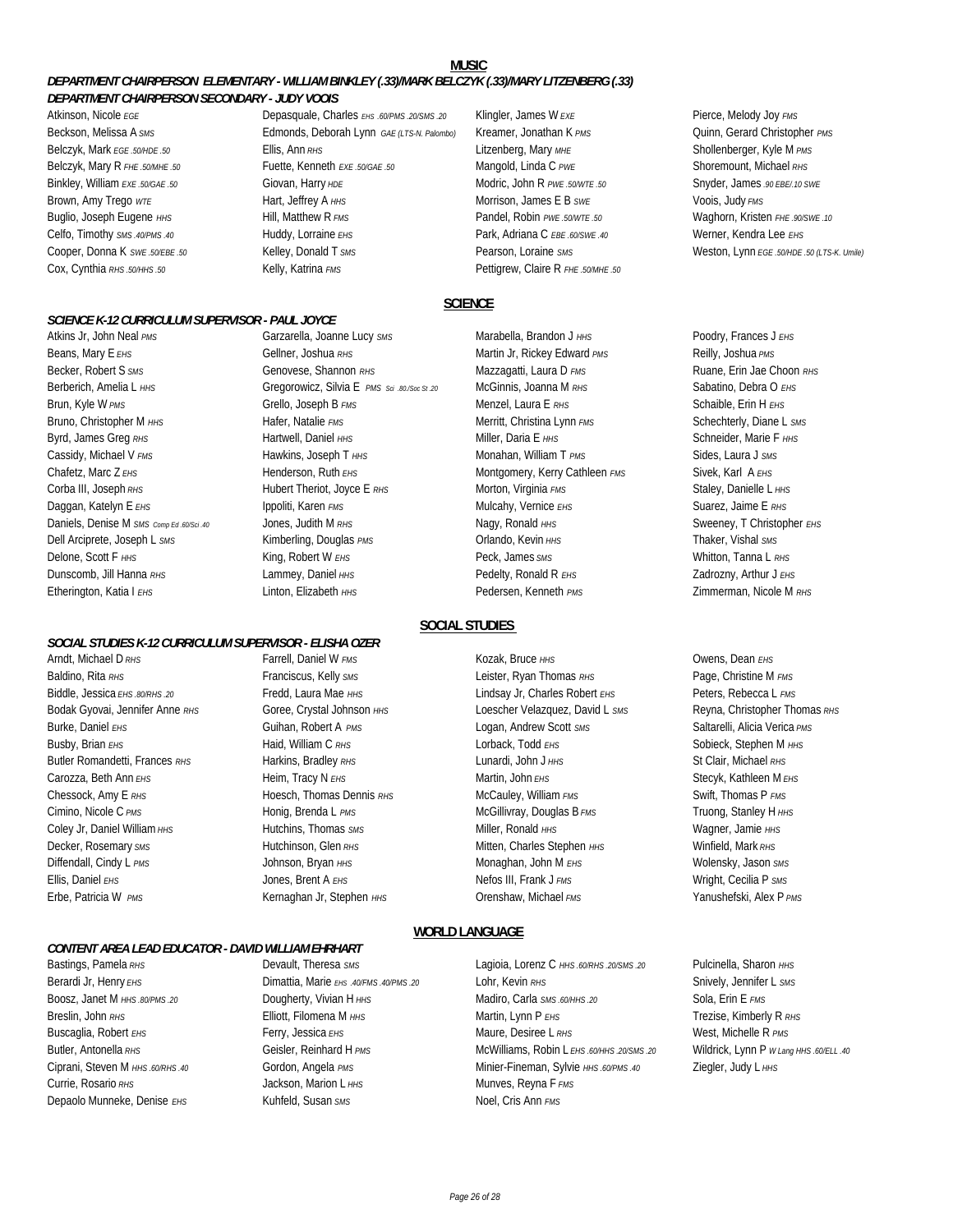### **SPECIAL EDUCATION**

### *SUPERVISOR SPECIAL ED - HENDERSON PATTERN - SANDRA SHACKLADY WHITE SUPERVISOR SPECIAL ED - RUSTIN PATTERN - KIMBERLY FRASER SUPERVISOR SPECIAL ED - EAST PATTERN - LISA PHIFER*

Baggaley, Joyce Lynn *wTE* **Fagan, Kathleen K** *PMS* Lucy, Susan McRaith GAE Seeger, Marilyn *EGE* Ballas, Victoria *SMS* Smith, Padgett *EBE* Fell, Deborah *HHS* Manley, Virginia C *HHS* Smith, Padgett *EBE* Barry, John *EHS* Smith, Patricia Anne SMS **Fellman, Kathy J** RHS MARS Marshall, Janet L HHS SMS Smith, Patricia Anne SMS Brill, Helaine I EBE FOSCO, Peter PMS **May, Christopher EHS**Smith, Rebecca HHS
Smith, Rebecca HHS
Smith, Rebecca HHS
Smith, Rebecca HHS
Smith, Rebecca HHS
Smith, Rebecca HHS
Smith, Rebecca HHS
Smith, Rebecca HHS
Smith, Re Bryan, Christine *FMS* Funderburg, Meghan *EXE* McCall, Heather L *RHS* Solis, Augusta Anne *RHS* Solis, Augusta Anne *RHS* Castagna, Tracey *HHS* Gallimore, Denise D *SMS* McClune, Wanda *HDE* Starace, Rachel S *GAE* Starace, Rachel S *GAE* Chamberlain, Ling *PMS* Garrell, Joan M *EBE* McGetrick, Mary Kate *EXE* Svelling, Anne *SWE* Cheney, Kristen Marie *PMS* Harp, Amber *FMS* McLain, Rebecca *EHS* Triglia, Tarrah *EXE* Ciccarone, Megan *PMS* Inforzato, Jacqueline D *FMS* McMahon, Robert *EHS* Twohig, Patricia G *EBE* Corr, Maureen *HHS* Jacobs, Diane *RHS* Meighan, Susan *WTE* Vasquez, Stephanie Jones *HHS* Costin, Douglas *EHS* **State of Costing Construction** Jewitt, Gregory *SMS* **Costing Costing Costing Construction** Costing Costing Of *LTS-D. Hammond*) Costin, Tina *SMS* **Monume State State Server State State State State Mongeluzi, Sharon** *PMS* **Walter Sheetz, Jennifer** *FHE* Dakes, Phillip *RHS* Johnson, Beth Ann *PWE* Moore, Patricia *EXE* Ward, Carol *EHS* Davis, Cynthia *EGE .50/EBE .50* Kamor, Heather L *MHE* Murawski, Sandra A *FMS* Murawski, Sandra A *FMS* Weychert, Robert L *RHS* Dixon, Kathleen *EGE* **Reading Community Community** Coepke, Katherine M *RHS* Pfanders, Laura C *EHS* Williams, Lisa M *HDE*<br>Dodds, Kathleen D *RHS* Wilson, Shirley A *HHS* Konkle, Colleen *RHS* Phillips, Kimberly *EHS* Wi Dodds, Kathleen D RHS<br>
Konkle, Colleen RHS

References And Phillips, Kimberly EHS Donahoe, Molly S *FHE* Krain, Joan *FMS* Polcini, Nick *HHS* Zimmerman, Courtney *EHS* Doyle, Nicole *RHS* Krissinger, Stuart S *FMS* Pratt, Jacqueline *SMS*

DeAngelis, Julia *PWE* Kelsch, Deborah A *EHS* Norris, Betsy *EGE* Williams, Lindsey A *HDE* Drummond, Jennifer K *EXE* Krupa, Deborah *FHE* Ray, Kristin M *PWE* Dunn Jr, Michael F *HHS* Leary, Karin *MHE* Saracino, Nicole L *EXE*

Albright, Carly *HDE* Estrada, Jennifer A *FMS* Lewis, Melissa A *EGE* Scolis, Elizabeth *FMS*

### **SPEECH/LANGUAGE THERAPIST**

Alpert, Nina Kristen *WTE* Condon, Mary Teresa *SWE* Hogan, Jennifer *PMS* Pumphrey, Leslie P *PWE/RHS* Benson, Melinda FHE **Green, Margaret** *EHS/FMS* Pauls, Stephanie S *.60HDE/.40 MHE* Richardson, Diane T *EXE* Berstecher, Beth Ann *GAE* Hetzel, Rosemarie *SMS* Pilko, Sara *EGE* Wolfe, Mary C *EBE*

### **ELL**

### **ELL , ASSESSMENT, GIFTED K-8 SUPERVISOR - PATRICIA J VERBOVSZKY**

Acosta, Lucy *EXE* Dieckmann, Cynthia *EHS* Miller, Christine *FHE* Vetre, Christina F *RHS*<br>Amen, Ines *swe* Sallagher, Jennifer *HHS* Mojzes, Marnie *EHS .80/EGE .20* Wildrick, Lynn P *W Lang* Calogero, Margaret A *EGE* Kinch, Jenny *PMS* Calogero, Margaret A *MHE* 

Dallett, Julie M *FMS* Kinka, Michael A *SMS* Torigoe, Doris M *EBE* Daniels, Mary G *HDE* Mastrangelo, Denise *GAE* Twohig, Anne L *PWE* 

Bowers, Alletta *Inst Tech .70/Gifted SMS .20/PMS .10* Farrelly, Susan FHE .50/MHE .50 Sahijwani, Deborah FMS

Amen, Ines *swE* Sallagher, Jennifer *HHS* Mojzes, Marnie *EHS .80/EGE .20* Wildrick, Lynn P *W Lang 60/FMS ELL .40* 

**GUIDANCE**

# **GIFTED**

Beatty, Christopher L *sMS* Bushnell, Erin *swE .50/WTE .50* Koberg, Kathleen Halligan *EXE .80/MHE .20* Selke, Maria Regina *HDE* Best, Beth W *PMS* Clark, David *RHS* Clark, David *RHS* MacFadden, Deneen M *EBE* Smith, Deborah K *EGE .80/.20 WTE* Bland, Christine *EHS* Davis, Andrew *PWE .80/SWE .20* Ottinger, Christianne *GAE .80/FHE .20* Williams, Kathy J *HHS*

### **STUDENT SERVICES/GIFTED 9-12 SUPERVISOR - DR. ROSE MARIE SALSBURY**

Alvanitakis, Bobbie *RHS* Brown, Shaz *RHS* Grear, Andrew *HHS* Pearsall, Jeffrey I *PWE* Barry, Grace M *EHS* Bryan, Timothy J *RHS* Bryan, The State Method of Hill, Tracy E *EHS* Perlmutter, Benjamin *EHS* Behlin, Akieda *PMS* Cook, Karen W *EBE* Kowalski, Christine A *EHS* Pillagalli, Michael A *FMS* Bell, Koreem R *HHS* Coulter, Kathleen *FHE* Kuesel, Andrea *RHS* Rothera, Carol *HHS* Bender, Elizabeth S *HHS* Demarco, Carol *PMS* Lindros, Brian M *RHS* Setlock, S. Yvonne *EHS* Bennett, Marie P *GAE* DeWitt, Kathryn *HDE* **DeWitt, Kathryn** HDE **Longnecker, Jackie EHS** Simpson, Bernadette FMS Blaker, Margaret *WTE* Dussinger, Heather A *SMS* Martin, Carolyn Joy *EGE* Starling, Paul *EXE* Bogard, Rita *sMS* Foley, Donna *RHS* **Foley, Donna** *RHS* McGinniss, Stephanie *PMS* Teague, Kathleen *HHS* Borish, Sarah *(LTS-K. Culver) SWE* Gallo, Heather M *EHS* McMillan, Dawn McNeil *SMS* Bowen, Malina Anderson *(LTS-K. Neiderer) FMS* Gamble, Morgan *(LTS) HHS* Noone, Anne *MHE*